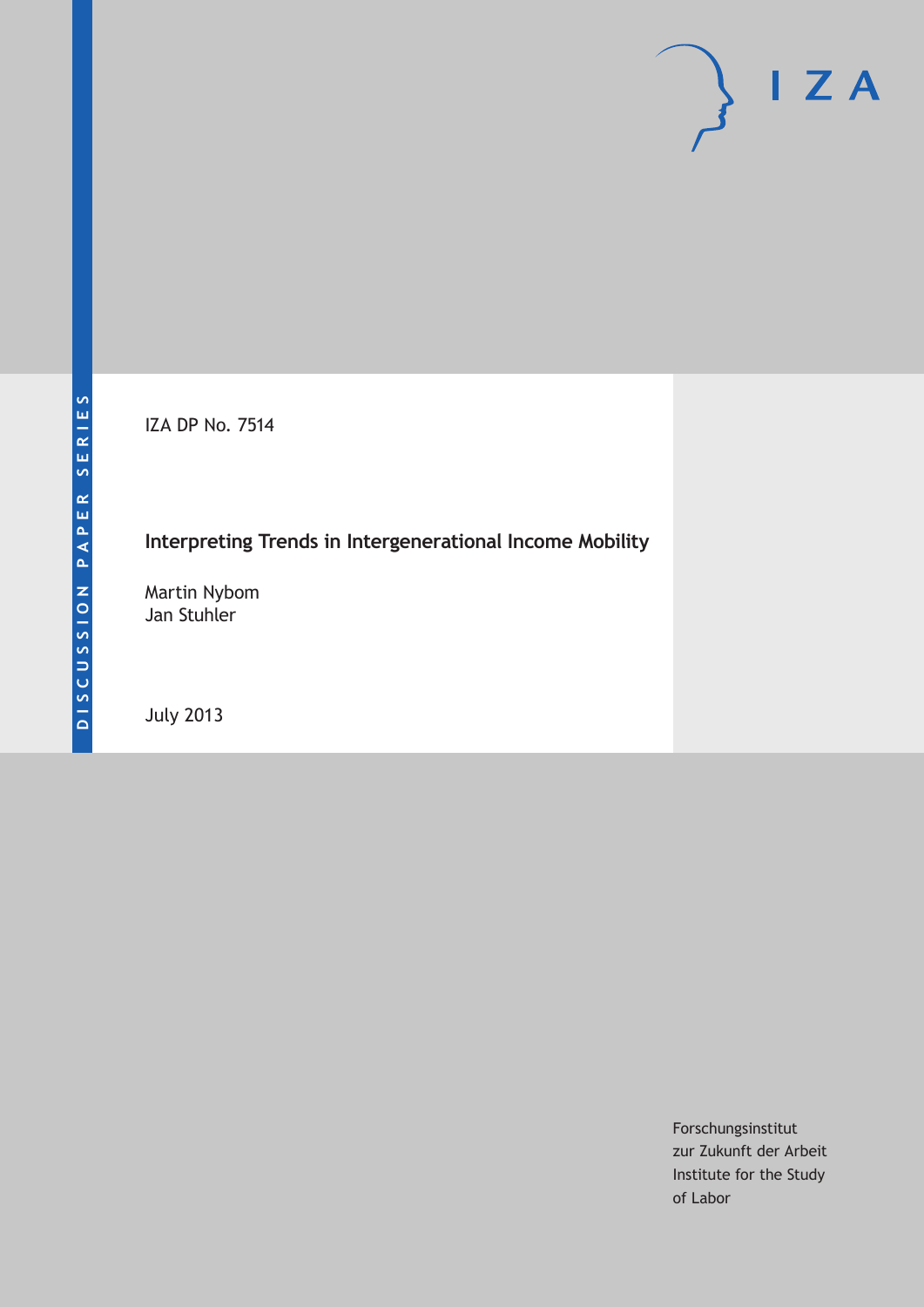# **Interpreting Trends in Intergenerational Income Mobility**

#### **Martin Nybom**

*SOFI, Stockholm University*

### **Jan Stuhler**

*CReAM, University College London and IZA*

### Discussion Paper No. 7514 July 2013

IZA

P.O. Box 7240 53072 Bonn Germany

Phone: +49-228-3894-0 Fax: +49-228-3894-180 E-mail: [iza@iza.org](mailto:iza@iza.org)

Any opinions expressed here are those of the author(s) and not those of IZA. Research published in this series may include views on policy, but the institute itself takes no institutional policy positions. The IZA research network is committed to the IZA Guiding Principles of Research Integrity.

The Institute for the Study of Labor (IZA) in Bonn is a local and virtual international research center and a place of communication between science, politics and business. IZA is an independent nonprofit organization supported by Deutsche Post Foundation. The center is associated with the University of Bonn and offers a stimulating research environment through its international network, workshops and conferences, data service, project support, research visits and doctoral program. IZA engages in (i) original and internationally competitive research in all fields of labor economics, (ii) development of policy concepts, and (iii) dissemination of research results and concepts to the interested public.

<span id="page-1-0"></span>IZA Discussion Papers often represent preliminary work and are circulated to encourage discussion. Citation of such a paper should account for its provisional character. A revised version may be available directly from the author.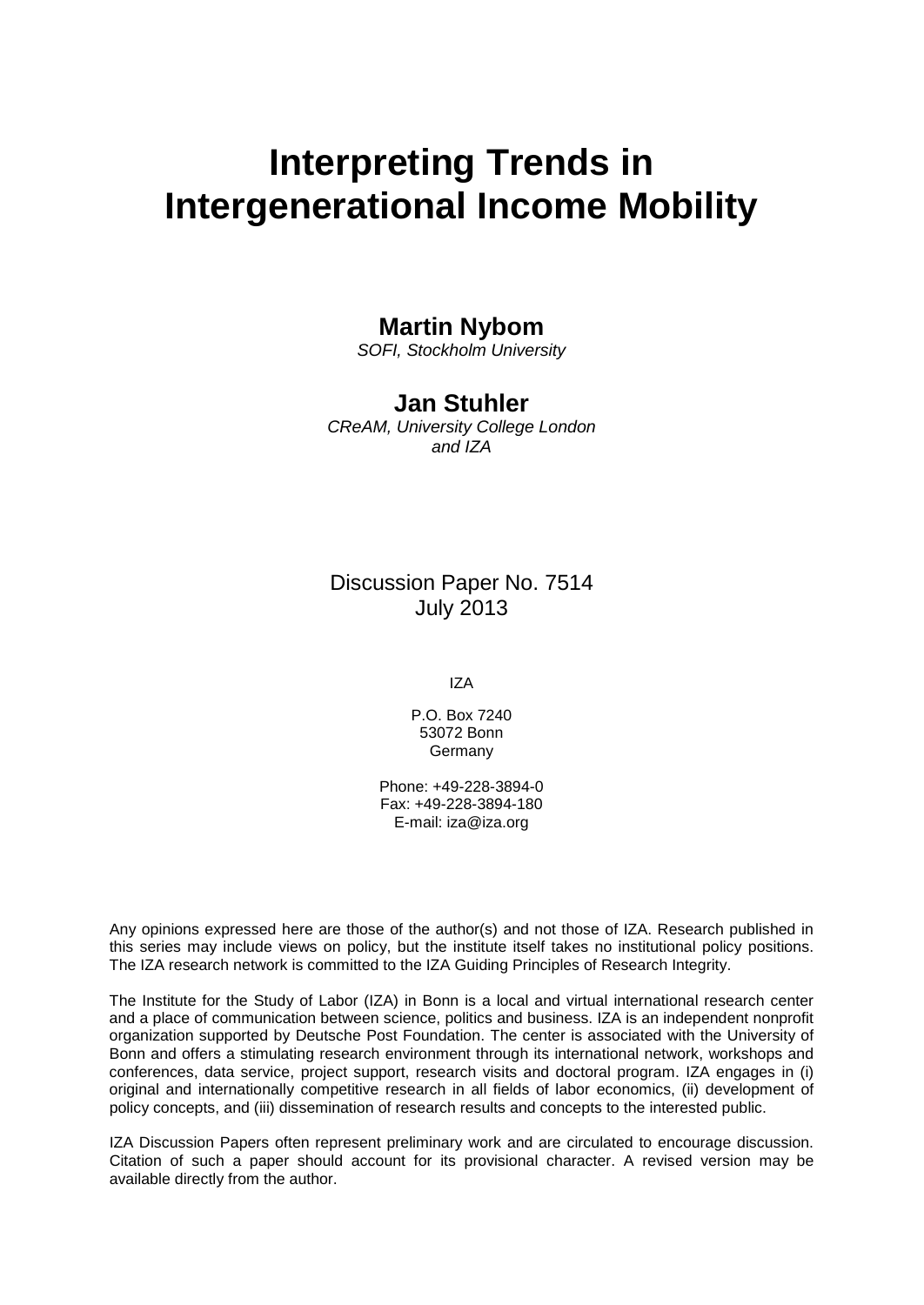IZA Discussion Paper No. 7514 July 2013

# **ABSTRACT**

# **Interpreting Trends in Intergenerational Income Mobility[\\*](#page-1-0)**

We examine how intergenerational income mobility responds to structural changes in a simple theoretical model of intergenerational transmission, deviating from the existing literature by explicitly analyzing the transition path between steady states. We find that mobility depends not only on current but also on past transmission mechanisms, such that changing policies, institutions or economic conditions may generate long-lasting trends. Variation in mobility levels across countries may thus be partly explained by differences in former institutions; current mobility trends may be caused by institutional changes in the past. We further find that transitions between steady states tend to be non-monotonic. Changes in the relative returns to different skills or a shift towards a less plutocratic and more meritocratic economy raise mobility initially, but also generate a negative trend over subsequent generations. Times of change thus tend to be times of high mobility, and declining mobility today may not reflect a recent deterioration of equality of opportunity but rather major improvements made in the past.

JEL Classification: J62, D31

Keywords: intergenerational mobility, intergenerational income elasticity, mobility trends, steady state, transition path

Corresponding author:

Jan Stuhler Department of Economics University College London 30 Gordon Street London WC1H 0AX United Kingdom E-mail: [j.stuhler@ucl.ac.uk](mailto:j.stuhler@ucl.ac.uk)

Financial support from the Swedish Council of Working Life (FAS), the German National Academic Foundation and the Centre for Research and Analysis of Migration is gratefully acknowledged. We thank Anders Björklund, Christian Dustmann, Markus Jäntti and Uta Schönberg for advice. We also received helpful comments from Raquel Fernandez, Stephen Jenkins, Mikael Lindahl, Magne Mogstad, Gary Solon, and seminar participants at University College London, the 2013 RES Conference at Royal Holloway, and the Workshop on Intergenerational Mobility at the University of Copenhagen in June 2013.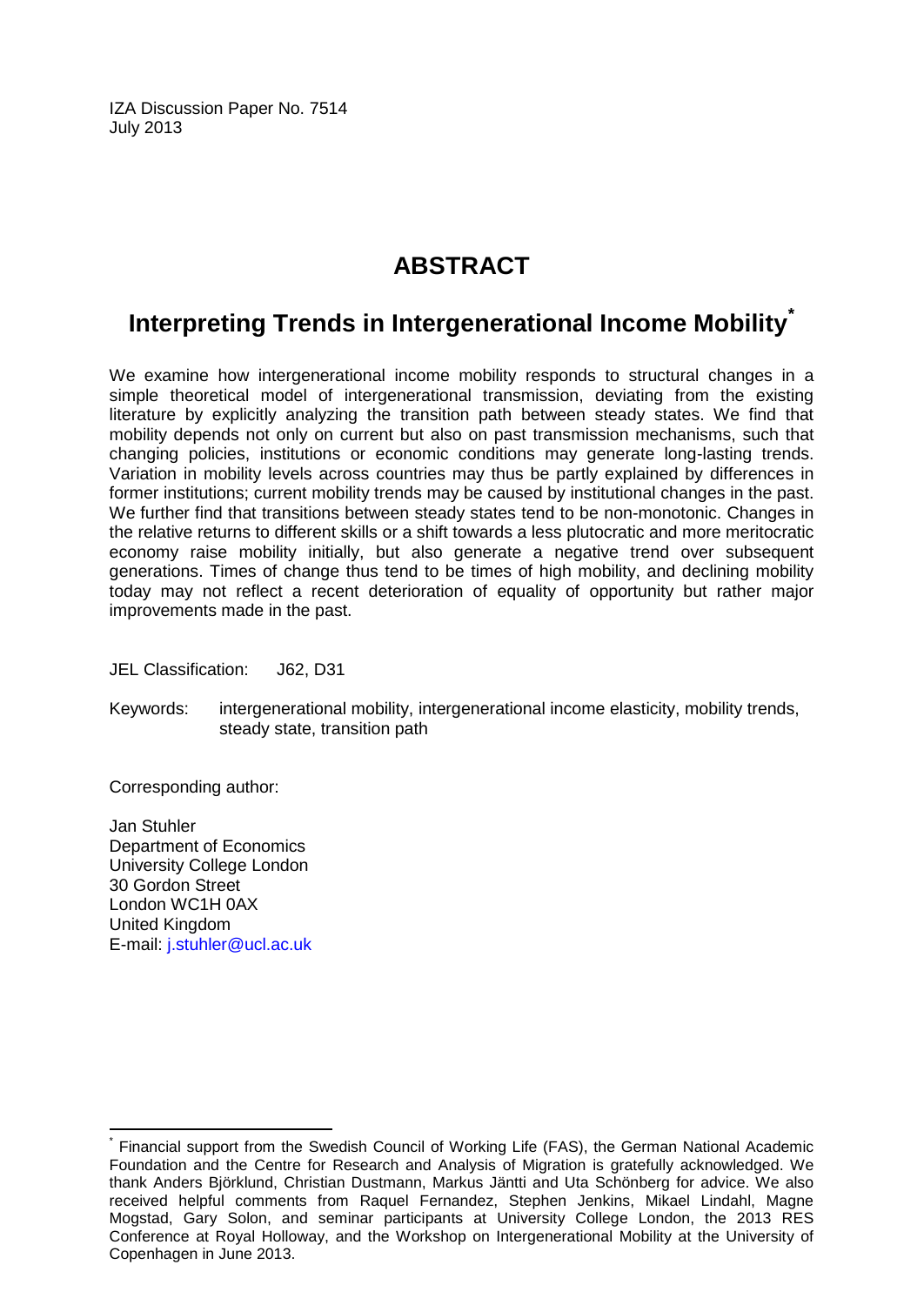# Introduction

Inequality in economic status and its evolution over time is an important topic in the social sciences and in public debate. Two central dimensions of interest are the degree of crosssectional inequality between individuals and its persistence (or inversely, its mobility) across generations. Both dimensions of inequality have not only immediate and important implications for individual welfare, they also relate in fundamental ways to the functioning of political and economic systems. Intergenerational mobility is for example seen to contribute to the stability of liberal democracies, by legitimating income and status inequalities and by reducing the potential for class-based collective action (see Erikson and Goldthorpe, 1992). A large empirical literature seeks to obtain summary measures of the degree to which differences in economic outcomes (e.g., incomes) are transmitted across generations, and to quantify how such persistence differs across countries, groups and time (see Solon, 1999, and Black and Devereux, 2011).

While the significant rise in cross-sectional income inequality since the late 1970s in the US and other OECD countries is by now a well-documented fact, we still know much less about trends in intergenerational income mobility.<sup>1</sup> However, we do observe that mobility differs substantially across countries and that it is negatively correlated with cross-sectional inequality (Björklund and Jäntti, 2009; Blanden, 2011a). A central theme in the recent literature is thus if income inequality has not only increased but also become more persistent across generations. This question is much debated particularly in countries that recently experienced a strong rise in cross-sectional inequality, such as the US, where commentators argue that low mobility threatens social cohesion and the notion of "American exceptionalism".2

But how should evidence on mobility trends be *interpreted* – does declining mobility reflect a diminished effectiveness of current policies and institutions in the promotion of equal opportunities? Although central to many empirical and policy-related studies, the theoretical literature provides only little guidance on such questions. Almost all existing work examines the relationship between causal transmission mechanisms and the implied longrun *steady-state* level of intergenerational mobility (e.g., Conlisk, 1974a; Solon, 2004). In this paper we argue that an understanding of mobility trends requires a dynamic perspective, considering also how changing mechanisms affect mobility in the "short run" over subsequent generations. Such transitions between steady states are of particular importance in intergenerational research since a single transmission step corresponds to a whole genera-

<sup>&</sup>lt;sup>1</sup>Autor and Katz (1999) discuss trends in wage inequality across countries. Atkinson, Piketty, and Saez (2011) find a substantial rise in top income shares in the US and various other countries.

<sup>2</sup>Exemplary are Bernstein (2003); Wooldridge (2005); Wessel (2005); Scott and Leonhardt (2005), and Noah (2012). The political importance of the topic is exemplified by a recent speech of Alan Krueger, Chairman of the Council of Economic Advisers, who warned that intergenerational mobility should be expected to decline further as of the recent rise in income inequality in the US (speech delivered at the Center for American Progress, January 12th, 2012).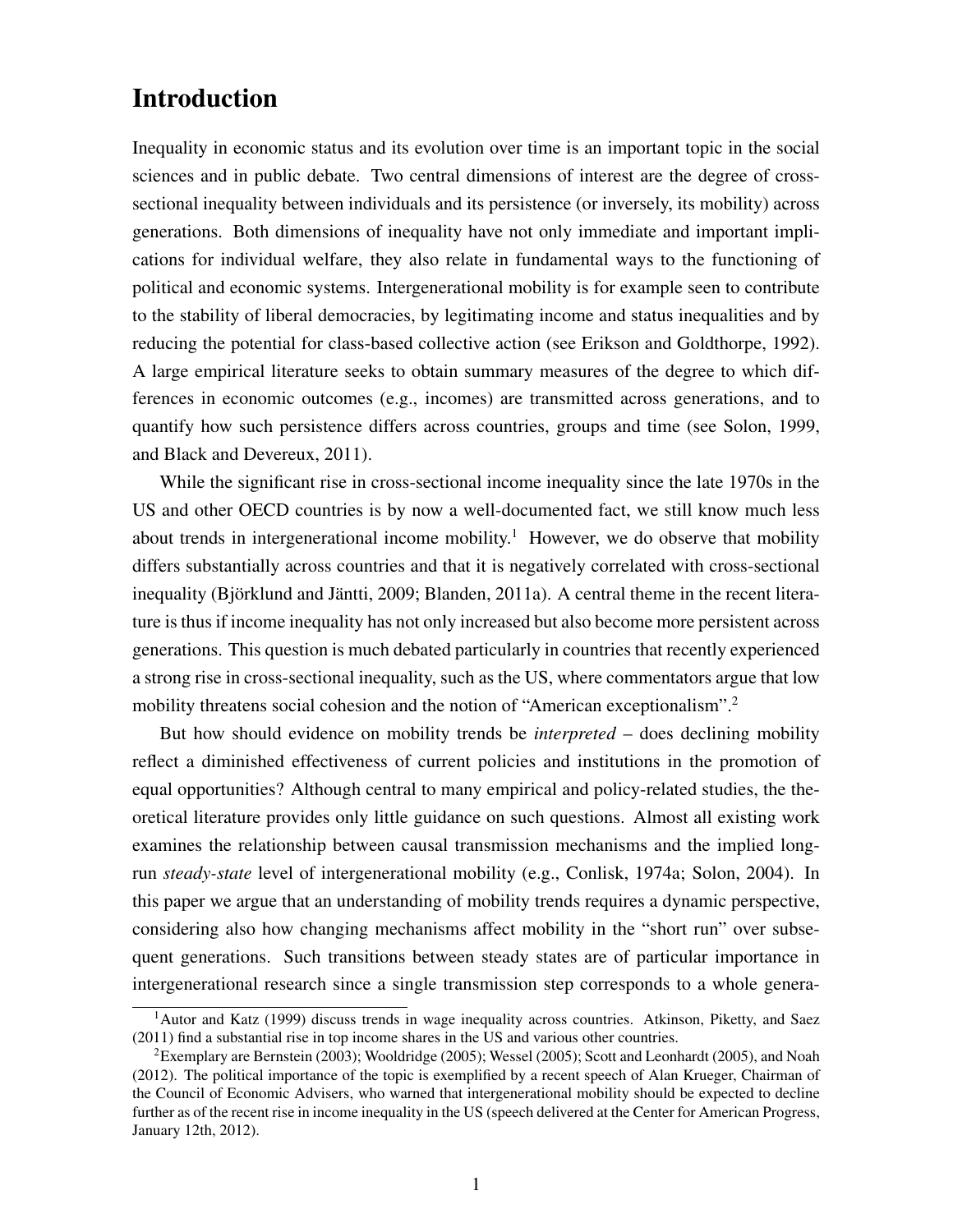tion. Structural changes may thus generate long-lasting mobility trends even if transitions are completed within few generations. For example, legislation designed to widen educational attainment of individuals in certain demographic groups may also raise opportunities of their children and grandchildren, and thus affect mobility trends over more than half a century. Transition paths between steady states are then important determinants of mobility levels and trends, in particular if the institutional and economic environment that families face changes substantially over such long time periods.

We thus contribute to the literature by examining the dynamic implications of a simultaneous equations model of intergenerational transmission. While otherwise consistent with standard models in the literature, we deviate from previous work by assuming that income depends on human capital through a vector of distinct productive characteristics instead of a single factor. This choice is in accordance with the growing evidence that recognizes the importance of several distinct, including noncognitive, types of skills (e.g., Carneiro and Heckman, 2003; Heckman, Stixrud, and Urzua, 2006). We show that such multiplicity also matters in the intergenerational context, as variation in the returns to those skills affects income mobility.

We first note that the level of intergenerational mobility depends not only on contemporaneous transmission mechanisms, but also on the distribution of income and skills in the parent generation – and thus on past mechanisms. This result leads to a number of implications. First, changes in policies and institutions can generate long-lasting mobility trends. Conversely, changes in mobility today might not be caused by recent structural changes, but by major events in the more distant past. Second, differences in mobility across countries, or across groups within countries, might reflect not only the consequences of current but also of past policies, institutions and conditions.

Particularly interesting is that a fairly general class of changes in transmission mechanisms cause non-monotonic transitions between steady states. First, changes in the relative returns to different types of human capital and endowments tend to *increase* mobility initially, followed by a *decreasing* trend that lasts over multiple generations. Changes in the relative heritability of different types have similar implications. Times of change (e.g., as of industrial or technological change) thus tend to be times of high mobility, while mobility is likely to decrease when the economic environment stabilizes. Second, a shift towards a more meritocratic society – i.e., parental status becomes less important relative to own skills – increases mobility initially, but also generates a negative trend over subsequent generations. Even structural changes that are clearly mobility-enhancing in the long-run can cause negative trends across some generations.

Declining intergenerational mobility today might then not signal that current policies and institutions promote equality of opportunity less effectively, but might instead be a repercussion of major *improvements* in the past. Relating current policies and institutions to current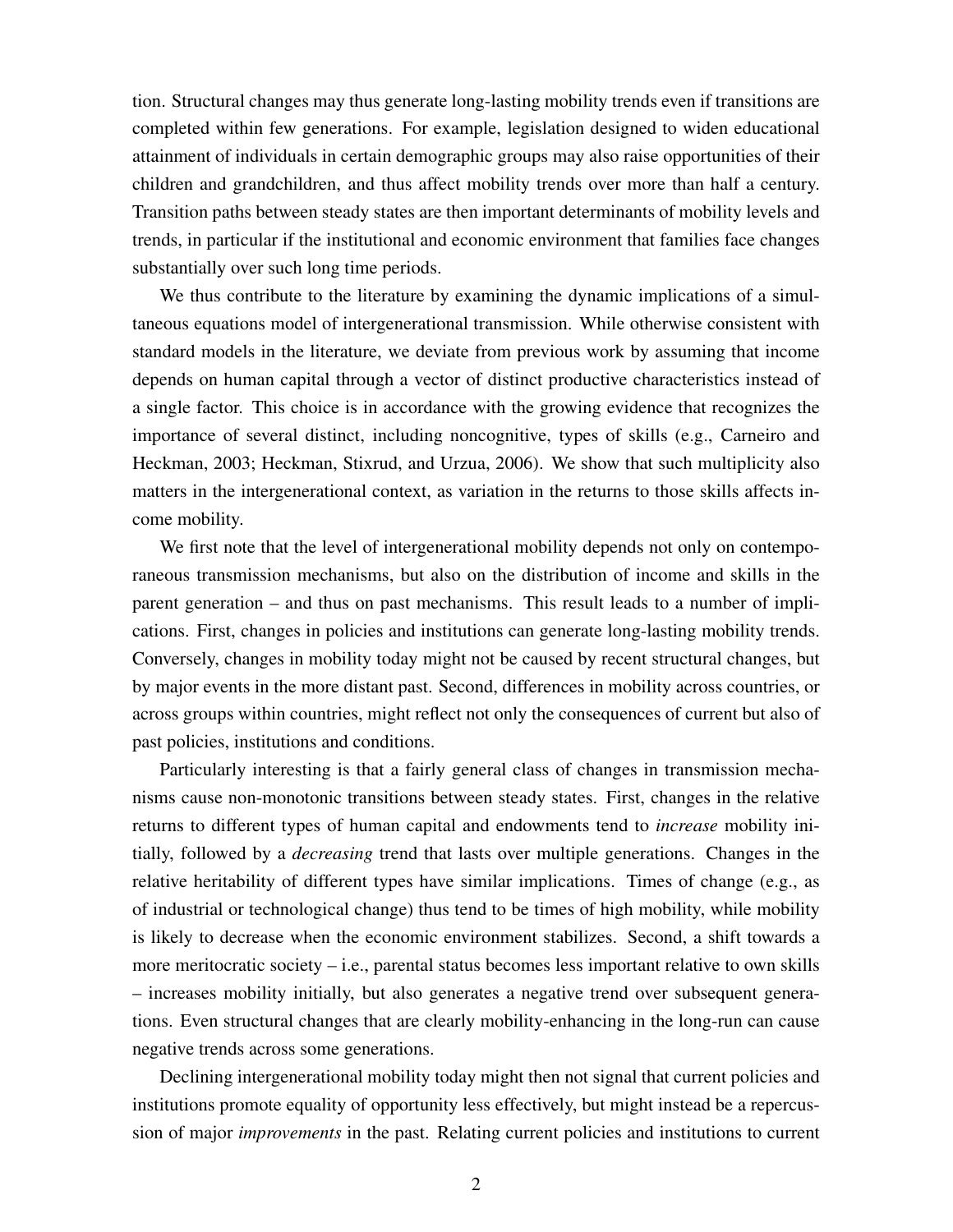mobility levels may therefore result in misleading conclusions about their long-run effects on mobility; the interpretation of mobility trends becomes a rather complex matter. But a dynamic view of intergenerational transmission does not only reveal such pitfalls, it may also be useful for the identification of causal mechanisms (as different types of structural shocks have different dynamic implications), and aid our understanding of the mobility differences across countries and time that have been documented by the empirical literature. While our main objective is to illustrate the general relationship between causal transmission mechanisms and mobility trends, we will also briefly comment on the practical implications and potential applications of our findings.

The rest of the paper is structured as follows. In the next section we discuss the related literature. In Section 2 we present our model of intergenerational transmission, derive current and steady-state levels of intergenerational mobility in terms of its structural parameters, and analyze the dynamic content of the model. Our main findings and their practical implications are presented in Sections 3 and 4. We examine some extensions of the standard model in Section 5. Some further implications and conclusions are found in Section 6.

### 1 The Literature

Much theoretical research covers the relationship between causal transmission mechanisms and steady-state mobility levels, but there exists little work on transition paths between those steady states. In the standard simultaneous equations approach as developed by Conlisk (e.g., in Conlisk, 1974a) only Atkinson and Jenkins (1984) focus on systems that are not in steady state.<sup>3</sup> While they show that failure of the steady-state assumption impedes identification of invariable parameters of the structural model, we instead consider how changes in structural parameters affect intergenerational mobility in subsequent generations. Solon (2004) notes that the interpretation of mobility trends would benefit from a theoretical perspective, and examines how structural changes (such as in the return to human capital and the progressivity of public investment) affect mobility in the first affected generation. Davies et al. (2005) compare mobility and cross-sectional inequality under private and public education in a simple model of human capital accumulation. They note that the observation of mobility trends may help to distinguish between alternative causes of rising cross-sectional inequality.

While theoretical work is sparse, it exists much empirical work on mobility trends in the US and other countries. A long-standing and large sociological literature is concerned with *occupational* and class mobility (see Breen, 2004, and Hauser, 2010), examining both absolute (subject to changes in the occupational structure at the aggregate level) and relative mobility rates across countries and time. In an interesting contribution from the economic

<sup>&</sup>lt;sup>3</sup>Moreover, Jenkins (1982) discusses stability conditions for systems of stochastic linear difference equations with constant coefficients, Conlisk (1974b) derives stability conditions for systems with random coefficients.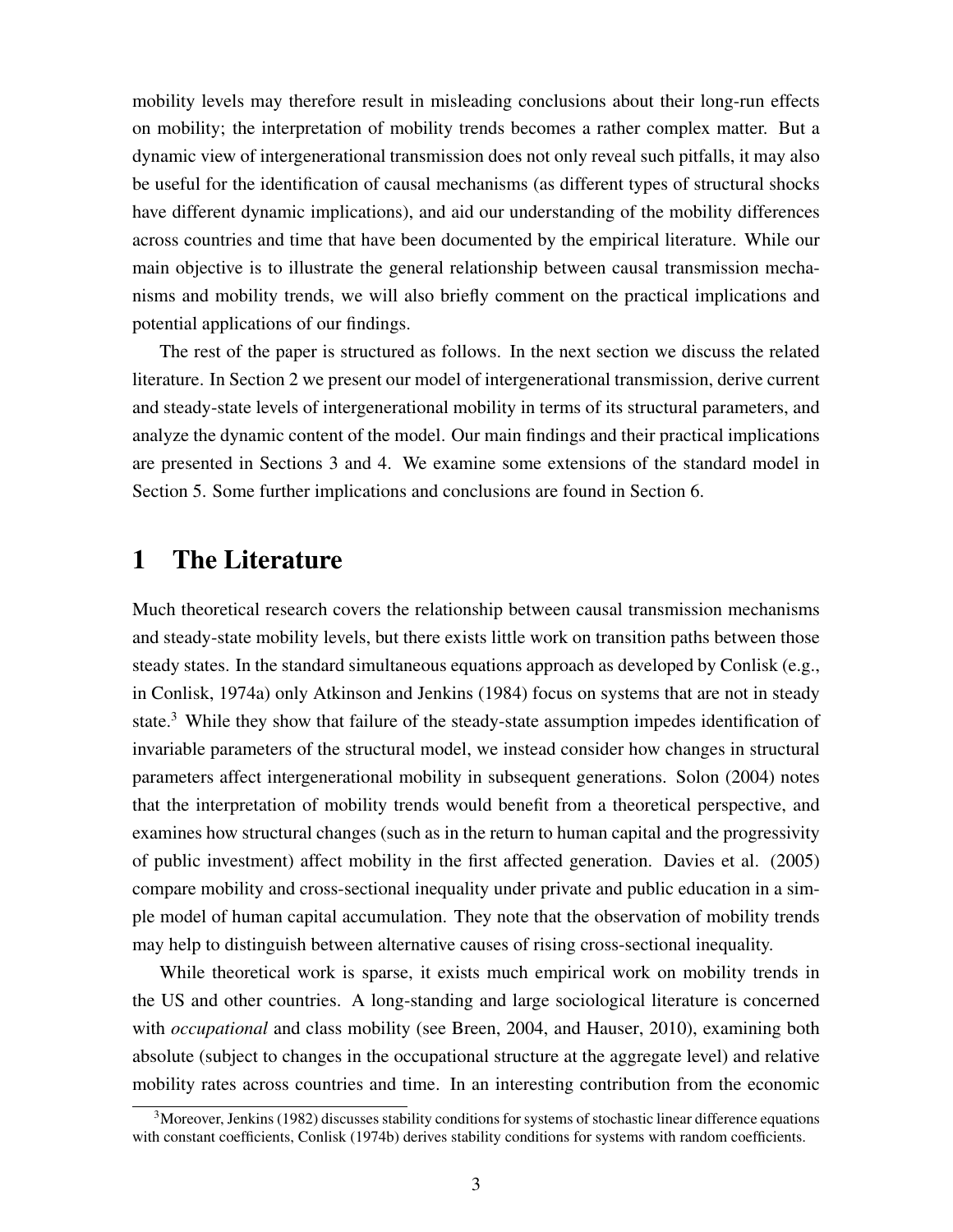literature, Long and Ferrie (2013) argue that in the nineteenth century occupational mobility was higher in the US than in the UK, but that a subsequent decline in mobility in the US had erased this difference by the 1950s.

A more recent but fast-growing economic literature examines trends in relative *income* mobility. Some of the emerging evidence appears conflicting, perhaps as a result of the substantial data requirements that studies of intergenerational income mobility face. Measurement ideally requires long-run income data that fully span two generations, but often only sparse data are available or exploited.<sup>4</sup> Hertz (2007) and Lee and Solon (2009) find no evidence of a major trend in intergenerational mobility across cohorts of sons born 1952- 1975, but due to imprecise estimates cannot reject more gradual changes over time. Levine and Mazumder (2007) as well as Aaronson and Mazumder (2008) argue that mobility has fallen in recent decades, the latter based on intergenerational estimates from synthetic families (constructed from census data), the former based on estimates of sibling correlations in various economic outcomes. Recent evidence for the UK shows decreasing income mobility between cohorts born in the 1950s and 1970s (Blanden et al., 2004, Nicoletti and Ermisch,  $2007$ ).<sup>5</sup>

A central concern in many of these papers, policy-related outlets, and the public press is that mobility may have declined in conjunction with the recent rise in income inequality, often fueled by the observation that income mobility correlates negatively with inequality across countries.6 Many potential causal factors for observed mobility trends – such as educational expansion, rising returns to education, or changes in welfare policies – have been discussed in the literature (e.g., Levine and Mazumder, 2007, and further articles in the same issue). Common to all explanations is that they relate trends to recent events that may have directly affected the respective cohorts. We aim to illustrate why the key to an understanding of current mobility levels and trends might lie in the more distant past.

# 2 A Simple Model

*Measuring intergenerational mobility.* In our analysis we consider the intergenerational elasticity of income, which is a popular *descriptive* measure of persistence in relative economic status. Our main arguments also extend to other descriptive measures of mobility. Consider a simplified one-parent one-offspring family structure, with  $y_{i,t}$  as log lifetime in-

<sup>4</sup>See Solon (1999) and Haider and Solon (2006) for a discussion of the early empirical literature and the currently preferred method to estimate mobility parameters based on incomplete income data. Nybom and Stuhler (2011) argue that the standard methods employed in the recent literature still suffer from substantial life-cycle bias. The bias can differ by cohort and may thus mask gradual changes of mobility over time, or generate a false impression of such trends.

<sup>5</sup>See Erikson and Goldthorpe (2010) and Blanden (2011b) for a debate of divergent findings in measures of income and occupational mobility.

<sup>6</sup>See references in footnote 2 for the US or Blanden and Machin (2008) and Blanden (2009) for the UK.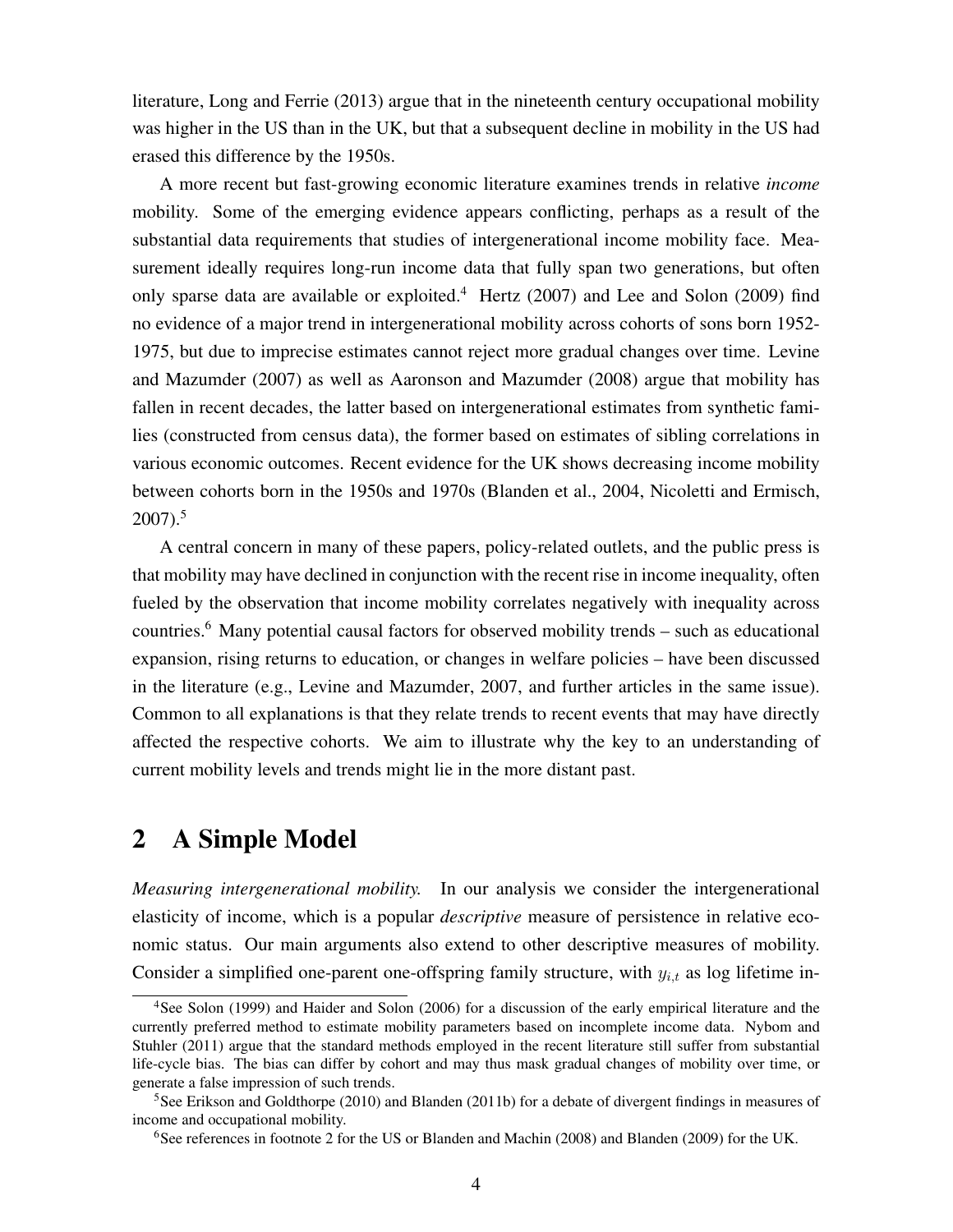come of the offspring in generation t of family i and y*i,t*−<sup>1</sup> as log lifetime income of the parent. The intergenerational elasticity is given by the slope coefficient in a linear OLS regression of

$$
y_{i,t} = \alpha_t + \beta_t y_{i,t-1} + \epsilon_{i,t}.
$$
 (1)

The elasticity  $\beta_t$  captures a *statistical* relationship and the error  $\epsilon_{i,t}$  is uncorrelated with the regressor by construction. Under stationarity in the variance of  $y_{i,t}$  (a case that we will frequently consider) it equals the intergenerational correlation, which adjusts the elasticity for changes in cross-sectional inequality. The elasticity is the most commonly estimated parameter in empirical studies of intergenerational income mobility and captures to what degree percentage differences in parents' incomes tend to be transmitted to the next generation. A low elasticity or correlation thus indicates high mobility.

*A model of intergenerational transmission.* We model intergenerational transmission as a system of stochastic linear difference equations, in the tradition of the simultaneous equation approach developed and elaborated by Conlisk (1969, 1974a) and Atkinson and Jenkins (1984). We do not explicitly model the optimizing behavior of parents (as in Becker and Tomes, 1979, or Solon, 2004), but the "mechanical" pathways represented by the structural equations can also be derived from such underlying utility-maximization framework (see Goldberger, 1989). The equations of our baseline model are

$$
y_{it} = \gamma_{y,t} y_{it-1} + \delta'_t h_{it} + u_{y,it} \tag{2}
$$

$$
\boldsymbol{h}_{it} = \boldsymbol{\gamma}_{h,t} y_{it-1} + \boldsymbol{\Theta}_t \boldsymbol{e}_{it} + \boldsymbol{u}_{h,it}
$$
 (3)

$$
e_{it} = \Lambda_t e_{it-1} + v_{it}. \tag{4}
$$

From equation (2), income y*it* in generation t of family i is determined by *parental income*  $y_{it-1}$ , own *human capital*  $h_{it}$ , and *chance*  $u_{y,it}$ . The parameter  $\gamma_{y,t}$  captures a direct effect of parental income that is independent from offspring productivity, which may arise as of nepotism, statistical discrimination under imperfect information on individual productivity, or other reasons.<sup>7</sup> Human capital consists of a  $Jx1$  vector  $h_{it}$  with elements  $h_{1,it},...,h_{J,it}$ , which reflect distinct characteristics such as health, physical attributes, and cognitive and non-cognitive skills. These characteristics are valued on the labor market according to a  $Jx1$  price vector  $\delta_t$  with elements  $\delta_{1,t},...,\delta_{J,t}$ . The random shock term  $u_{y,it}$  captures factors that do not relate to parental background. For our analysis it makes no difference if these are interpreted as (labor market) luck or as the impact of other characteristics that are not transmitted within families.

<sup>7</sup>For example as of credit constraints influencing choices on the labor market, parental information and networks, or (if total market income is considered) returns to bequests. The exact mechanism and the distinction between earnings and income are not central for our purposes.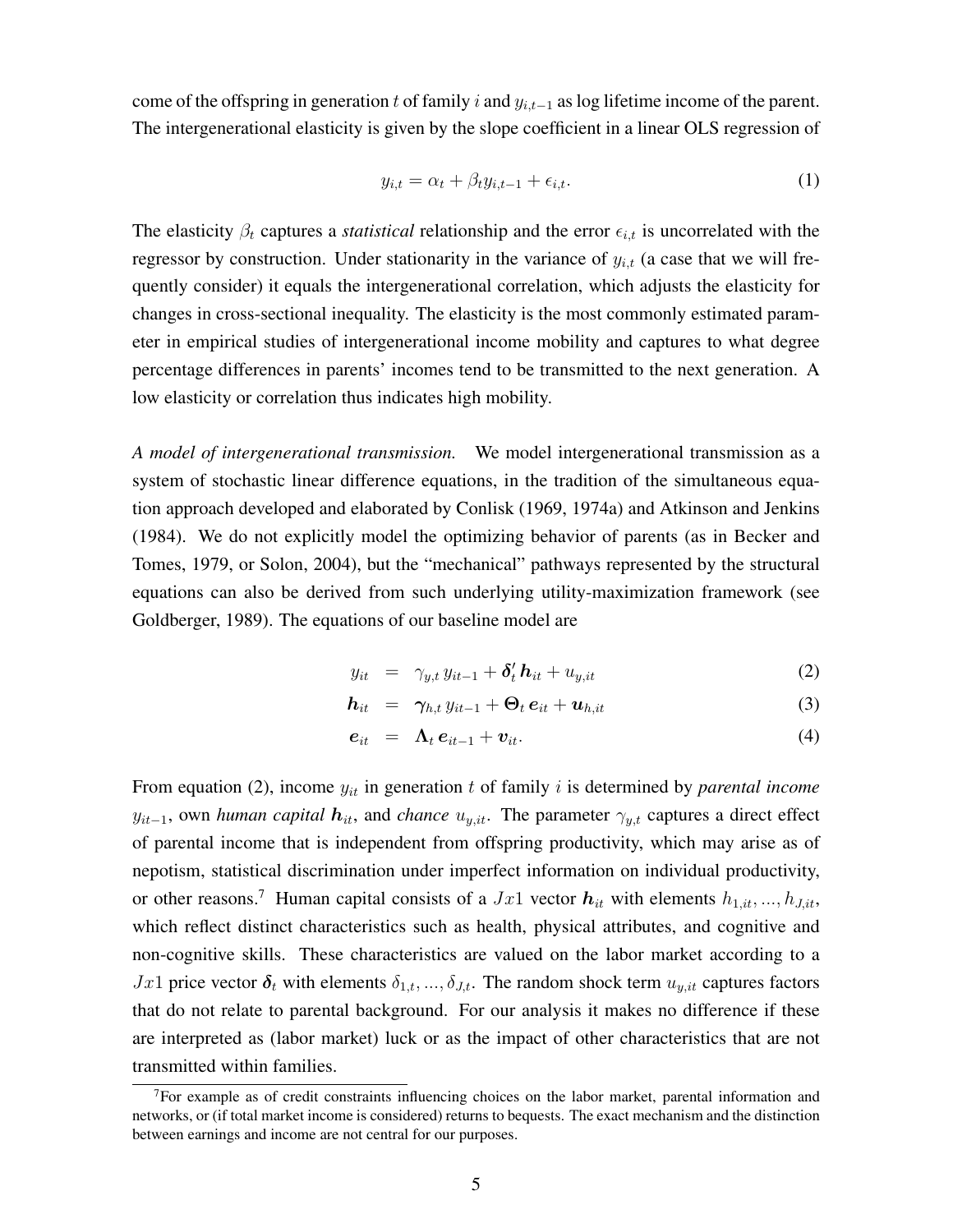From equation (3), human capital h*it* is affected by parental income y*it*−<sup>1</sup>, own *endowments*  $e_{it}$ , and chance  $u_{h,it}$ . A role for parental income, as governed by the  $Jx1$  vector  $\gamma_{h,t}$ , may for example stem from parental investment into offspring human capital. Elements in  $\gamma_{h,t}$  may differ if parental investments are more targeted or more effective on some types of human capital than others. Parental income may thus affect offspring income directly (through  $\gamma_{u,t}$ ) or indirectly (through  $\gamma_{h,t}$ ).<sup>8</sup> The  $JxK$  matrix  $\Theta_t$  governs the role that endowments such as abilities or preferences play in the accumulation of different types of human capital.<sup>9</sup> Those endowments, consisting of the  $Kx1$  vector  $e_{it}$  with elements  $e_{1,it},...,e_{K,it}$ , are partly inherited from parental endowments e*it*−<sup>1</sup> and partly due to chance v*it*. The elements of the  $KxK$  matrix  $\Lambda_t$  govern the *heritability* of each endowment. We consider  $\Lambda_t$ to represent a broad concept of intergenerational transmission potentially working through both nature (e.g. genetic inheritance) and nurture (e.g. family environment). For simplicity we assume no cross-correlations between endowments, so that  $\Lambda_t$  is diagonal with elements  $\lambda_{1,t},...,\lambda_{K,t}$ . The random shock  $u_{y,it}$  and elements of  $u_{h,it}$  and  $v_{it}$  are assumed to be uncorrelated with each other and past values of  $\{y_{it}, h_{it}, e_{it}, u_{y, it}, u_{h, it}, v_{it}\}$ . In equations (2) to (4) we assume that earlier ancestors have only indirect influence, but we will consider independent effects from grandparents separately in Section 5.

For convenience we drop the individual subscript  $i$  in the subsequent analysis and make a few simplifying assumptions. As we focus on relative mobility assume that all variables are measured as trendless indices with constant mean zero (as in Conlisk, 1974a), such that we do not need to include constants. To avoid case distinctions assume further that those indices measure positive characteristics with a non-negative effect on income (such that  $\gamma_{y,t}$ and the elements of  $\gamma_{h,t}$  and  $\delta_t' \Theta_t$  are non-negative); that parent and offspring endowments are not negatively correlated (such that elements of  $\Lambda_t$  are non-negative); and that all slope parameters are non-zero, unless noted to the contrary, for all t.

Using equation (3) to substitute out  $h_{i,t}$  and introducing a shorter notation we have

$$
y_t = \gamma_t y_{t-1} + \rho'_t e_t + u_t \tag{5}
$$

$$
e_t = \Lambda_t e_{t-1} + v_t, \tag{6}
$$

where the parameter  $\gamma_t$  aggregates the direct and indirect effects of parental income,

$$
\gamma_t = \gamma_{y,t} + \boldsymbol{\delta}_t' \boldsymbol{\gamma}_{h,t},
$$

<sup>&</sup>lt;sup>8</sup>The distinction may not be sharp in practice; for example, parental credit constraints might affect educational attainment and human capital acquisition of offspring, but might also affect their career choices for a given level of human capital.

<sup>9</sup>Some characteristics, such as cognitive or non-cognitive skills, may affect incomes both directly and indirectly through its effect on other types of human capital (e.g., education), and thus feature in both  $h_{it}$  and e*it*.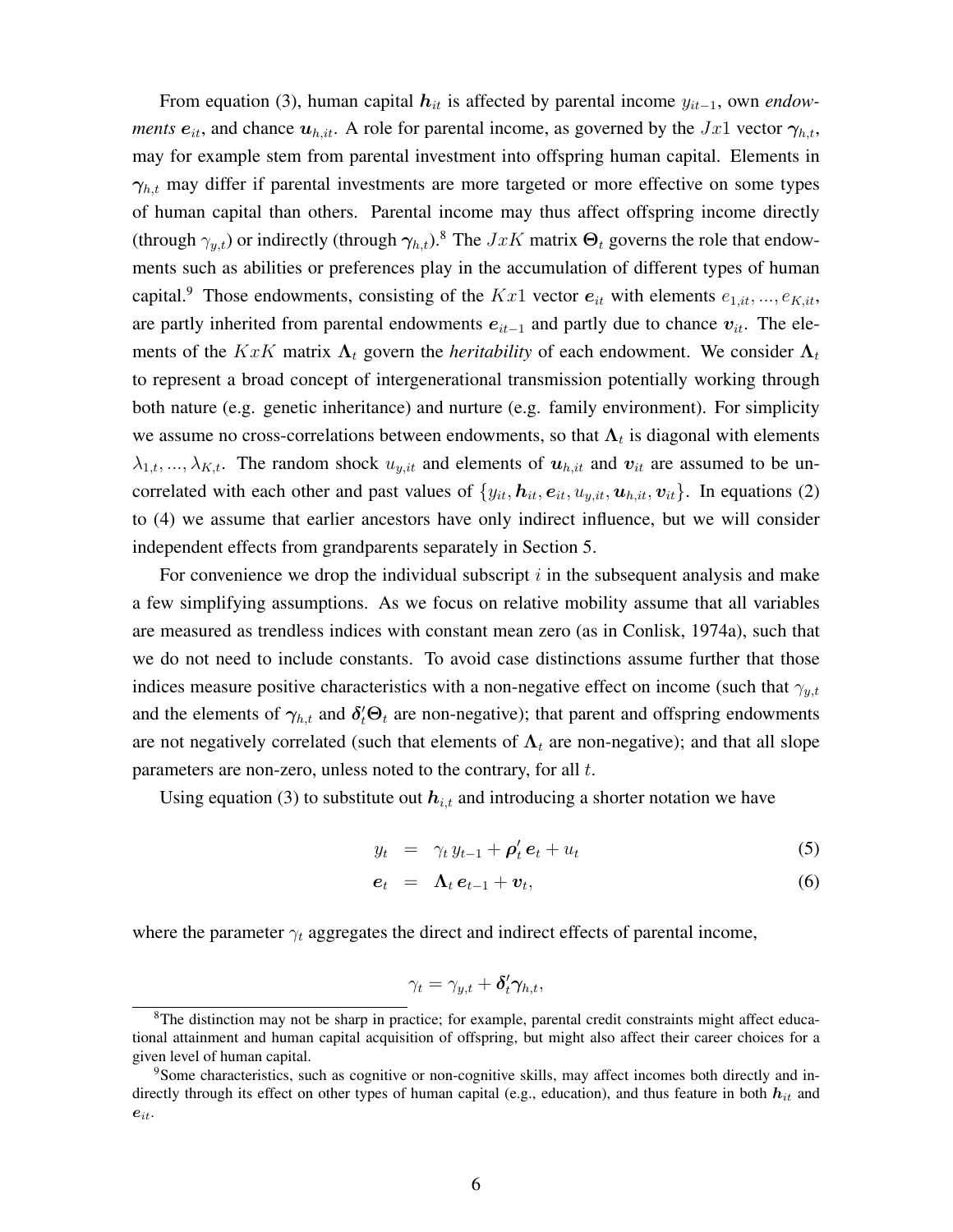the  $Kx1$  vector  $\rho_t$  captures the returns to inherited endowments and human capital (affected both by the importance of endowments in the accumulation of and the returns to human capital),

$$
\boldsymbol{\rho}'_t = \boldsymbol{\delta}'_t \boldsymbol{\Theta}_t,
$$

and where  $u_t = u_{y,t} + \delta_t^t u_{h,t}$  aggregates the random shocks in income and human capital. The reduced form of equations (5) and (6) is

$$
\begin{pmatrix} y_t \\ e_t \end{pmatrix} = \begin{pmatrix} \gamma_{y,t} + \delta'_t \gamma_{h,t} & \delta'_t \Theta_t \Lambda_t \\ 0 & \Lambda_t \end{pmatrix} \begin{pmatrix} y_{t-1} \\ e_{t-1} \end{pmatrix} + \begin{pmatrix} u_{y,t} + \delta'_t u_{h,t} + \delta'_t \Theta_t v_t \\ v_t \end{pmatrix}, \quad (7)
$$

which we may shorten to

$$
\boldsymbol{x}_t = \boldsymbol{A}_t \boldsymbol{x}_{t-1} + \boldsymbol{w}_t. \tag{8}
$$

The stability condition  $lim_{s\to\infty} A_t^s = 0$  is satisfied by assuming that  $\gamma_{y,t} + \delta'_t \gamma_{h,t}$  and all diagonal elements of  $\Lambda_t$  are strictly between zero and one, such that all eigenvalues of  $A_t$  are non-negative and below one. These conditions also ensure that the transitions of the first and second moments of  $x_t$  towards their steady state values are monotonic (see Jenkins, 1982), a property that however does not extend to the transition path of the intergenerational elasticity, as we will discuss in the next section.

Our model has a similar structure as the model in Conlisk (1974a), but in contrast to the previous literature we assume that income depends on human capital through a vector of distinct productive characteristics instead of a single factor. This generalization will prove to be central for some of our findings. Similarity to the existing literature in other dimensions is advantageous since it suggests that our findings do not arise due to non-standard assumptions. Our second deviation from previous work is the addition of  $t$  subscripts to all parameters, since we want to consider the effects of changes in the transmission framework over time. A parameter may change over time as of various underlying mechanisms. For example, an expansion of public childcare may affect the degree to which human capital is inherited across generations, or technological change on the labor market may affect relative demand and thus relative returns to different skills. For simplicity we do not model any such mechanism explicitly.

In the next sections we will consider how mobility trends evolve after a structural change occurs in generation  $t = T$  and the system transitions from its initial to a new steady state. For convenience we normalize the variances of  $y_t$  and all elements of  $h_t$  and  $e_t$  in the initial steady state to one. The variances of  $u_{y,t}$  and elements of  $u_{h,t}$  and  $v_t$  are then implicitly a function of the slope parameters of the model, and the requirement for those variances to be non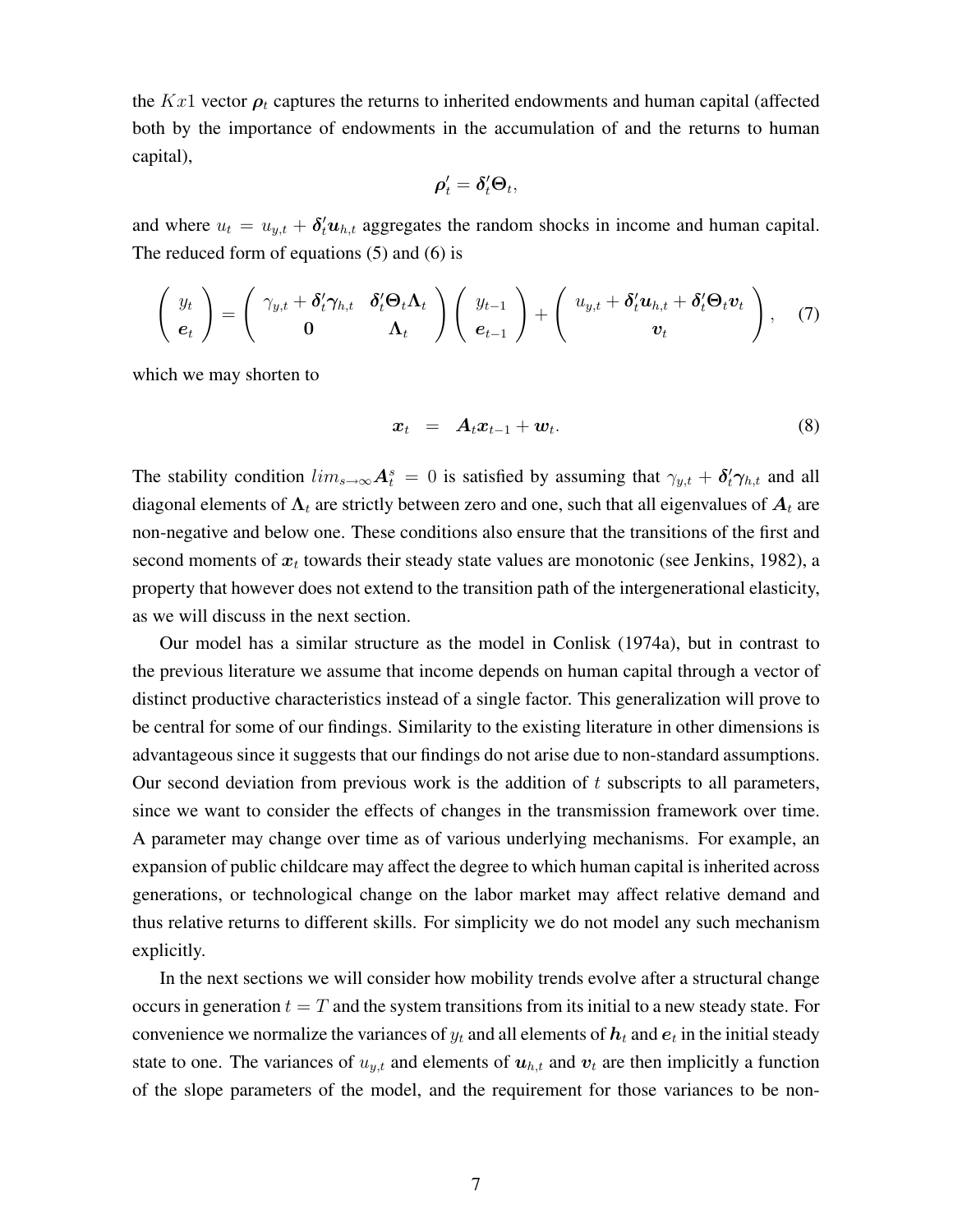negative leads to additional constraints on the possible range of parameter values.<sup>10</sup> Crosssectional inequality may change after a structural change occurs. However, we will frequently consider changes in the *relative* strength of different transmission mechanisms that do not affect the cross-sectional variances of income, human capital, and endowments. Abstracting from sources of dynamics that stem from the transition paths of those variances simplifies the discussion and helps to isolate other adjustment mechanisms that are of particular interest.

#### 2.1 The Importance of Past Transmission Mechanisms

Assume for now that cross-sectional inequality remains constant,  $Var(y_t) = Var(e_{it}) = 1$  $\forall j, t$ , such that the intergenerational elasticity coincides with the intergenerational correlation. It is derived by plugging equations (5) and (6) from our model of intergenerational transmission into equation (1),

$$
\beta_t = \frac{Cov(y_t, y_{t-1})}{Var(y_{t-1})} = \gamma_t + \boldsymbol{\rho}_t' \boldsymbol{\Lambda}_t Cov(\boldsymbol{e}_{t-1}, y_{t-1}).
$$
\n(9)

Thus,  $\beta_t$  depends on current transmission mechanisms (parameters  $\gamma_t$ ,  $\rho_t$  and  $\Lambda_t$ ) and on the cross-covariance between income and endowments in the parent generation. Expression (9) illustrates that two populations that are subject to similar transmission mechanisms (e.g., similar institutions and policies) can nevertheless differ in their levels of intergenerational mobility, since current mobility depends also on the joint distribution of income and endowments in the parent generation.

The cross-covariance between income and endowments in the parent generation is in turn determined by past transmission mechanisms, and thus depends on past values of  $\{\gamma_t, \rho_t, \Lambda_t\}$ . We can iterate equation (9) backwards to express  $\beta_t$  in terms of parameter values,

$$
\beta_t = \gamma_t + \rho'_t \Lambda_t (\Lambda_{t-1}Cov(e_{t-2}, y_{t-2})\gamma_{t-1} + \rho_{t-1})
$$
\n
$$
= ...
$$
\n
$$
= \gamma_t + \rho'_t \Lambda_t \rho_{t-1} + \rho'_t \Lambda_t \left( \sum_{r=1}^{\infty} \left( \prod_{s=1}^r \gamma_{t-s} \Lambda_{t-s} \right) \rho_{t-r-1} \right), \qquad (10)
$$

<sup>10</sup>Take the covariance of (8) and denote the covariance matrices of  $x_t$  and  $w_t$  by  $S_t$  and  $W_t$ , respectively, such that

$$
\boldsymbol{S}_t = \boldsymbol{A}_t \boldsymbol{S}_{t-1} \boldsymbol{A}_t' + \boldsymbol{W}_t.
$$

Denote by  $\gamma$ ,  $\rho$ , and  $\Lambda$  the steady-state parameter values before a structural change occurs in generation  $t = T$ . Note that in steady state  $S_t = S_{t-1} = S$ , normalize all diagonal elements of S to one, and solve for the variances of  $u_{y,t}$  and elements of  $u_{h,t}$  and  $v_t$ . For example,  $Var(e_{j,t}) = 1 \ \forall j$  iff  $Var(v_{j,t}) = 1 - \lambda_j^2 \ \forall j$ ; the variances are non-negative iff  $\lambda \leq 1$ , as was also required for stability of the system.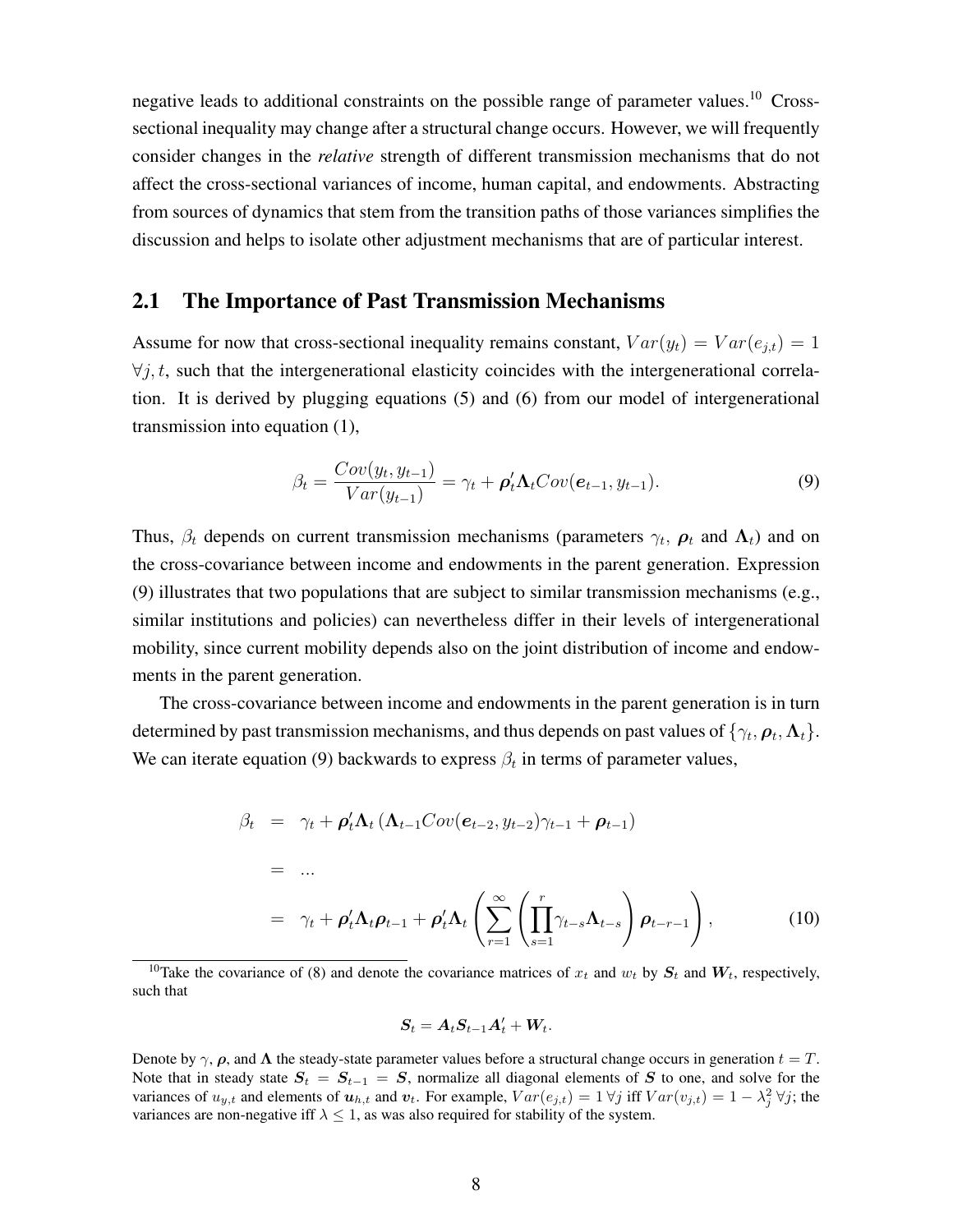where for simplicity we assume that the process is infinite.<sup>11</sup> The level of intergenerational mobility today thus depends on current and past transmission mechanisms.<sup>12</sup> If parameters have been constant for past generations,  $\gamma_s = \gamma$ ,  $\rho_s = \rho$ ,  $\Lambda_s = \Lambda \,\forall s \leq t$ , then equation (11) simplifies to the *steady-state* intergenerational elasticity

$$
\beta = \gamma + \rho' \Lambda \sum_{s=0}^{\infty} (\gamma \Lambda)^s \rho
$$
  
=  $\gamma + \rho' \Lambda (I_{KxK} - \gamma \Lambda)^{-1} \rho,$  (11)

where the second line follows since the geometric series  $\sum_{s=0}^{\infty} (\gamma \Lambda)^s$  converges (the absolute value of each eigenvalue of  $\gamma \Lambda$  is below one). The literature has almost exclusively focused on how changes in structural parameters affect intergenerational mobility in steady state given by (11). We will instead analyze the *transition path* towards the new steady state as determined by equation (10).

Some of its properties can be readily generalized. The transition path of  $Cov(e_{t-1}, y_{t-1})$ is governed by the eigenvalues of the reduced form coefficient matrix in equation (8), and is thus monotonic. From (9) it however follows that income mobility in the *first* generation subject to a structural change is directly affected by changes in the parameter values, not indirectly by changes in the covariance between parental income and endowments. Trends in income mobility are thus not necessarily monotonic, even when cross-sectional inequality remains constant, as we will show in the next section. Other properties, such as the speed of convergence, depend on the parameterization of the model and can thus not be generalized.

### 3 From Simple Examples to Non-Monotonic Trends

For illustration we will start with simplified versions of our baseline model and then move progressively to more general models. It will be sufficient for our first set of examples to consider a single endowment  $e_t$  and thus scalar versions of equations (5) and (6), such that

$$
y_t = \gamma_t y_{t-1} + \rho_t e_t + u_t \tag{12}
$$

$$
e_t = \lambda_t e_{t-1} + v_t. \tag{13}
$$

Our main findings do not rely on specific parameter choices, but the quantitative implications of our supplemental numerical examples will be more relevant if we choose values that are consistent with empirical evidence. The evidence in the literature, and our cross-validations

<sup>&</sup>lt;sup>11</sup>For a finite process,  $\beta_t$  will depend on past parameter values and the initial condition  $Cov(e_0, y_0)$ .<br><sup>12</sup>Under variable cross-sectional inequality the derivation of equation (10) would require backward itera-

tion of the variances of  $y_t$  and  $e_t$ . Accordingly,  $\beta_t$  would also depend on the variances of  $u_t$  and  $v_t$  in past generations.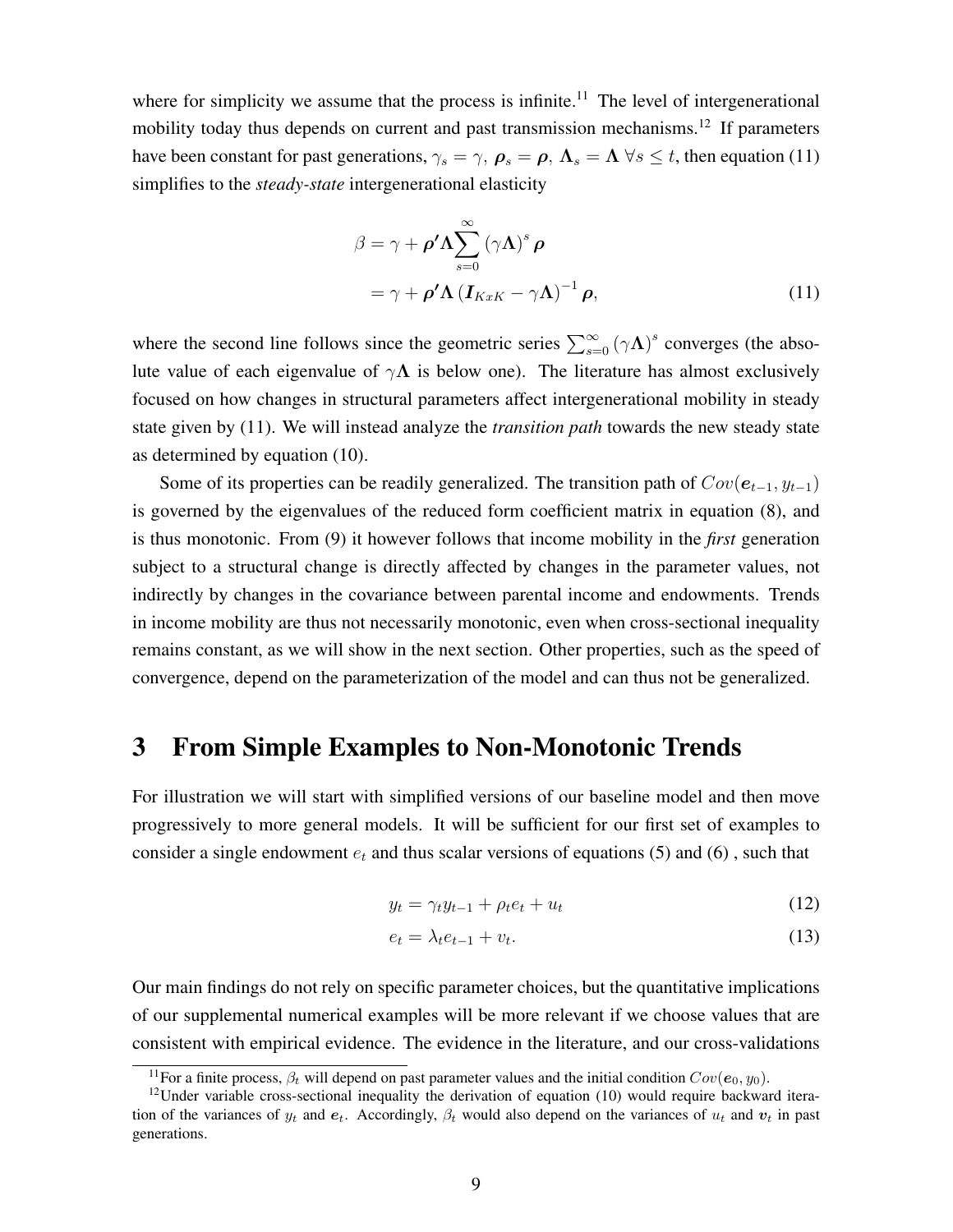within the model, suggest the following rough order of magnitudes for the US case:

$$
0.45 \le \beta \le 0.55, \ \ 0.15 \le \gamma \le 0.25, \ \ 0.60 \le \rho \le 0.70, \ \ 0.50 \le \lambda \le 0.65.
$$

We provide a detailed motivation of our choices of parameter values in Appendix A1. It will be useful to first look at an even simpler case in which parental income has no effect on offspring income.

EXAMPLE 1: A SIMPLE MERITOCRATIC ECONOMY. Assume that the *heritability* of endowments  $(\lambda_t)$  or the *returns* to endowments and human capital ( $\rho_t$ ) change in a simple meritocratic economy ( $\gamma_t = 0 \forall t$ ).

Assume first that cross-sectional inequality remains constant because changes in  $\lambda_t$  or  $\rho_t$  are offset by corresponding changes in the variance of  $u_t$  or  $v_t$ , respectively (e.g., the importance of factors related to parental background *relative* to unrelated factors change). From equation (10), a change in the heritability of endowments in generation T from  $\lambda_{t \le T} = \lambda_1$  to  $\lambda_{t \ge T} =$  $\lambda_2$  leads then to a shift in the intergenerational elasticity (or correlation) that equals

$$
\Delta \beta_T = \beta_T - \beta_{T-1} = \rho(\lambda_2 - \lambda_1)\rho. \tag{14}
$$

Mobility remains constant afterwards. A change in returns from  $\rho_1$  to  $\rho_2$  in generation T instead leads to a transition in  $\beta_t$  that lasts over two generations. The first shift equals

$$
\Delta \beta_T = \beta_T - \beta_{T-1} = (\rho_2 - \rho_1) \lambda Cov(e_{T-1}, y_{T-1})
$$

$$
= (\rho_2 - \rho_1) \lambda \rho_1,
$$
(15)

and is induced by the change in returns for the *offspring* generation in T. The second shift,

$$
\Delta \beta_{T+1} = \beta_{T+1} - \beta_T = \rho_2 \lambda (Cov(e_T, y_T) - Cov(e_{T-1}, y_{T-1}))
$$
  
=  $\rho_2 \lambda (\rho_2 - \rho_1),$  (16)

is induced by the change in the correlation between income and endowments among the *parents* of the offspring generation  $T + 1$ , in turn caused by changing returns to those endowments in generation T. The second shift is larger than the first if returns increase ( $\rho_2 > \rho_1$ ). Mobility remains constant afterwards. Figure 1 gives a numerical example.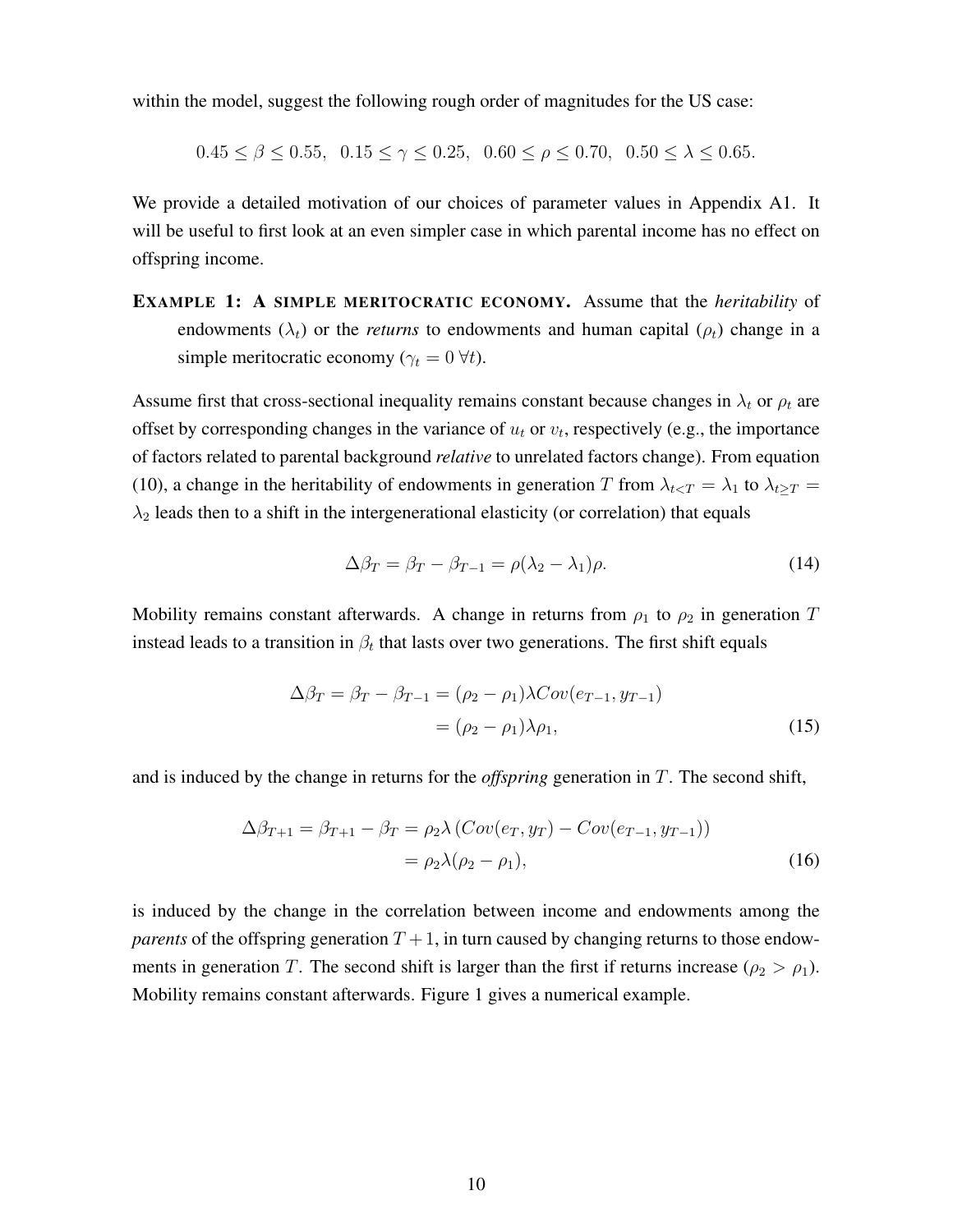

Figure 1: A change in the heritability of, or returns to, endowments

Note: Mobility trend over generations in two numerical examples. Example 1a: in generation T the heritability of endowments  $\lambda$  decreases from  $\lambda_1 = 0.6$  to  $\lambda_2 = 0.5$ (assuming  $\rho = 0.7$ ). Example 1b: the returns to endowments and human capital  $\rho$ increase from  $\rho_1 = 0.7$  to  $\rho_2 = 0.8$  (assuming  $\lambda = 0.6$ ).

An additional source of dynamics stems from changes in cross-sectional inequality. If the changing heritability of endowments affects its cross-sectional variance (e.g., because the variance of  $v_t$  remains constant) then the elasticity shifts not only in the first but also subsequent generations, since

$$
\Delta \beta_{T+1} = \rho \lambda_2 \left( \frac{Var(e_T)}{Var(y_T)} - \frac{Var(e_{T-1})}{Var(y_{T-1})} \right) = \rho \lambda_2 \left( \frac{1 + (\lambda_2^2 - \lambda_1^2)}{1 + \rho^2(\lambda_2^2 - \lambda_1^2)} - 1 \right) \tag{17}
$$

is non-zero for  $\lambda_1 \neq \lambda_2$ . Intuitively, if *individual characteristics* are linked over generations due to inheritance within families then *cross-sectional inequality* will also be linked over generations; formally we can take the variance of equation (13) and iterate backwards to find

$$
Var(e_t) = \lambda_{t-k}^{2k} Var(e_{t-k}) + \sum_{s=0}^{k-1} \lambda_{t-s}^{2s} Var(v_{t-s}) \quad \forall k \ge 1.
$$
 (18)

As equation (18) exemplifies, models of intergenerational transmission imply that the impact of a structural change on cross-sectional inequality propagates in subsequent generations, thereby also affecting mobility measures over the course of multiple generations. However, since the dynamic effect from changes in the *variance* of a characteristic will often be minor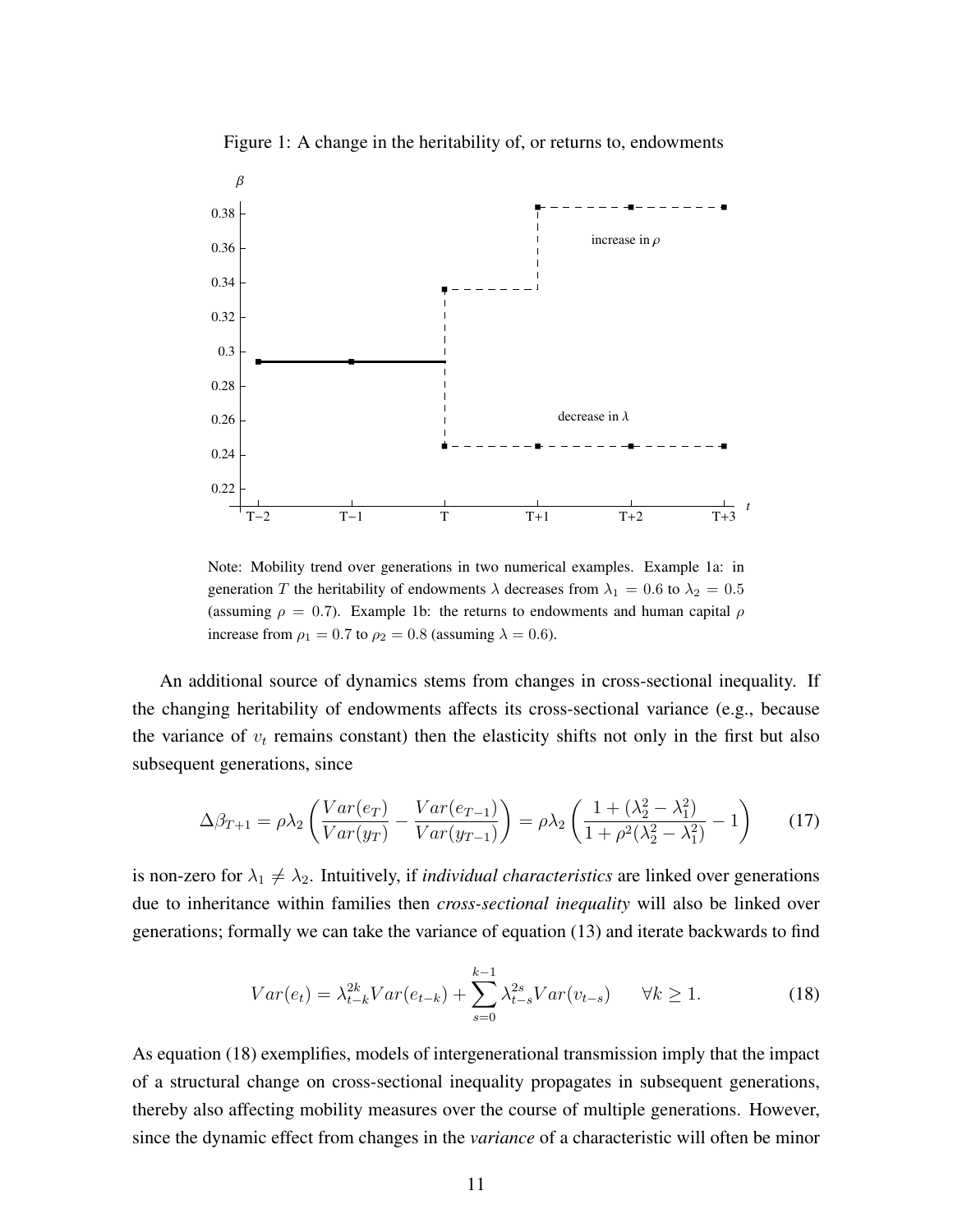compared to the effect from changes in its *correlations* with other variables we will focus our discussion on the latter.

We found that a change in the returns to skills shifts intergenerational mobility measures potentially more in the second than in the first affected generation. Its effect on steady state mobility levels may thus not become fully evident before both the parent and child generations experienced the new price regime. We can illustrate the practical implications of this argument by relating it to the evidence on rising skill differentials in wages from the late 1970s in the US and UK (and more recently in other OECD countries). The notion that widening wage differentials could decrease intergenerational mobility (e.g., Blanden et al., 2004, and Solon, 2004) is one of the main motivations for the current interest in mobility trends. But recent trend studies do not yet observe offspring cohorts whose parents have fully experienced the changing wage regime; its impact on mobility may thus become fully evident only in future empirical studies.<sup>13</sup> This argument may also help to explain why US studies find a sharp increase in *sibling* correlations since 1980 (Levine and Mazumder, 2007), while there seems to be less evidence for such shift in *intergenerational* measures of persistence (see Section 1). The former are directly affected by changing wage differentials, but the latter also depend on conditions in the parent generation. The effect of rising returns to skills should thus be more immediate on sibling than on intergenerational measures of persistence.

Our comparison between two different types of structural shocks further illustrates that the dynamic response of the elasticity between steady states can be informative on the type of structural shock that occurred. Changes in the heritability of skills will have a more immediate effect than changes in the returns to those skills, since income mobility depends directly on returns in both the parent and the offspring generation.

We next consider our more general model in which parental income has causal effects  $(\gamma \neq 0)$ , starting with two simple examples on "equalizing opportunities", in the sense that offspring outcomes become less dependent upon parental income.14

EXAMPLE 2: EQUALIZING OPPORTUNITIES (TYPE I). Assume that the relative importance of parental income diminishes while the importance of factors that do not relate to parental background increases.

Assume that in generation T the effect of parental income declines from  $\gamma_1$  to  $\gamma_2$ , such that  $\gamma_1 > \gamma_2$ . Income mobility of the first affected generation shifts according to

$$
\Delta \beta_T = \gamma_2 - \gamma_1. \tag{19}
$$

<sup>&</sup>lt;sup>13</sup>For example, the most recent offspring cohort observed in Lee and Solon (2009) was born in 1975. The early careers of their parents have not yet been subject to the widening skill differential.

 $14$ As noted by Conlisk (1974a), "opportunity equalization" is an ambiguous term that may relate to different types of structural changes in models of intergenerational transmission.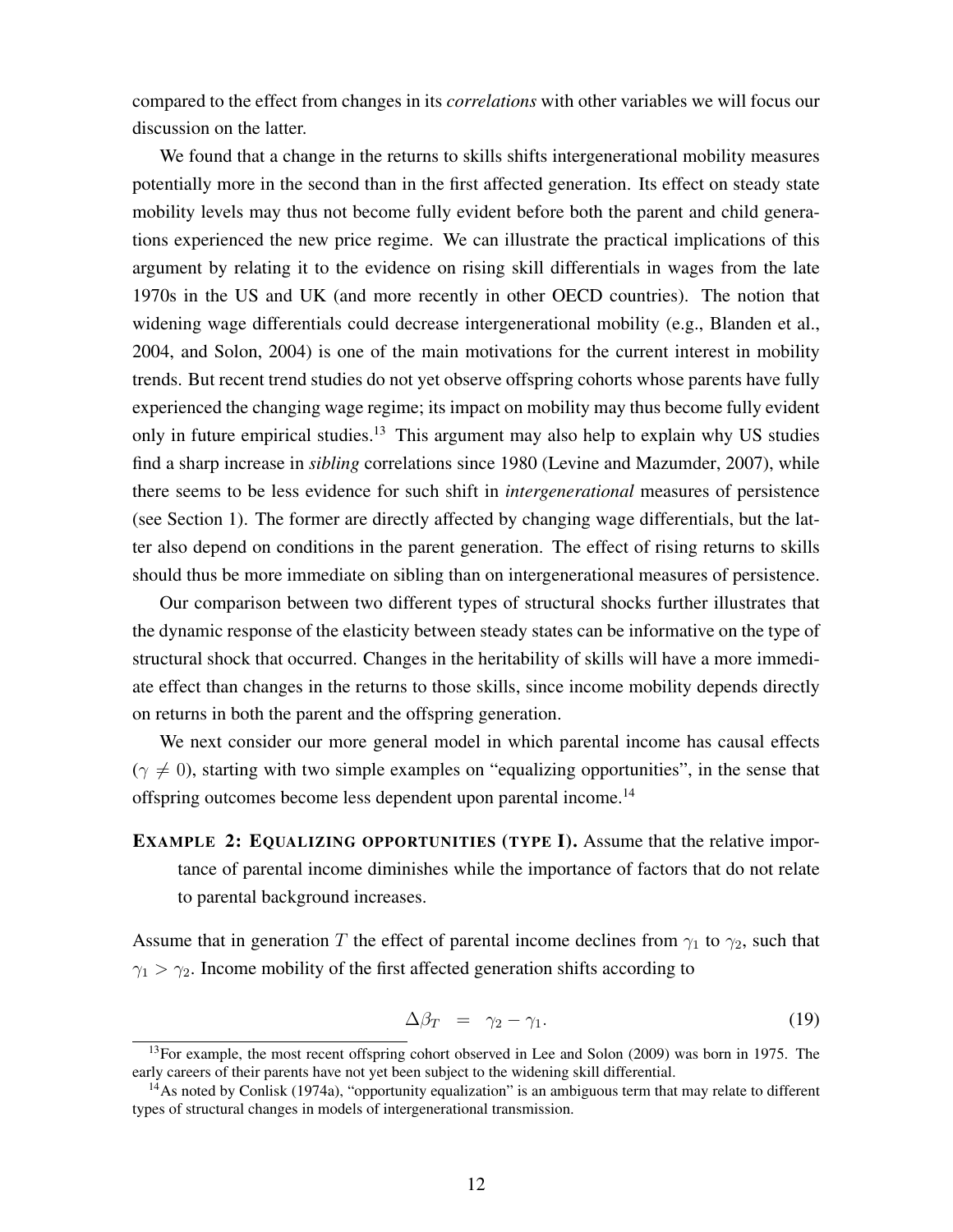From the previous example we saw that a single structural change may have a sustained effect on mobility trends as cross-sectional inequality propagates over generations. But repeated shifts in mobility may also stem from another source if parental income has a causal effect on offspring ( $\gamma \neq 0$ ), either because parental status matters on the labour market ( $\gamma_y \neq 0$ ) or because parental investments affect the accumulation of human capital of their offspring  $(\gamma_h \neq 0)$ . To isolate this second source, assume that cross-sectional inequality remains constant (because the decrease in  $\gamma$  is offset by an increase in the variance of factors  $u_t$  that do not relate to parental background), such that from equation (10) we have

$$
\Delta \beta_{T+1} = \rho \lambda^2 (\gamma_2 - \gamma_1) Cov(e_{T-1}, y_{T-1})
$$
\n
$$
\Delta \beta_{T+2} = \rho \lambda^2 (\gamma_2 - \gamma_1) (\gamma_2 \lambda) Cov(e_{T-1}, y_{T-1})
$$
\n
$$
\vdots
$$
\n(21)

The intergenerational elasticity decreases over subsequent generations as it depends positively on the covariance between endowments and income in the parent generation, which in turn depends on the covariance in previous generations, and so forth. Using equations (12) and (13) we can iterate backwards,

$$
Cov(e_t, y_t) = (\gamma_{t-k}\lambda_{t-k})^k Cov(e_{t-k}, y_{t-k}) + \sum_{s=0}^{k-1} (\gamma_{t-s}\lambda_{t-s})^s \rho \qquad \forall k \ge 1, \tag{22}
$$

illustrating how a decrease in the importance of parental income in the transmission process diminishes the correlation between endowments and income in subsequent generations. Mobility increases therefore monotonically in subsequent generations, at a decreasing rate. Figure 2 shows a numerical example.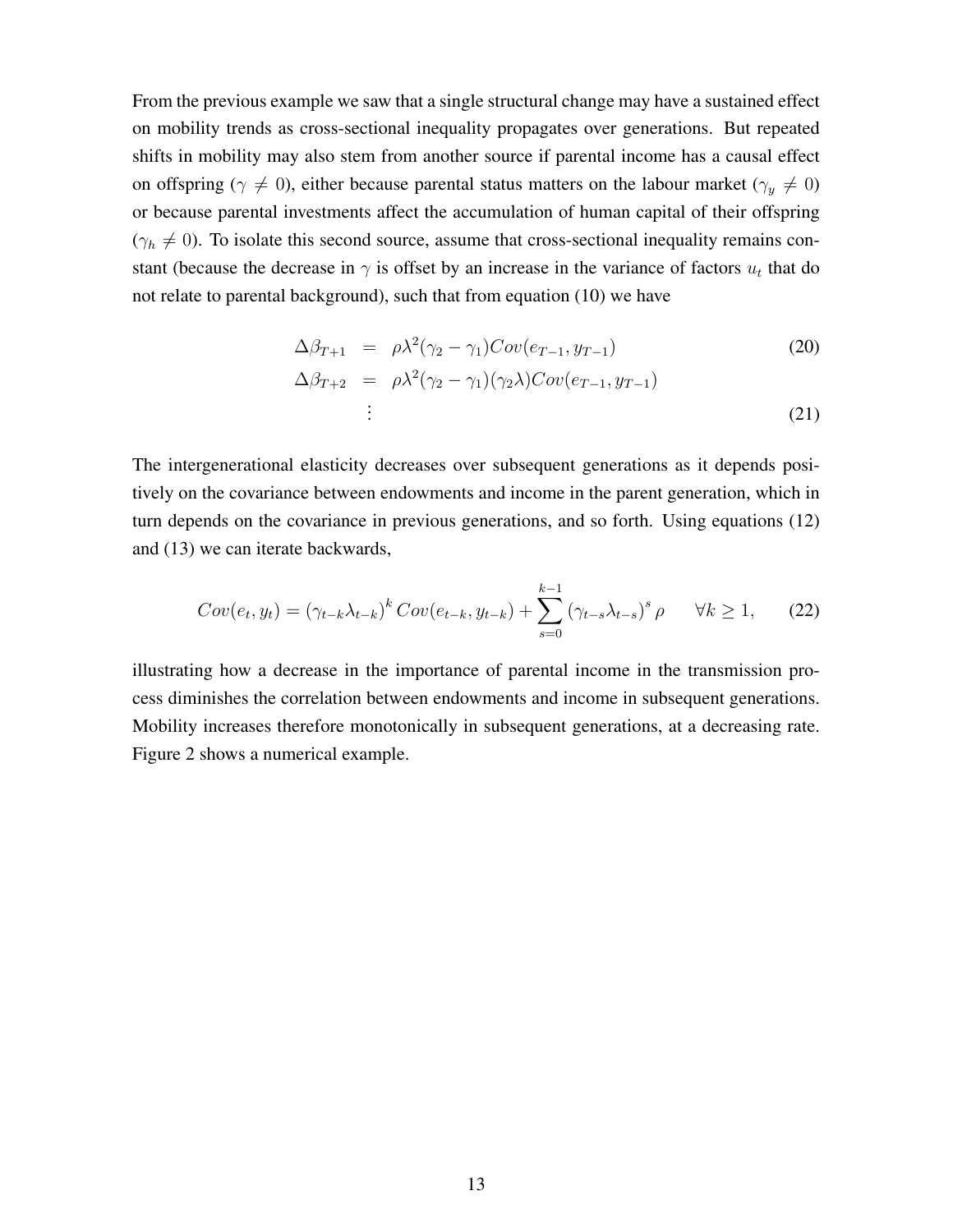

Figure 2: A declining impact of parental income

Note: Mobility trend over generations in numerical example. In generation  $T$  the impact of parental income  $\gamma$  declines from  $\gamma_1 = 0.3$  to  $\gamma_2 = 0.2$  (assuming  $\rho = 0.6$  and  $\lambda = 0.6$ ).

Other types of structural changes also have dynamic implications as of similar mechanisms. For example, a lower degree of heritability (a fall in  $\lambda$ ) increases income mobility not only directly by decreasing the similarity of offspring to parent endowments (our focus in example 1), but also indirectly by decreasing the correlation between endowments and income within a generation (because the offspring from rich families become less likely to inherit productive endowments). The effect of parental income, captured in the parameter  $\gamma$ , then becomes less detrimental to income mobility. This second, indirect effect generates a transition path that lasts over multiple generations, as apparent from equation (22).

Examples 1 and 2 illustrate that a change in policies or institutions may affect mobility trends over long time periods. This result has implications for the interpretation of observed trends: current trends may not reflect the changing effectiveness of current policies and institutions in the promotion of equality of opportunity, but the lagged effect of major changes in the more distant past. The next example illustrates that such repercussions can be both sizable and non-monotonic.

EXAMPLE 3: EQUALIZING OPPORTUNITIES (TYPE II). Assume that the importance of parental status diminishes while skills that are partially inherited within families are instead more strongly rewarded.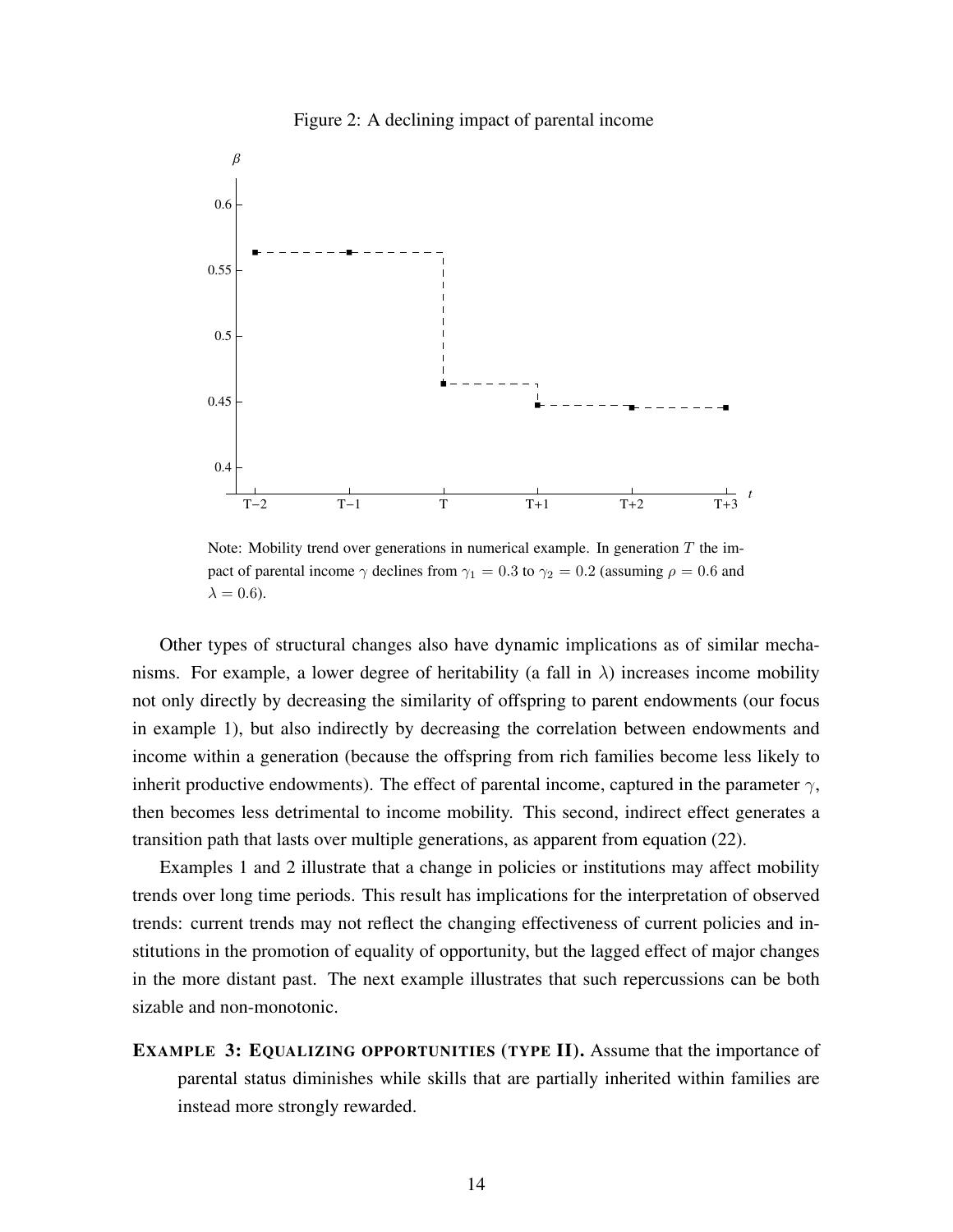In other words, assume that in generation T the economy becomes less *plutocratic* and more *meritocratic*; for example, parental status may become less and own merits more important for the appointment of individuals into jobs. Such change corresponds in our model to the assumption that  $\gamma_1 > \gamma_2$  and  $\rho_1 < \rho_2$ . Mobility initially shifts according to

$$
\Delta \beta_T = (\gamma_2 - \gamma_1) + (\rho_2 - \rho_1) \lambda Cov(e_{T-1}, y_{T-1}), \qquad (23)
$$

with

$$
\frac{\partial \Delta \beta_T}{\partial \gamma_2} = 1 \quad \text{and} \quad \frac{\partial \Delta \beta_T}{\partial \rho_2} = \lambda Cov(e_{T-1}, y_{T-1}).
$$

The elasticity in the first affected generation is affected both by the declining importance of parental income and the increasing returns to endowments or skills. However, the effect of the second compared to the first channel is attenuated, for two reasons. First, individuals' own endowments  $e_T$  are only imperfectly correlated with parental endowments ( $\lambda < 1$ ). Second, parental endowments e*<sup>T</sup>* <sup>−</sup><sup>1</sup> explain only a fraction of the variation of incomes in the parent generation ( $Cov(e_{T-1}, y_{T-1})$  < 1). Income mobility thus tends to increase if a generation is subject to more meritocratic institutions and policies than their parent generation, as might be expected.

However, income persistence will also shift in the second generation, according to

$$
\Delta \beta_{T+1} = \rho_2 \lambda \left[ \frac{Cov(e_T, y_T)}{Var(y_T)} - \frac{Cov(e_{T-1}, y_{T-1})}{Var(y_{T-1})} \right]. \tag{24}
$$

Apart from changes in the cross-sectional variance of income, the elasticity may also shift because of changes in the correlation between income and endowments in the parent generation. The relative importance of parameter changes on the latter is now reversed, since

$$
\frac{\partial Cov(e_T, y_T)}{\partial \gamma_2} = \lambda Cov(e_{T-1}, y_{T-1}) \quad \text{and} \quad \frac{\partial Cov(e_T, y_T)}{\partial \rho_2} = 1.
$$

Changing returns naturally have an immediate effect on the correlation between own endowments and incomes. In particular, a change to a more meritocratic society tends to increase the correlation between endowments and income, thereby *decreasing* income mobility from the second affected generation onwards.

The dynamic response of the intergenerational elasticity thus tends to be *non-monotonic*, with an initial rise in mobility and a subsequent decline. Intuitively, when a society becomes more meritocratic, talented individuals become more likely to earn high incomes. This process initially increases mobility since their parents were less likely to earn similarly high incomes even if they had similar skills, as they were still subject to less meritocratic institu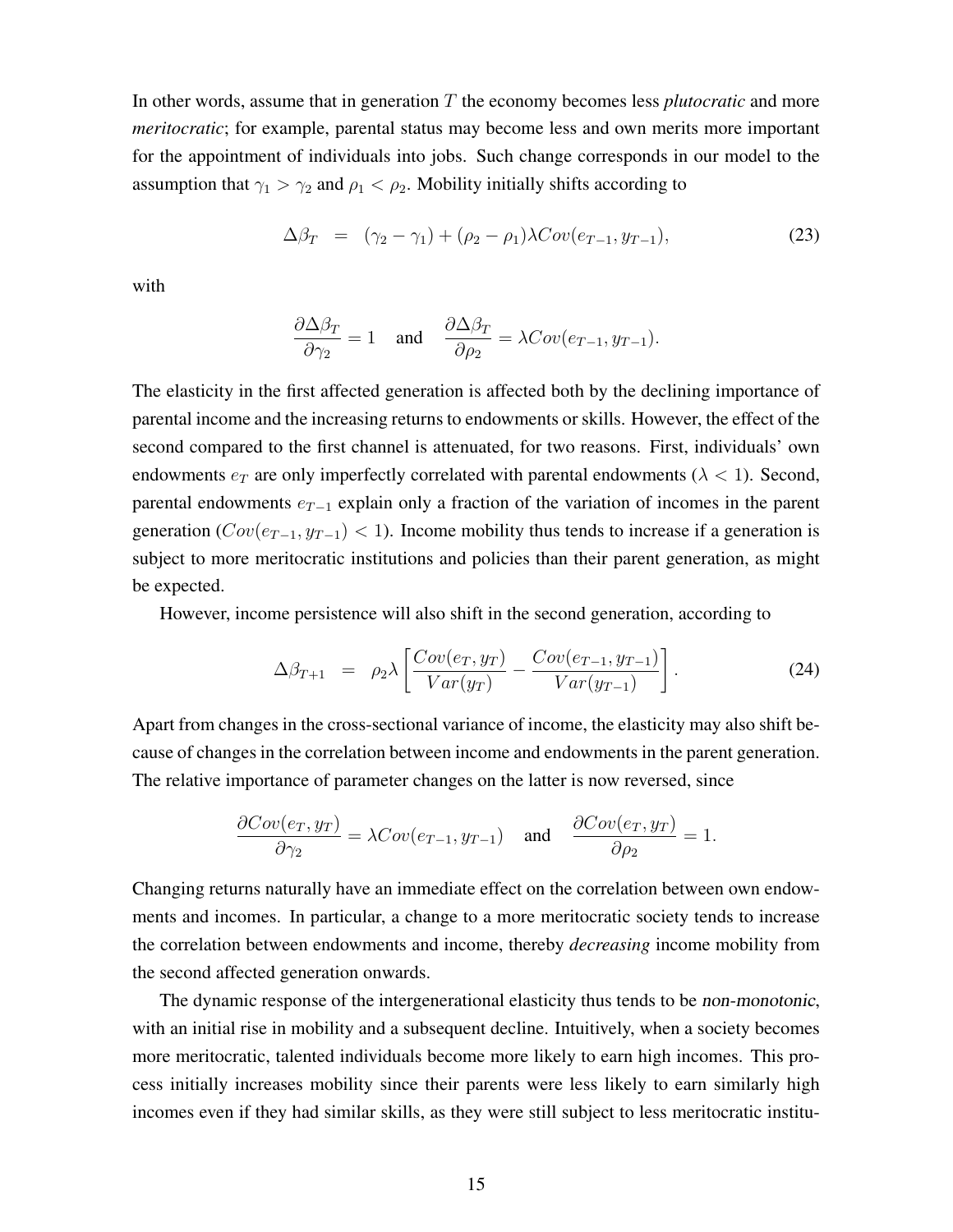tions and policies. Mobility is thus highest while the transition takes place, when a generation faces a new set of institutions, policies and opportunities that differs markedly from conditions in their parents' generation. But the offspring of those families who thrived under the meritocratic setting will also do relatively well, due to the inheritance of talent; mobility therefore decreases subsequently.

The idea that a shift towards "meritocratic" principles may eventually depress mobility was already noted by the sociologist Michael Young, who coined the term in the book *The Rise of the Meritocracy* (1958).<sup>15</sup> Our model allows us to illustrate that societal changes have indeed interesting (and perhaps surprising) dynamic effects on the degree of mobility over generations. In particular, changes that are mobility-enhancing in the long run may nevertheless cause a long-lasting *decreasing* trend in mobility measures over several generations.

Exact conditions for such non-monotonic adjustment can be given if we consider a special case, in which the shifting importance of parental background and own characteristics does not affect cross-sectional inequality, such that  $Var(y_t)=1 \forall t$ . From equation (10), a change to a more meritocratic society will then increase mobility initially iff

$$
\frac{\gamma_1 - \gamma_2}{\rho_2 - \rho_1} > \lambda Cov(e_{T-1}, y_{T-1}).
$$
\n(25)

However, mobility *decreases* in subsequent generations iff

$$
\frac{\rho_2 - \rho_1}{\gamma_1 - \gamma_2} > \lambda Cov(e_{T-1}, y_{T-1}).
$$
\n(26)

Conditions (25) and (26) will be satisfied for any changes  $\gamma_1 - \gamma_2$  and  $\rho_2 - \rho_1$  that are of similar magnitude in absolute terms.

<sup>&</sup>lt;sup>15</sup>In his book Young provides a futuristic vision of Britain, where the class-based elite has been replaced by a hierarchy of talent. In contrast to its usage today, he intended the term "meritocracy" to have a derogatory connotation: "*It is good sense to appoint individual people to jobs on their merit. It is the opposite when those who are judged to have merit of a particular kind harden into a new social class without room in it for others*." (The Guardian, June 29, 2001).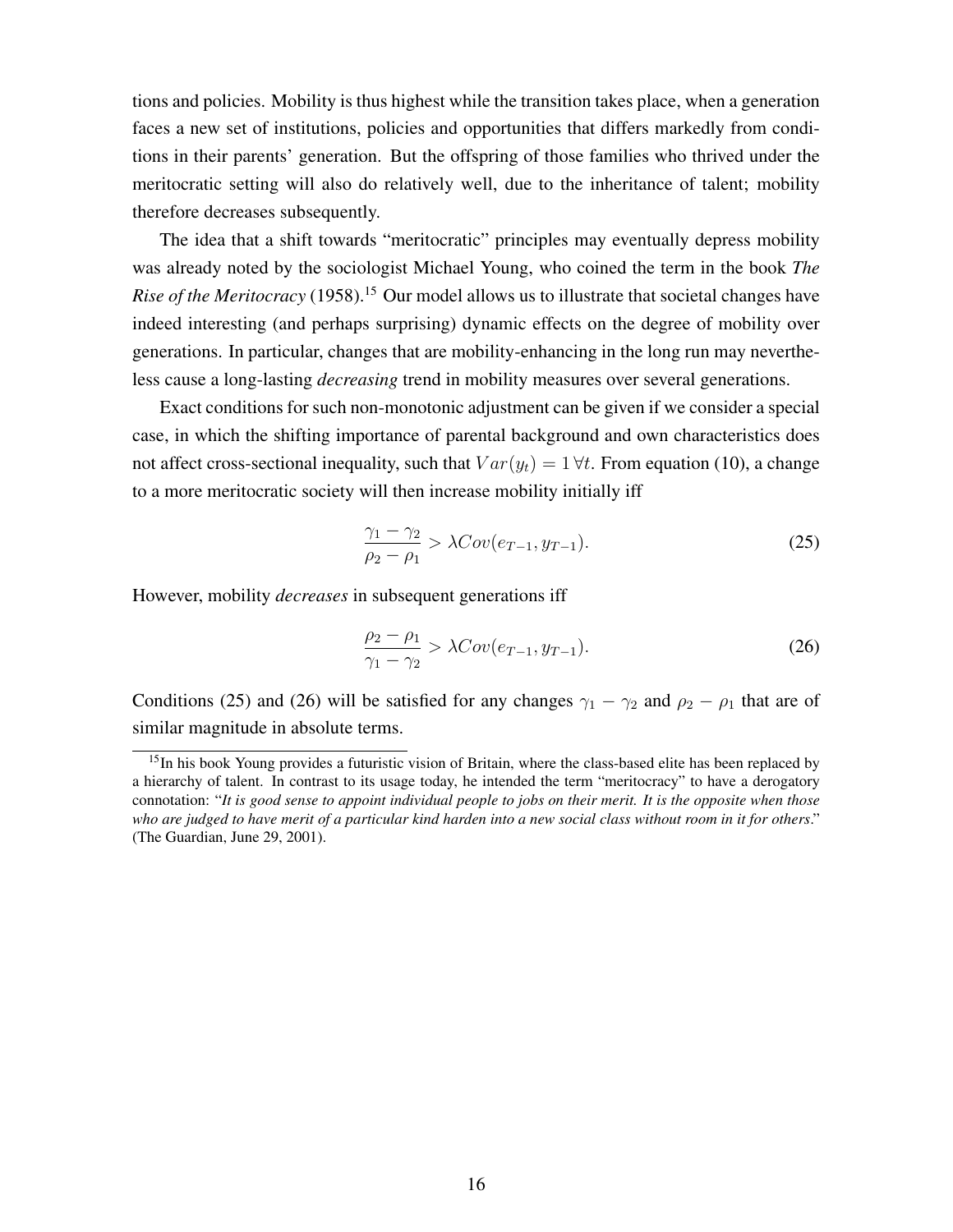



Note: Mobility trend over generations in numerical example. In generation  $T$  the impact of parental income  $\gamma$  declines from  $\gamma_1 = 0.4$  to  $\gamma_2 = 0.2$  while the returns to endowments and human capital  $\rho$  increase from  $\rho_1 = 0.5$  to  $\rho_2 = 0.7$  (assuming  $\lambda = 0.6$ ).

Figure 3 plots a numerical example, illustrating that the non-monotonic response in mobility trends can be long-lasting; it becomes insignificant only in the third generation, or more than half a century after the structural change (we illustrate the timing of mobility trends over cohorts further in Section 5). These findings imply that we need to be careful in the interpretation of observed mobility trends; declining mobility today may not reflect a recent deterioration of equality of opportunity, but rather major gains made long ago.

In the numerical example, mobility changes much more strongly in the first two than in subsequent generations. Can we then conclude that more distant structural changes have only a negligible effect on current mobility trends? We believe not, for two reasons. First, our model is very simple, and various extensions (e.g., considering wealth or direct causal effects from grandparents on their grandchildren) could generate slower transitions between steady states. Second, in many countries past events may have had more dramatic effects on intergenerational transmission than more recent changes. For example, in the late 19th and early 20th century the US experienced rapid industrialization and urbanization, a declining share of agriculture and self-employment, strong immigration and internal migration, and a large-scale expansion of public schooling. The country participated in two world wars and went through a highly turbulent interwar period. These events may have affected intergenerational transmission to a greater degree than more recent changes that have been considered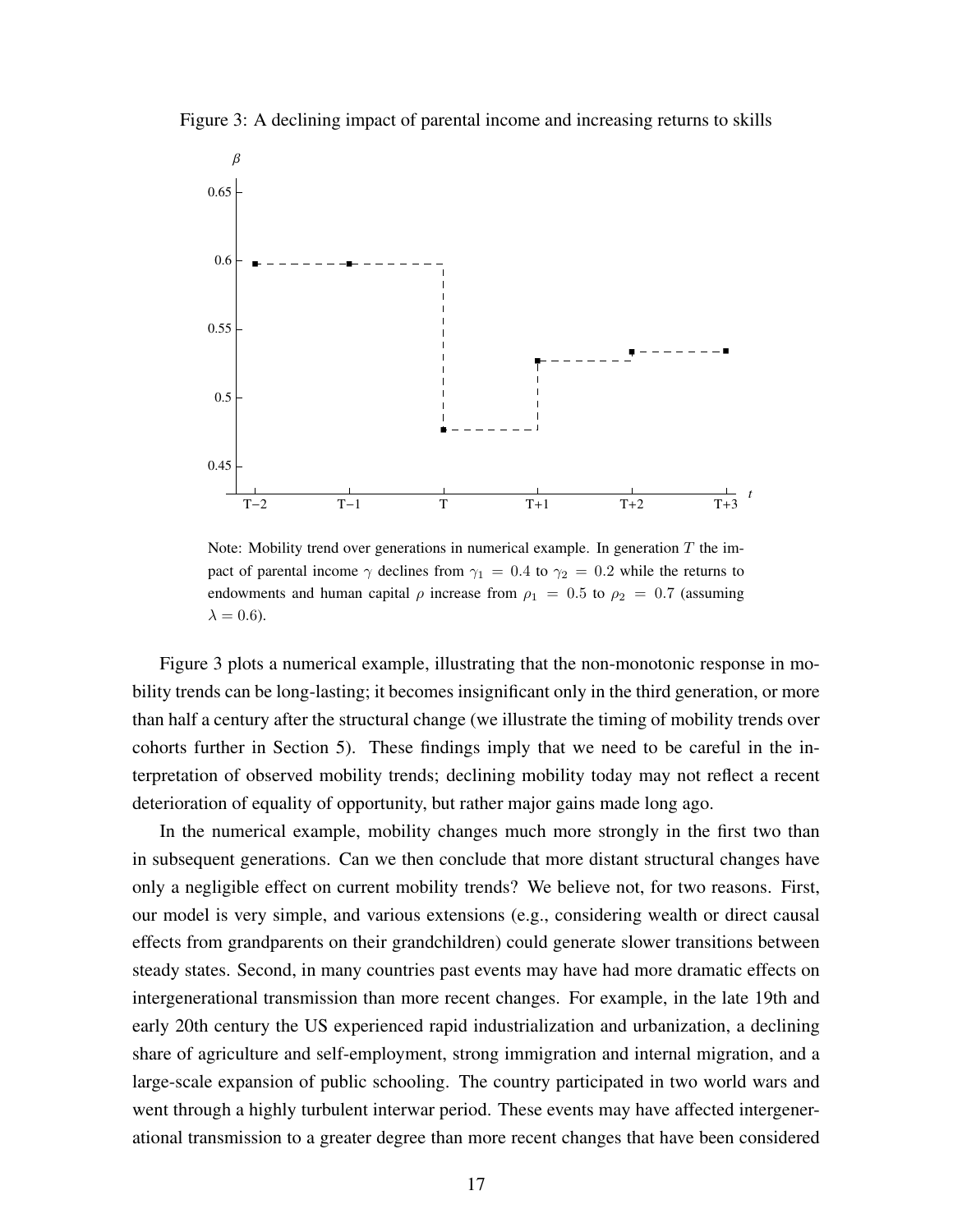as potential determinants of current mobility trends, such as an increase in private schooling or increased attainment in higher education.<sup>16</sup>

Much of the recent empirical literature measures trends in income mobility for offspring cohorts born from around 1950 to the 1970s, cohorts that are separated by only one or two generations from events in the early 20th century. Trends observed over these cohorts may thus not only reflect contemporaneous changes in policies or institutions, but also the repercussions of major changes in the more distant past. This argument applies in particular to those countries whose political, institutional and societal structure has changed more dramatically in the first than in the second half of the 20th century. Finally, our model illustrates that if those changes led to a more meritocratic society, mobility should perhaps be *expected* to decline in more recent cohorts.

# 4 Intergenerational Mobility in Times of Change

Our finding that a change to a more meritocratic society can lead to long-lasting and nonmonotonic mobility trends is important for the interpretation of recent trends. But it relates to a rather specific type of structural change; one may thus expect that non-monotonic responses are more of an exception than a rule. In our next two examples we illustrate that such responses are instead quite typical, as they also tend to occur when the relative returns to different types of human capital or the relative heritability of endowments change.

For these examples we consider the general transmission framework with multiple types of human capital and endowments, as in equations (5) and (6). The notion of individual ability has recently shifted from a one-dimensional concept primarily related to IQ, such as in the single-skill signaling model (Arrow, 1973) and the *g* factor (see, e.g., Herrnstein and Murray, 1994), to a multidimensional set of traits that for example recognizes the importance of noncognitive skills. A stream of evidence has supported this idea, showing that several distinct types of skills are important for various labor market and social outcomes (e.g., Heckman, Stixrud, and Urzua, 2006; Lindqvist and Vestman, 2011). Although typically not discussed in the intergenerational context (an exception is Bowles and Gintis, 2002), our analysis illustrates that such multiplicity may provide additional implications that cannot be captured by models that are based on a single inheritable characteristic.<sup>17</sup>

<sup>&</sup>lt;sup>16</sup>The hypothesis that major societal transformations can strongly affect mobility is consistent with studies on long-run trends in intergenerational occupational mobility (see Hauser 2010 for a discussion of this alternative measure of economic mobility), which imply that US mobility has changed substantially between the 19th and 20th century (e.g., Grusky, 1986, and Long and Ferrie, 2013); or with observations from Finland, where rapid industrialization and educational expansion after the second world war were accompanied by a strong increase in income mobility for cohorts born around 1950 compared to cohorts born in the early 1930s (see Pekkala and Lucas, 2007).

<sup>&</sup>lt;sup>17</sup>Multiplicity of skills matters also for other questions in the literature. For example, Stuhler (2013) notes that income persistence over generations may decline more slowly than at a geometric rate if the degree of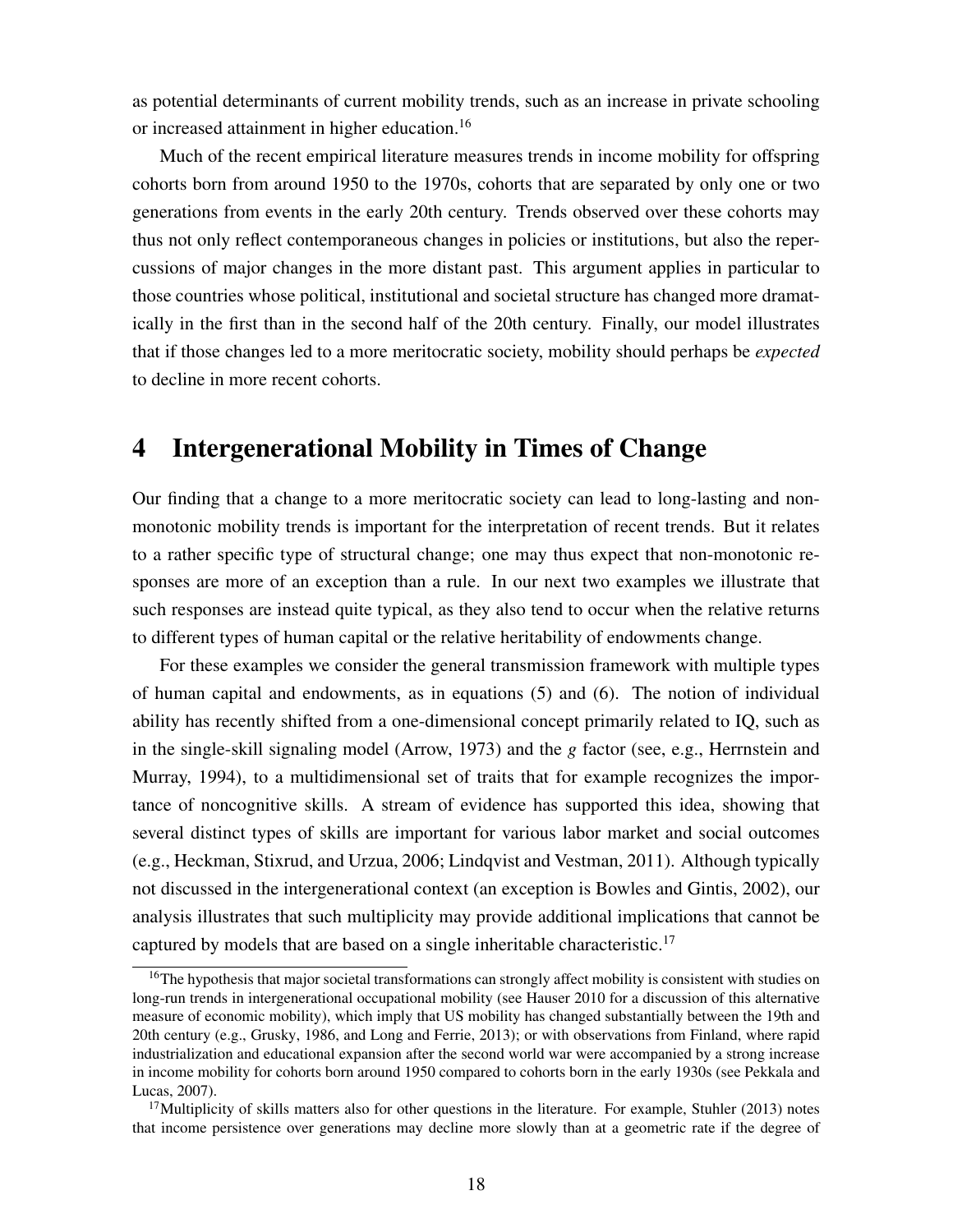EXAMPLE 4: CHANGING RETURNS TO SKILLS. Assume that the returns to different types of human capital or endowments change on the labor market ( $\rho_1 \neq \rho_2$ ).

Changes in the returns to different types of skills could stem from changes in demand (e.g., as of trade and industrial or technological change) or in relative supplies (e.g., as of immigration or changes in the production of skills). A specific example is the decrease in the demand for physical relative to cognitive ability as a labor market moves from agricultural to white-collar jobs, but relative returns may change also in periods that are much shorter than the time scale underlying our intergenerational analysis.<sup>18</sup> More potential causes for changing returns come to mind if we interpret the endowment vector more broadly. For example,  $e_t$  could capture the geographic location of individuals ("inherited" with some probability from their parents), and local wage levels may vary over time as of area-specific demand shocks.

To grasp the intuition consider first a simple symmetric case in which two endowments k and l are equally transmitted within families ( $\lambda_k = \lambda_l = \lambda$ ), but their prices on the labor market are swapping at time  $T (p_{2,k} = \rho_{1,k} \neq p_{1,k} = \rho_{2,l})$ . Adapting equations (5) and (6) for  $K = 2$  endowments and iterating backwards we find

$$
\Delta \beta_T = (\rho_{k,2} - \rho_{k,1}) \lambda Cov(e_{k,T-1}, y_{T-1}) - (\rho_{l,1} - \rho_{l,2}) \lambda Cov(e_{l,T-1}, y_{T-1})
$$
  
= 
$$
\frac{-(\rho_{k,2} - \rho_{k,1})^2 \lambda}{1 - \gamma \lambda},
$$
 (27)

which is negative. The intergenerational elasticity in the second generation shifts according to

$$
\Delta \beta_{T+1} = \lambda (\rho_{k,2} - \rho_{k,1})^2 + \lambda \left( \rho_{k,2}^2 + \rho_{k,1}^2 + \frac{2\rho_{k,1}\rho_{k,2}\lambda\gamma}{1-\gamma\lambda} \right) \left( \frac{1}{Var(y_T)} - 1 \right), (28)
$$

which is positive since

$$
Var(y_T) = 1 - 2\gamma \lambda \frac{(\rho_{k,2} - \rho_{k,1})^2}{1 - \gamma \lambda} < 1.
$$
 (29)

These findings are not due to shifts in cross-sectional inequality; if instead  $Var(y_t)=1$ for all t (assuming that changes in  $\rho_k$  and  $\rho_l$  are offset by changes in the variance of  $u_t$ ) we still find from equations (27) and (28) that  $\Delta\beta_T < 0$  and  $\Delta\beta_{T+1} > 0$ . Figure (4) provides a numerical example.

Intuitively, those endowments or skills that have been more strongly rewarded in past generations are also more strongly correlated with parental income. As a consequence, mobility

heritability varies across characteristics.

 $18A$  typical example is the job-polarization literature which highlights how the IT revolution has implied a shift in demand from substitutable manual skills to complementary abstract skills (e.g., Levy, Murnane, and Autor, 2003).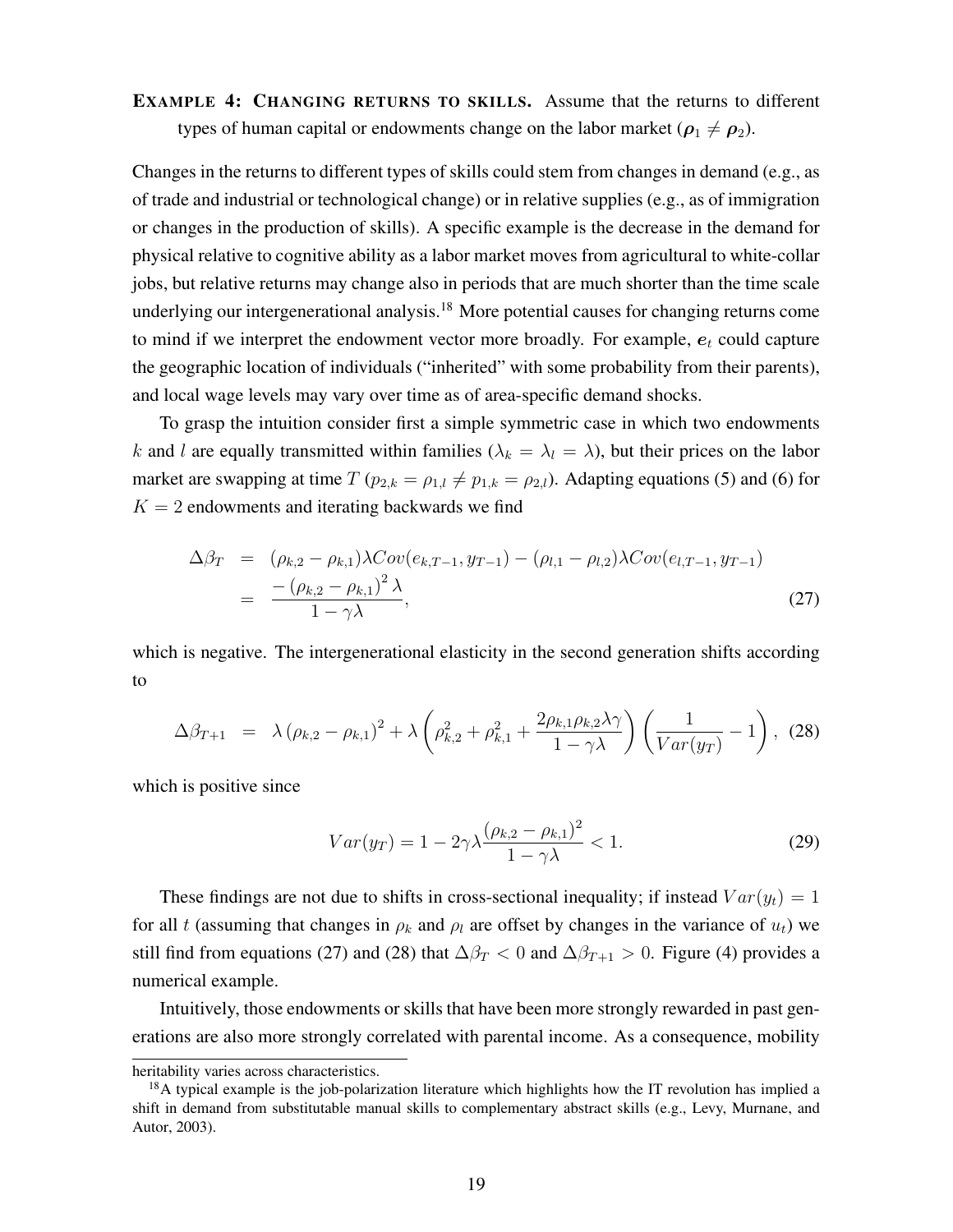tends to initially increase if relative prices change, since characteristics for which prices increase from low levels are less prevalent among the rich than characteristics for which prices decrease from high levels. In subsequent generations, the characteristics for which prices increased become increasingly correlated with parental income, generating a decreasing mobility trend. Note that the central assumption underlying these results is that endowments and skills are positively correlated within families, and that different skills are imperfectly correlated (uncorrelated in our simple model) within individuals..



Figure 4: A swap in prices

Note: Mobility trend over generations in numerical example. In generation  $T$  the returns to skill k increase from  $\rho_{k,1} = 0.3$  to  $\rho_{k,2} = 0.6$  and the returns to skill l decrease from  $\rho_{l,1} = 0.6$  to  $\rho_{l,2} = 0.3$  (assuming  $\gamma = 0.2$  and  $\lambda = 0.6$ ).

We can derive that such v-shaped responses in mobility are typical for the general case, in which the prices of any number of skills change, by expressing the elasticity in generation  $T$ as a function of the steady-state elasticities before and after the structural change ( $\beta_{T-1}$  and  $\beta_{t\to\infty}$ ). If the steady-state variance of income remains unchanged we have

$$
\beta_{T-1} = \gamma + \rho'_1 \Lambda \left( \mathbf{I} - \gamma \Lambda \right)^{-1} \rho_1 \tag{30}
$$

and

$$
\beta_{t\to\infty} = \gamma + \rho_2' \Lambda \left( \mathbf{I} - \gamma \Lambda \right)^{-1} \rho_2, \tag{31}
$$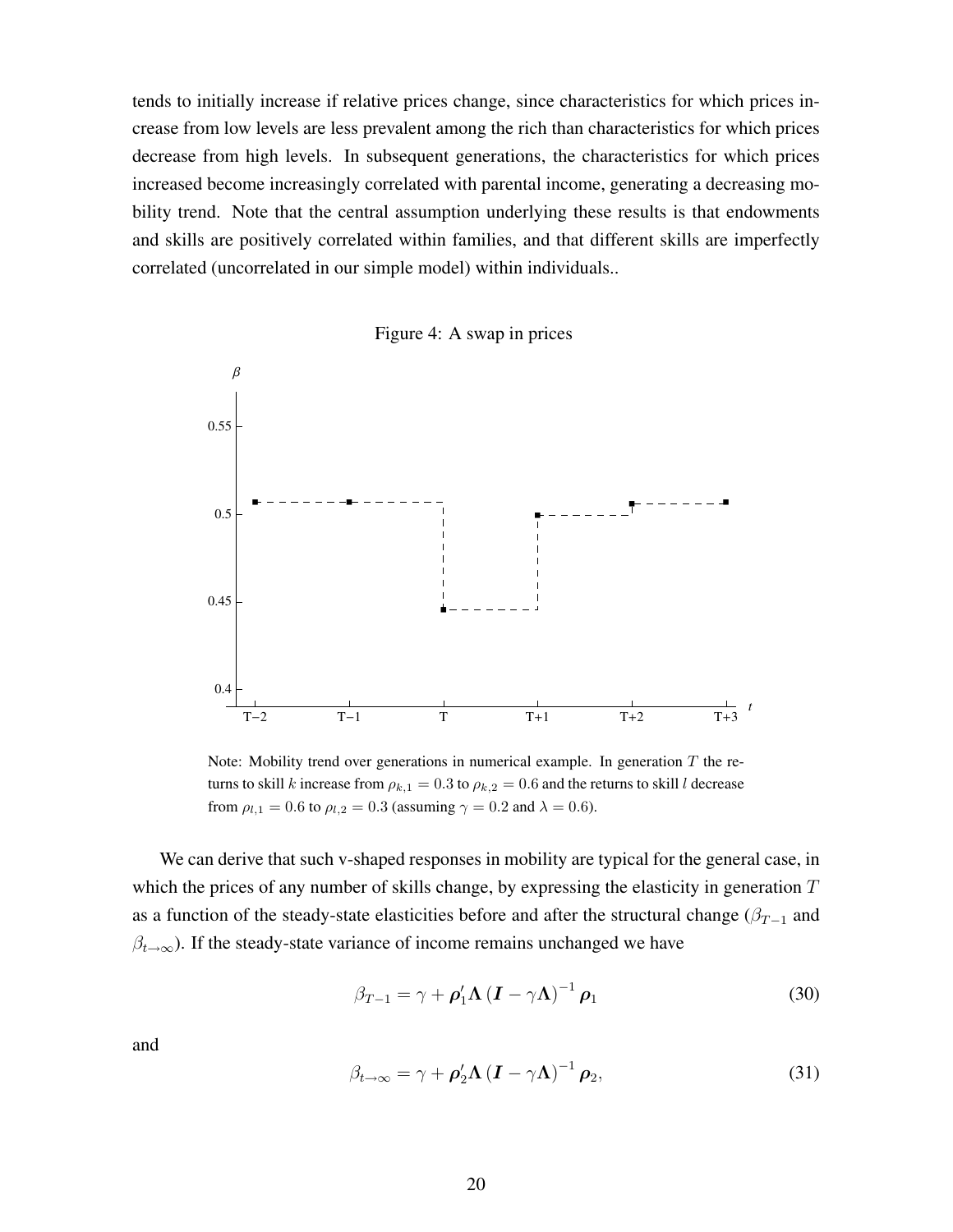such that

$$
2\beta_T = \beta_{T-1} + \beta_{t\to\infty} - (\boldsymbol{\rho}_2' - \boldsymbol{\rho}_1')\boldsymbol{\Lambda}(\boldsymbol{I} - \gamma\boldsymbol{\Lambda})^{-1}(\boldsymbol{\rho}_2 - \boldsymbol{\rho}_1). \tag{32}
$$

The quadratic form in the last term is greater than zero for  $\rho_2 \neq \rho_1$  since  $\Lambda (I - \gamma \Lambda)^{-1}$ is positive definite. Price changes then increase intergenerational mobility temporarily  $(\beta_T)$ is below *both* the previous steady state  $\beta_{T-1}$  and the new steady state  $\beta_{t\to\infty}$ ) as long as the steady-state elasticity does not shift too strongly, specifically iff

$$
|\beta_{t\to\infty} - \beta_{T-1}| < (\boldsymbol{\rho}_2' - \boldsymbol{\rho}_1')\boldsymbol{\Lambda}(\boldsymbol{I} - \gamma\boldsymbol{\Lambda})^{-1}(\boldsymbol{\rho}_2 - \boldsymbol{\rho}_1).
$$
 (33)

This argument also holds if cross-sectional inequality is lower in the new than in the old steady state.<sup>19</sup> Any symmetric changes (as in the numerical example) fulfill this condition and will thus lead to non-monotonic trends as in Figure 3. More generally, changes in the returns to individual characteristics that do not affect long-run mobility much (e.g., some prices go down while others go up) increase mobility in the short-run but cause a decreasing trend in subsequent generations.

We should thus expect that mobility is positively affected if returns change, but observed mobility gains may not persist. These results have general implications on how we expect institutional or technological change to affect mobility. Previous authors have shown that technological progress can lead to non-monotonic mobility trends through *repeated* changes in returns to characteristics.<sup>20</sup> We find that even a *one-time* change tends to generate such non-monotonic trends.

#### EXAMPLE 5: CHANGES IN THE HERITABILITY OF ENDOWMENTS. Assume that the heritability of different types of endowments change ( $\Lambda_1 \neq \Lambda_2$ ).

As with changes in prices, when some endowments become more and some less transmitted within families, mobility tends to increase initially but then follows a negative trend in subsequent generations. The intuition is similar as well.<sup>21</sup> If the steady-state variance of income

$$
\rho_2' \Lambda \left( I - \gamma \Lambda \right)^{-1} \rho_2 \left( 1 - \frac{1}{Var(y_{t \to \infty})} \right),
$$

which is negative if  $Var(y_{t\to\infty}) < Var(y_{T-1}) = 1$ .<br><sup>20</sup>For example, Galor and Tsiddon (1997) consider how the life-cycle of technological progress might lead to repeated changes in the relative returns to ability and parent-related human capital, and thus to non-monotonic trends in cross-sectional inequality and intergenerational mobility over time.

<sup>21</sup>Endowments that are more strongly inherited are also more strongly correlated with parental income. Characteristics for which heritability increase from low levels are thus less prevalent among the rich than characteristics for which heritability decrease from high levels, which tends to increase mobility initially. The characteristics for which heritability increased then become increasingly correlated with parental income in subsequent generations, leading to a decreasing mobility trend.

 $19$ If steady-state inequality changes then eq. (32) includes the additional term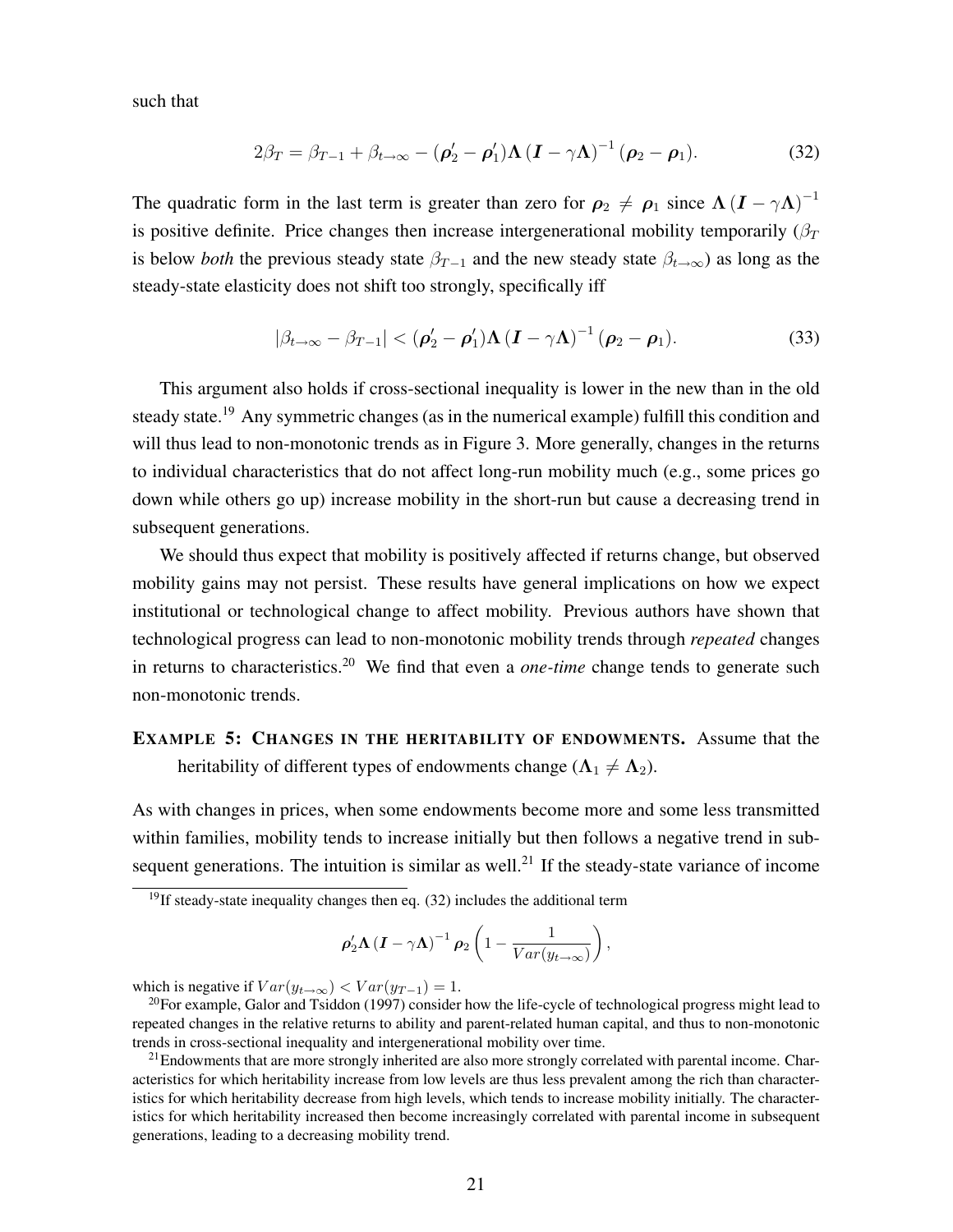remains unchanged mobility first increase and then decrease  $(\beta_T - \beta_{T-1} < 0 < \beta_{t\to\infty} - \beta_T)$ iff

$$
\rho'(\Lambda_2-\Lambda_1)(I-\gamma\Lambda_1)^{-1}\rho < 0 < \rho'\Lambda_2((I-\gamma\Lambda_2)^{-1}-(I-\gamma\Lambda_1)^{-1})\rho
$$
 (34)

Again, any symmetric parameter changes, as considered in the previous numerical example, satisfy this condition.

The last two examples have quite general implications that do not depend much on the particular nature of changes in transmission mechanisms. Relative changes in the returns to or heritability of characteristics tend to raise intergenerational mobility of directly affected generations. Times of change thus tend to be times of high mobility. Second, such mobility gains will be succeeded by longer-lasting negative trends in intergenerational income mobility if no further structural changes occur. Countries experiencing a period of stable economic conditions will thus tend to be characterized by negative mobility trends if they were preceded by more turbulent times.

As noted in the last section, countries such as the US may have experienced much greater societal transformations in the first than in the second half of the 20th century. Mobility will have been facilitated if those transformations altered the returns to (or heritability of) different skills, as seems likely. For example, a strong decline in agricultural and increase in (salaried) white-collar jobs may have altered relative returns to physical and cognitive abilities, but also affected how important the inheritance of family-owned land, resources or businesses were for individual economic success. Our model illustrates that such mobility gains diminish in subsequent generations, providing another reason why mobility of more recent cohorts should perhaps be *expected* to decline.

We can relate our findings also to the empirical evidence on mobility differences between countries. For example, Long and Ferrie (2013) find that US occupational mobility was comparatively high in the 19th century, perhaps explaining why the US are known as a "land of opportunity" even though more recent measures of income mobility are among the lowest of all developed countries (e.g., Björklund and Jäntti, 2009). Long and Ferrie suggest that an exceptional degree of internal *geographic* mobility may have caused such high levels of intergenerational mobility. Our framework provides arguments in support of this hypothesis, but with a twist. Intergenerational mobility may not necessarily increase due to internal migration itself (that depends on who migrates), but certainly due to one of its underlying *causes*: strong variation in local labor demand across areas and time not only incentivizes internal migration, it also increases intergenerational mobility by increasing the difference in local demand conditions that non-migrating parents and children face during their lifetimes.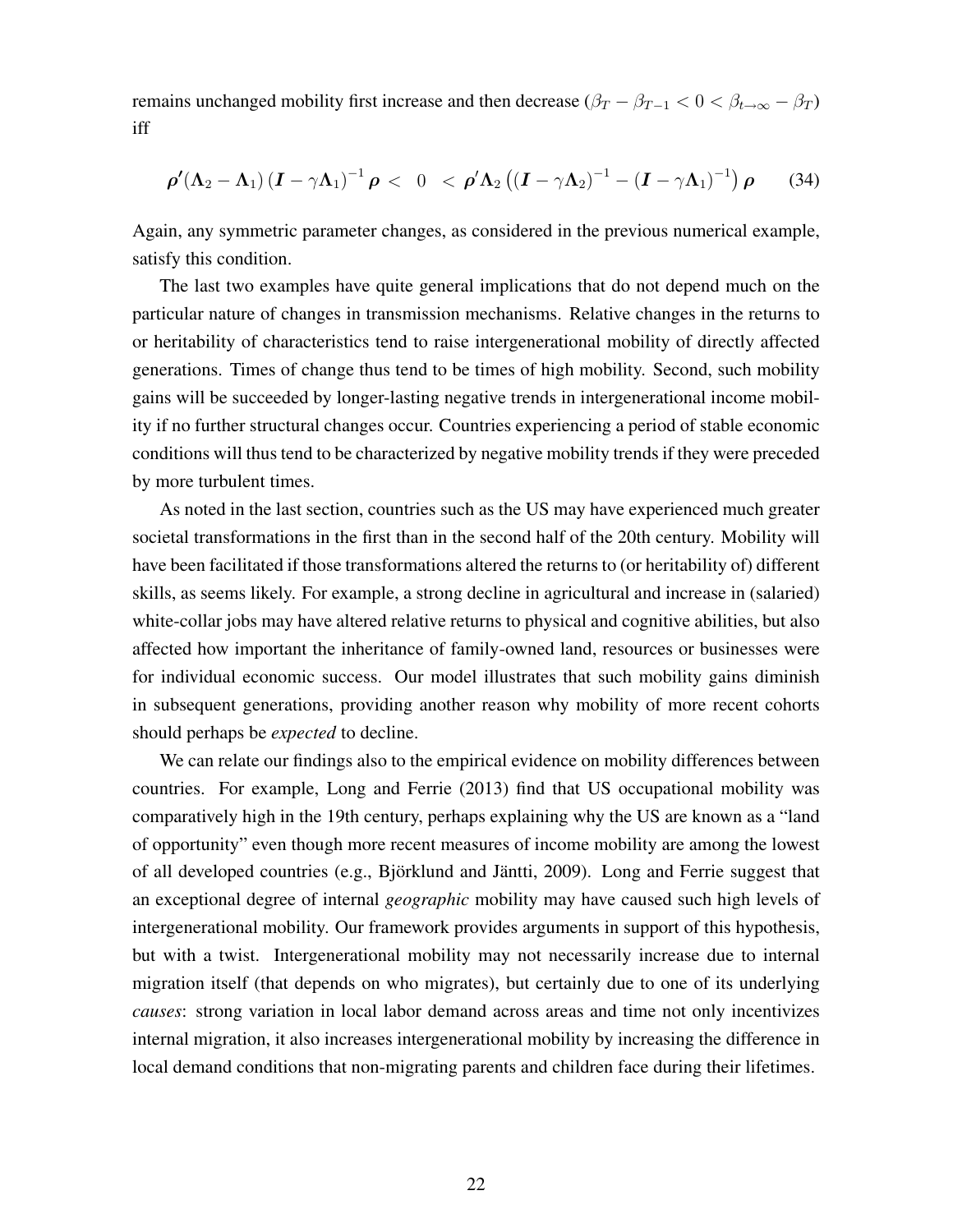### 5 Extensions

Our model is broadly in line with the previous literature, but some of its simplifying assumptions deserve further discussion. First, we relax its coarse generational perspective by introducing an additional cohort dimension into our model. Our initial motivation was merely to provide a closer match between theoretical models of transmission between generations and the empirical literature on mobility trends across cohorts. However, an explicit consideration of variation in parental age at birth also reveals additional determinants of mobility trends and a prospective avenue for identification of past structural changes in current trends. To probe the sensitivity of our results to the way we model the influence of parental income we then revisit one of our examples under the assumption that parental income has a sustained effect on the intergenerational transmission of endowments, in addition to its effects on offspring human capital and income. Lastly, we consider how more recursive causal mechanisms, such as an independent effect from grandparents, affect our conclusions. For simplicity we consider the scalar case with a single skill, as in equations (12) and (13), throughout the section.

#### 5.1 From Generations to Cohorts

While the theoretical literature considers how intergenerational mobility evolves over *generations*, the empirical literature instead typically estimates mobility trends across *cohorts*. 22 These two dimensions, which do not match if parental age at birth varies across families or time, have to our knowledge not previously been linked in the literature.

We thus introduce a cohort (or birth-year) dimension into our model, adopting the following notation to distinguish cohorts and generations. Let the random variable  $C<sub>t</sub>$  denote the cohort into which a member of generation t of a family is born. Let  $A_{t-1,C(t)}$  be a random variable that denotes the age of the parent at birth of the offspring generation  $t$  born in cohort  $C_t$ . For simplicity we assume  $A_{t-1,C(t)}$  to be independent of parental income and characteristics, but we allow for dependence on  $C_t$  so that the distribution of parental age at birth can change over time. Member  $t - j$  of a family is then born in cohort

$$
C_{t-j} = C_t - A_{t-1,C(t)} - \dots - A_{t-j,C(t-j+1)}.
$$
\n(35)

Denote realizations of these random variables by lower case letters. Our reduced twoequations model for intergenerational transmission between offspring born into cohort  $C_t$  =

<sup>&</sup>lt;sup>22</sup>Mobility measures are usually indexed to offspring cohorts, a convention that we will follow here.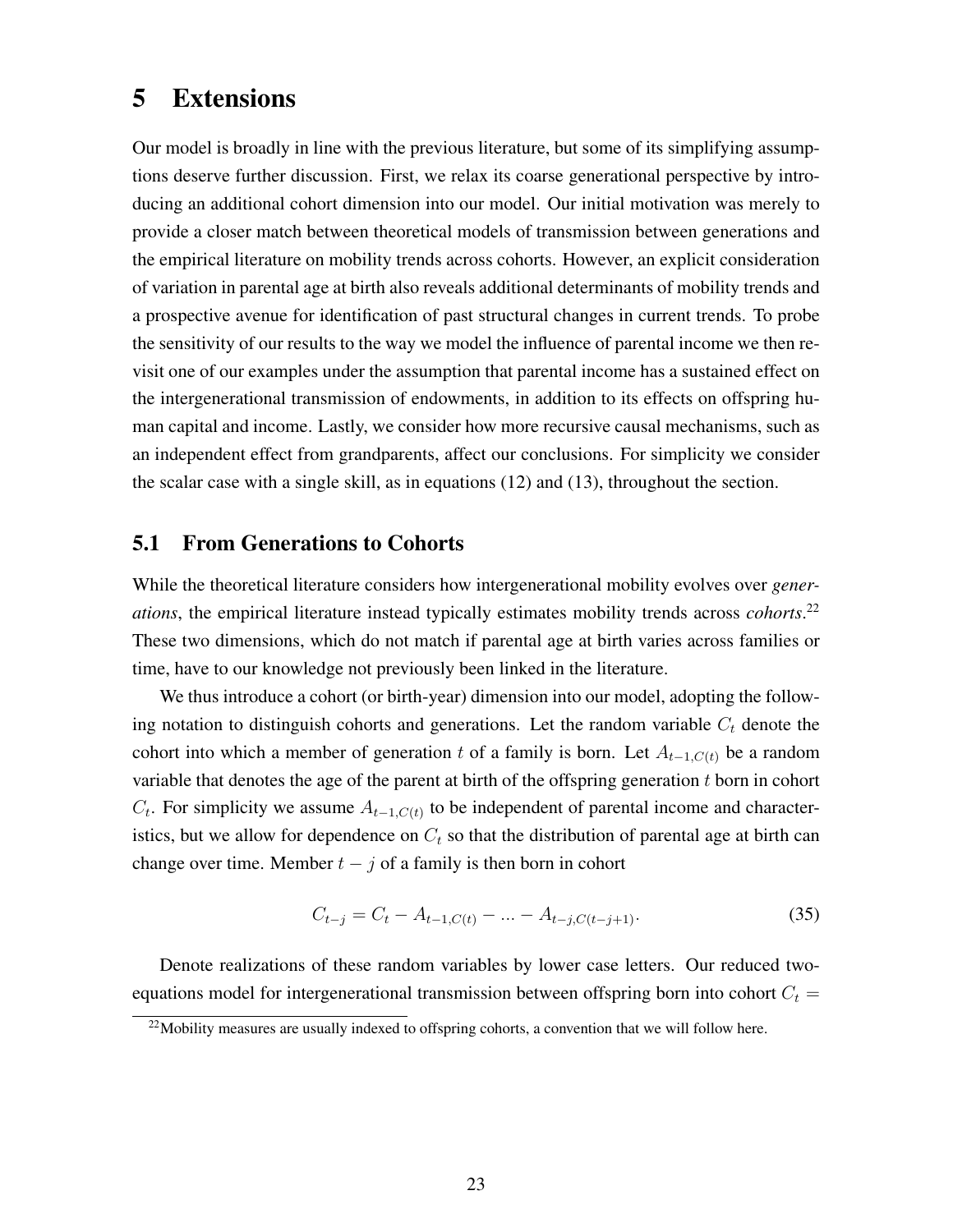$c_t$  and a parent born in cohort  $C_{t-1} = c_{t-1}$  is then given by

$$
y_{t,c(t)} = \gamma_{c(t)} y_{t-1,c(t-1)} + \rho_{c(t)} e_{t,c(t)} + u_{t,c(t)}
$$
\n(36)

$$
e_{t,c(t)} = \lambda_{c(t)} e_{t-1,c(t-1)} + v_{t,c(t)},
$$
\n(37)

where we keep the simplifying assumptions on parameters and variables as in our baseline model in equations (5) and (6).

By considering a single set of equations for each generation we abstract from life-cycle effects within a given generation. The transmission parameters in (36) and (37) can thus be interpreted as representing an average of effective transmission mechanisms over the lifecycle. For example, the price parameter  $\rho_{c(t)}$  reflects average returns throughout the working life of an individual born in year c*t*.

Assume for simplicity again that cross-sectional inequality remains constant, such that  $Var(y_{t,c(t)}) = Var(e_{t,c(t)}) = 1 \forall t, c(t)$ . Using (36) and (37), the intergenerational income elasticity of the offspring generation  $t$  born in cohort  $c_t$  is then

$$
\beta_{t,c(t)} = \frac{Cov(y_{t,c(t)}, y_{t-1,C(t-1)})}{Var(y_{t,c(t)})}
$$
\n
$$
= \gamma_{c(t)} + \rho_{c(t)} \lambda_{c(t)} Cov(e_{t-1,C(t-1)}, y_{t-1,C(t-1)}),
$$
\n(38)

where we for convenience do not explicitly note that all random variables are conditional on  $C_t = c_t$ . Income mobility for a given cohort thus depends on cohort-specific transmission mechanisms ( $\gamma_{c(t)}, \rho_{c(t)}$  and  $\lambda_{c(t)}$ ) and the covariance of income and endowments in the parent generation. This cross-covariance may vary with parental age, since different cohorts of parents might have been subject to different policies and institutions. Using eq. (35) and the law of iterated expectations, we can rewrite eq. (38)

$$
\beta_{t,c(t)} = \gamma_{c(t)} + \rho_{c(t)} \lambda_{c(t)} E_{A(t-1)} \left( Cov(e_{t-1,c(t)-A(t-1)}, y_{t-1,c(t)-A(t-1)} | A_{t-1,c(t)}) \right)
$$
  

$$
= \gamma_{c(t)} + \rho_{c(t)} \lambda_{c(t)} \sum_{a_{t-1}} f_{c(t)} (a_{t-1}) Cov(e_{t-1,c(t)-a(t-1)}, y_{t-1,c(t)-a(t-1)}), \qquad (39)
$$

where  $f_{c(t)}$  is the probability mass function for parental age at birth of cohort  $c_t$ . Income mobility thus depends on current transmission mechanisms and a weighted average of the cross-covariance of income and endowments in previous cohorts, where the weights are given by the cohort-specific distribution of parental age in the population.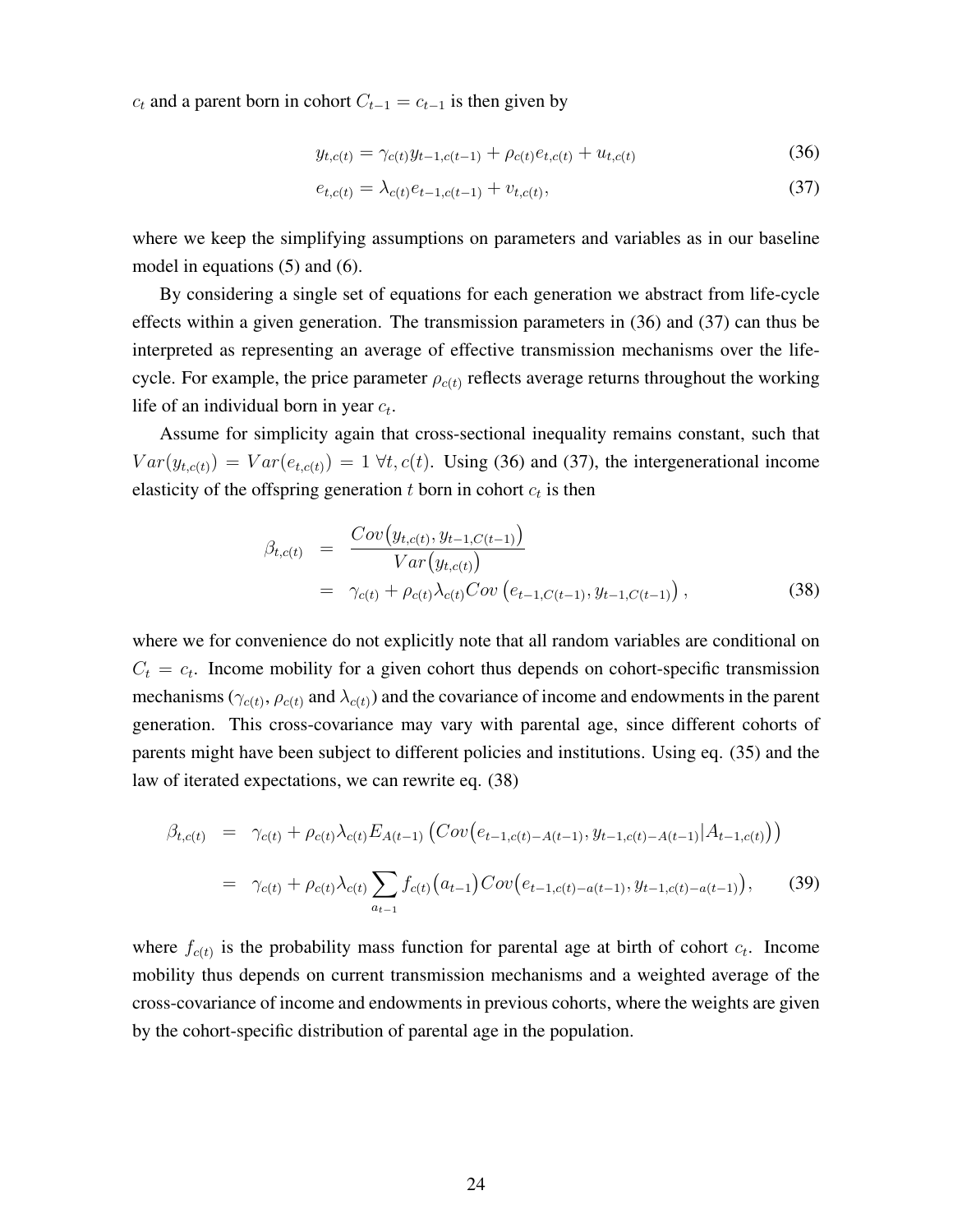As before we can iterate backwards to express  $\beta_{t,c(t)}$  in terms of parameter values only,

$$
\beta_{t,c(t)} = \gamma_{c(t)} + \rho_{c(t)} \lambda_{c(t)} E_{A(t-1)} \left( \gamma_{C(t-1)} \lambda_{C(t-1)} Cov \left( e_{t-2, C(t-2)}, y_{t-2, C(t-2)} \right) + \rho_{C(t-1)} | A_{t-1} \right)
$$
\n
$$
= \dots
$$
\n
$$
= \gamma_{c(t)} + \rho_{c(t)} \lambda_{c(t)} \sum f_{c(t)} (a_{t-1}) \rho_{c(t)-a(t-1)} + \rho_{c(t)} \lambda_{c(t)} \sum^{\infty} z_r, \tag{40}
$$

*r*=1

where

$$
z_r = \sum_{a_{t-1}} \Bigl( f_{c(t)}(a_{t-1}) \ldots \sum_{a_{t-r-1}} \Bigl( f_{c(t-r)}(a_{t-r-1}) \prod_{s=1}^r \Bigl( \gamma_{c(t-s)} \lambda_{c(t-s)} \Bigr) \rho_{c(t-r-1)} \Bigr) \Bigr).
$$

*at*−<sup>1</sup>

Equation (40) can be used to analyze the dynamic response to parameter changes of mobility trends across cohorts. The insights from the generations-only model still hold (e.g., past transmission mechanisms affect mobility trends today), but the explicit consideration of cohorts leads to a number of additional implications.<sup>23</sup>

First, while rapid structural changes may initially have a sudden impact on mobility levels, their effect on subsequent mobility trends will be gradual due to variation of parental age at birth. We compute a variant of our Example 3 (a shift from a plutocratic to a more meritocratic society) to illustrate this idea. Assume that for cohorts born between 1940 and 1960 parental status becomes a less ( $\gamma$  declines) and own merits become a more important ( $\rho$ increases) determinant of incomes. Figure 5 plots the implied mobility trends over offspring *cohorts*. It illustrates that past events have a gradual impact on subsequent trends, but also our argument that such impact may be long-lasting even if transitions between steady states are completed within few generations – events that occurred already in the mid-20th century can still be expected to affect mobility trends in very recent cohorts.

Second, from (40) it also follows that the importance of past transmission mechanisms (and thus of past institutions and policies) on current mobility rises with parental age at birth.<sup>24</sup> Likewise, the impact of structural changes on mobility trends will die out faster in populations in which individuals become parents at younger ages. These findings might be of interest for cross-country comparisons, especially between developed and developing

<sup>&</sup>lt;sup>23</sup>Note that both equations (10) and (40) simplify to the same steady-state elasticity as given in equation (11). The explicit consideration of cohorts has consequences only for transitions between steady states, which may explain why existing steady-state models have not yet been explicitly linked to cohort-specific measures of mobility.

 $^{24}$ A consideration of life-cycle effects (as in Conlisk, 1969 or Cunha and Heckman, 2007) would be interesting in this context, but the general implications that we discuss here hold as long as some intergenerational transmission mechanisms tend to be effective in early life (e.g., genetic transmission, childhood environment, and education).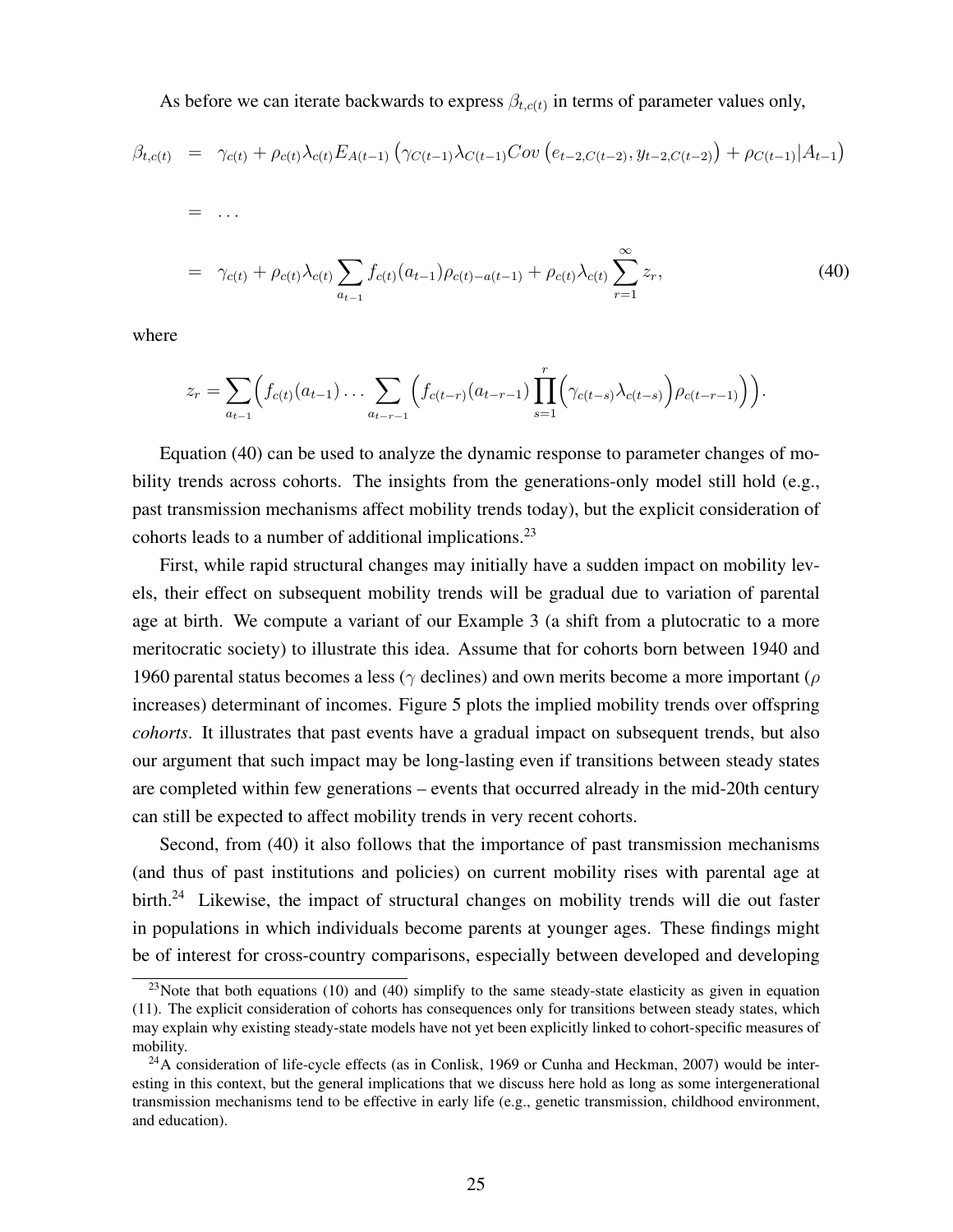

Figure 5: Declining impact of parental income and increasing returns to skills, over cohorts

Note: Mobility trend over cohorts in numerical example. Between 1940 and 1960 the impact of parental income  $\gamma$  declines linearly from  $\gamma_1 = 0.4$  to  $\gamma_2 = 0.2$  while the returns to endowments and human capital  $\rho$  increase from  $\rho_1 = 0.5$  to  $\rho_1 = 0.7$ (assuming  $\lambda = 0.6$ ). Distribution of parental age as observed for fathers of the 1960 birth cohort in Swedish administrative registers (the 25th, 50th and 75th percentiles are at age 26, 30 and 36). The labels illustrate in which generation each cohort is affected.

countries. They imply that cross-country mobility differentials are not only driven by differences in both current and past transmission mechanisms, but also by different *weights* on past mechanisms. Various arguments in the literature suggest that developing countries could be characterized by lower levels of intergenerational mobility than developed countries (see for example Levine and Jellema, 2007).<sup>25</sup> Our results point to a novel aspect in this debate: mobility levels in developing countries are less dependent on past institutions if parents tend to be younger. Differences in mobility levels between developed and developing countries will then not capture differences in current institutions, even if countries share common trends (e.g., towards more meritocratic institutions and policies).

Finally, equation (40) points to a potential avenue for identification of *past* structural changes in *current* levels of income mobility, exploiting the fact that the influence of the former on the latter is a function of parental age at birth. As an example, assume that from cohort  $c<sup>*</sup>$  onwards an expansion of public childcare reduces the heritability of endowments

<sup>&</sup>lt;sup>25</sup>The examples in section (4) illustrate one potential source for *high* levels of mobility in developing countries; returns to certain skills or regional wage levels may be comparatively variable over time (e.g., due to internal conflict or rapid technological progress), which tends to increase income mobility.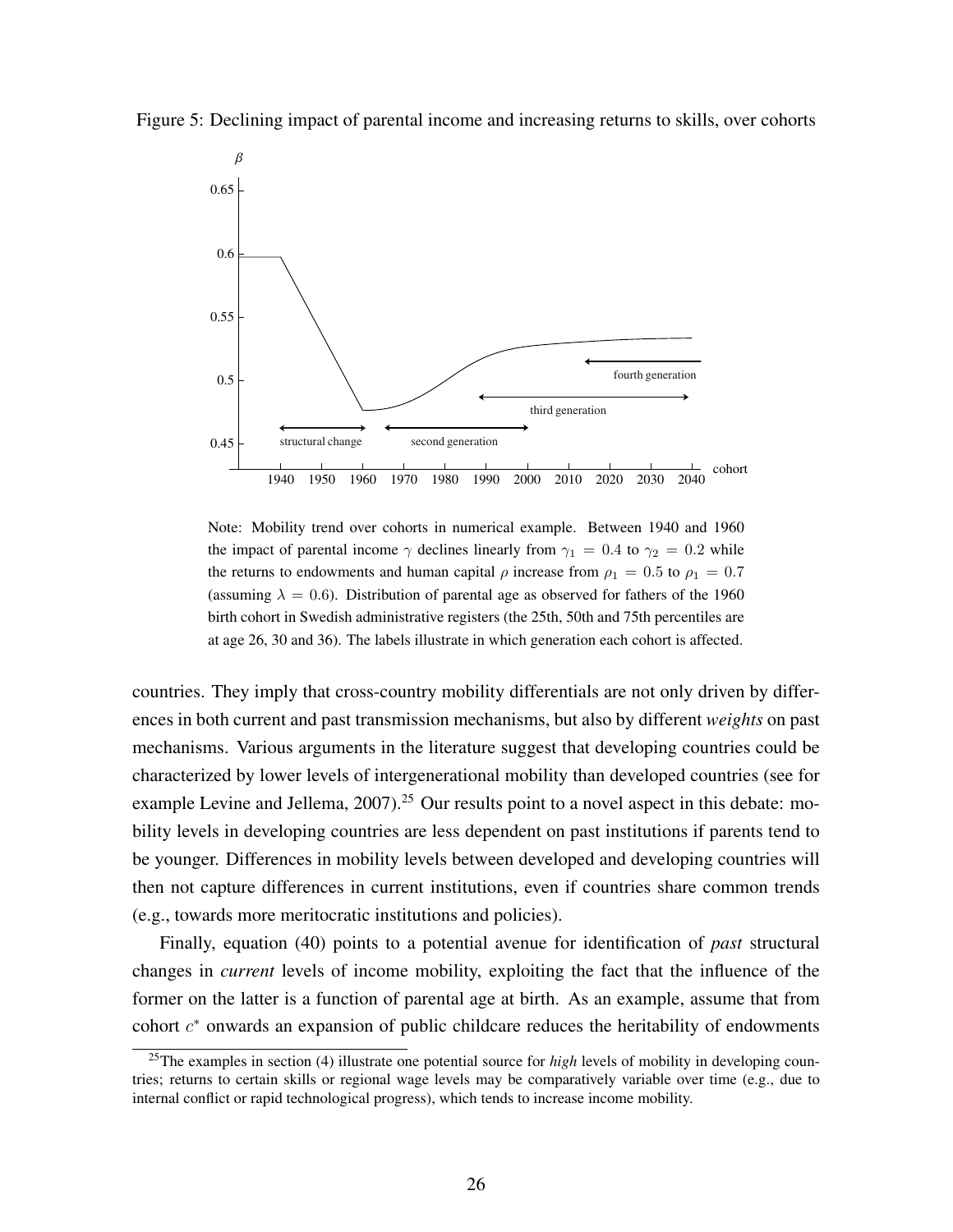from  $\lambda_1$  to  $\lambda_2$ <sup>26</sup> Assume further that not all parents of generation t were yet subject to the new regime such that

$$
\lambda_{C(t-1)} = \begin{cases} \lambda_1 & \text{for } C_{t-1} < c^* \\ \lambda_2 & \text{for } C_{t-1} \ge c^* \end{cases}.
$$

Other parameters remain unchanged and all grandparents have been subject to the old regime. From the first line in equation (40), the *conditional intergenerational elasticities* among children with old ( $C_{t-1} < c^*$ ) or young ( $C_{t-1} \geq c^*$ ) parents then equal

$$
\beta_{t,c(t)}\Big|_{C_{t-1}
$$

and

$$
\beta_{t,c(t)}\Big|_{C_{t-1}\geq c^*} = \gamma + \rho \lambda_2 \gamma \lambda_2 Cov\left(e_{t-2,C(t-2)}, y_{t-2,C(t-2)}\right) + \rho^2 \lambda_1. \tag{42}
$$

Quite intuitively, the expansion of public childcare will have a different effect on income mobility among children with older parents, who were already subject to the reform themselves. The introduction of a cohort dimension into a model of intergenerational transmission thus illustrates that children of the same cohort may experience different rates of mobility merely because their parents were differently affected by past events. Differencing equations (41) and (42),

$$
\beta_{t,c(t)}\Big|_{C_{t-1}\geq c^*} - \beta_{t,c(t)}\Big|_{C_{t-1}< c^*} = \rho\lambda_2\gamma\left(\lambda_2-\lambda_1\right)Cov\left(e_{t-2,C(t-2)},y_{t-2,C(t-2)}\right),
$$

then reveals the dynamic, or second-generation impact of the childcare reform on current mobility levels.

Of course, in practice we may encounter various obstacles that are ignored in our simple model. Reforms may be gradual instead of instantaneous, and the classification of offspringparent groups will be straightforward only if the time of effectiveness of a policy is known. Correlation between parental age at birth and other parental characteristics (and thus mobility) may be addressed by comparing differences in conditional elasticities over time, but such strategies will still be vulnerable if certain policies or institutional reforms affect families with older and younger parents differently. However, a comparison of conditional elasticities or correlations over cohorts may give a first clue about the potential importance of dynamic effects in observed mobility trends, and a targeted analysis of a specific and major policy reform may reveal more conclusive evidence on its lagged effects on mobility.

 $26$ Consistent with Havnes and Mogstad (2011), who find that access to subsidized childcare in Norway benefited children with low-educated parents the most.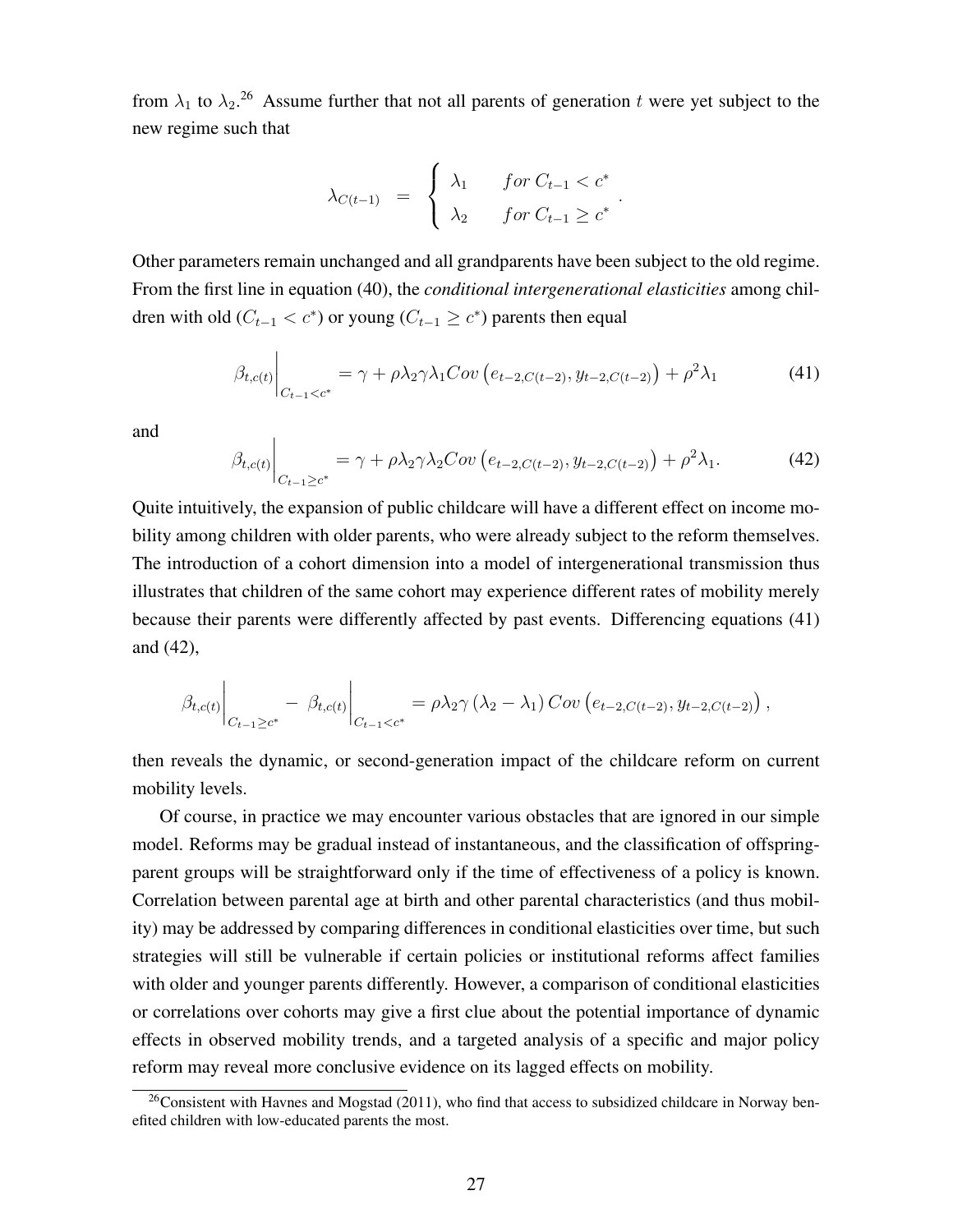#### 5.2 Causal Pathways of Parental Income

Parental income may affect children via various direct and indirect causal pathways. Its primary effect may relate to human capital investments, a mechanism emphasized by Becker and Tomes (1979, 1986). We do not model the investment behavior of parents explicitly, but our "mechanical" transmission equations can also be derived from such underlying utilitymaximizing frameworks.<sup>27</sup> In addition to its indirect effect through human capital accumulation (captured in  $\gamma_h$ ), we allowed for a more direct effect of parental on offspring income (captured in  $\gamma_v$ ). Consistent with the previous literature, however, we assumed that parental income does not feature in the autoregressive process for endowments e*t*, which reflect abilities, skills or preferences determined instead by genetic inheritance or cultural influences from parental upbringing.

To examine if our results depend on this assumption we introduce a new parameter that governs the impact of parental income y*<sup>t</sup>*−<sup>1</sup> on offspring endowments e*t*, such that equation (13) becomes

$$
e_t = \lambda_t e_{t-1} + \phi_t y_{t-1} + v_t.
$$
\n(43)

Assuming again that cross-sectional inequality remains constant, the intergenerational elasticity in generation *t* is then given by

$$
\beta_t = \gamma_t + \rho_t \phi_t + \rho_t \lambda_t Cov(e_{t-1}, y_{t-1}), \qquad (44)
$$

and the corresponding steady-state elasticity becomes

$$
\beta = \gamma + \phi \rho + \frac{\rho \lambda (\rho + \phi \gamma)}{1 - \lambda \gamma}.
$$
\n(45)

Parental income may thus have an impact through its effects on offspring human capital and income  $(\gamma_t)$ , or through its effect on offspring endowments  $(\phi_t)$ . To explore how the implications of these channels differ we revisit Example 3, in which we documented a nonmonotonic mobility trend after an increase in the return to human capital and a decrease in the relevance of parental income. For illustration we consider parametrizations that lead to the same steady-state elasticities before and after the structural change, but that give different weights on each of the two income channels. Figure 6 shows the transition paths for four different choices for the initial level and change in  $\gamma_t$ , computed from the cohort-variant of our model (see previous section). The values for  $\phi_t$  follow implicitly from those choices and

 $^{27}$ Our baseline model is for example similar to the transmission equations that Solon (2004) derives from a modified Becker and Tomes model, in which mobility does not depend on the parameters that govern parental investment decisions (e.g., the "altruism" parameter) as preferences are assumed to be log-linear. More evolved models of utility-maximizing behavior of parents, for example involving public human-capital investments (also Solon, 2004), poverty traps, or alternative assumptions regarding parental preferences, may provide additional implications.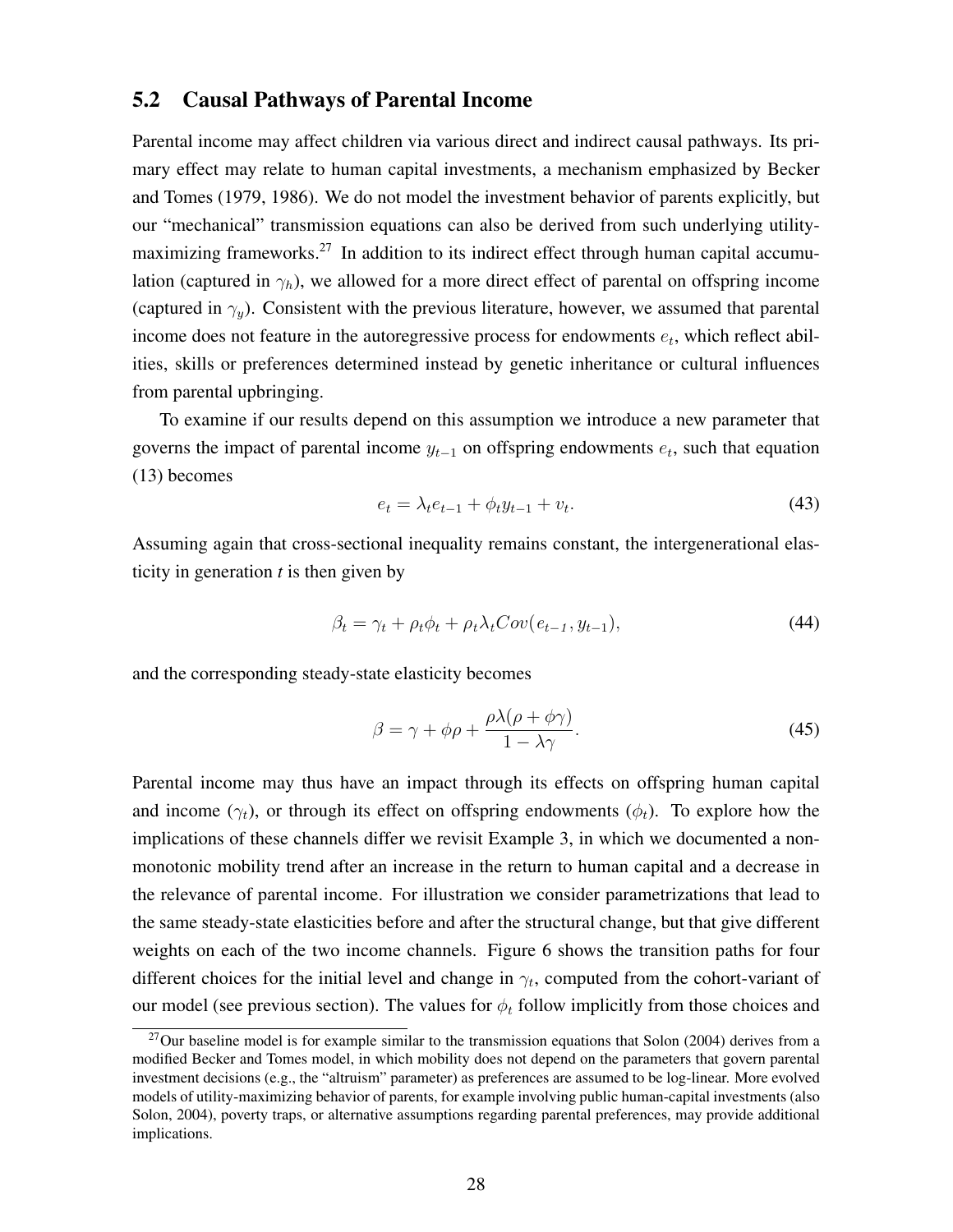



Note: Mobility trend over cohorts in numerical example. Between 1940 and 1960 the returns to endowments and human capital  $\rho$  increase linearly from  $\rho_1 = 0.6$  to  $\rho_1 = 0.7$ (assuming  $\lambda = 0.6$ ). Four cases are considered: (1) a simultaneous linear decline in the impact of parental income  $\gamma$  from  $\gamma_1 = 0.3$  to  $\gamma_2 = 0.2$ ; (2) from  $\gamma_1 = 0.2$  to  $\gamma_2 = 0.1$ ; (3) from  $\gamma_1 = 0.1$  to  $\gamma_2 = 0$ ; and (4)  $\gamma_1 = \gamma_2 = 0$ . Distribution of parental age as observed for fathers of the 1960 birth cohort in Swedish administrative registers. The respective values of  $\phi_1$  and  $\phi_2$  follow implicitly, as explained in footnote 28.

the requirement for the steady-state elasticities to coincide in all parametrizations.<sup>28</sup>

The mobility trends are similar for the baseline ( $\phi = 0$ ) and the extreme alternative case  $(\gamma = 0)$ . The initial increase in mobility is larger if parental income works exclusively through offspring endowments, and potentially smaller if both channels play a role. Mobility does not trend much after two generations and, most importantly, all mobility trends follow a non-monotonic pattern. Although the relative weights on different causal pathways of parental income have quantitative implications, the qualitative pattern remains robust.

#### 5.3 Beyond Parents

We so far assumed that intergenerational transmission works exclusively through the parent generation, such that earlier ancestors have no independent effect on offspring. But the possibility that grandparents may directly affect their grandchildren has recently received much interest (e.g., Mare, 2011), also fuelled by evidence that income persistence over generations

<sup>&</sup>lt;sup>28</sup> From equation (45) we have  $\phi_s = (\beta_s + \gamma_s^2 \lambda - \gamma_s - \lambda \rho_s^2 - \beta_s \gamma_s \lambda)/\rho_s$ , where  $s = 1, 2$  indicates steady-state parameter and elasticity values before and after the structural change, respectively.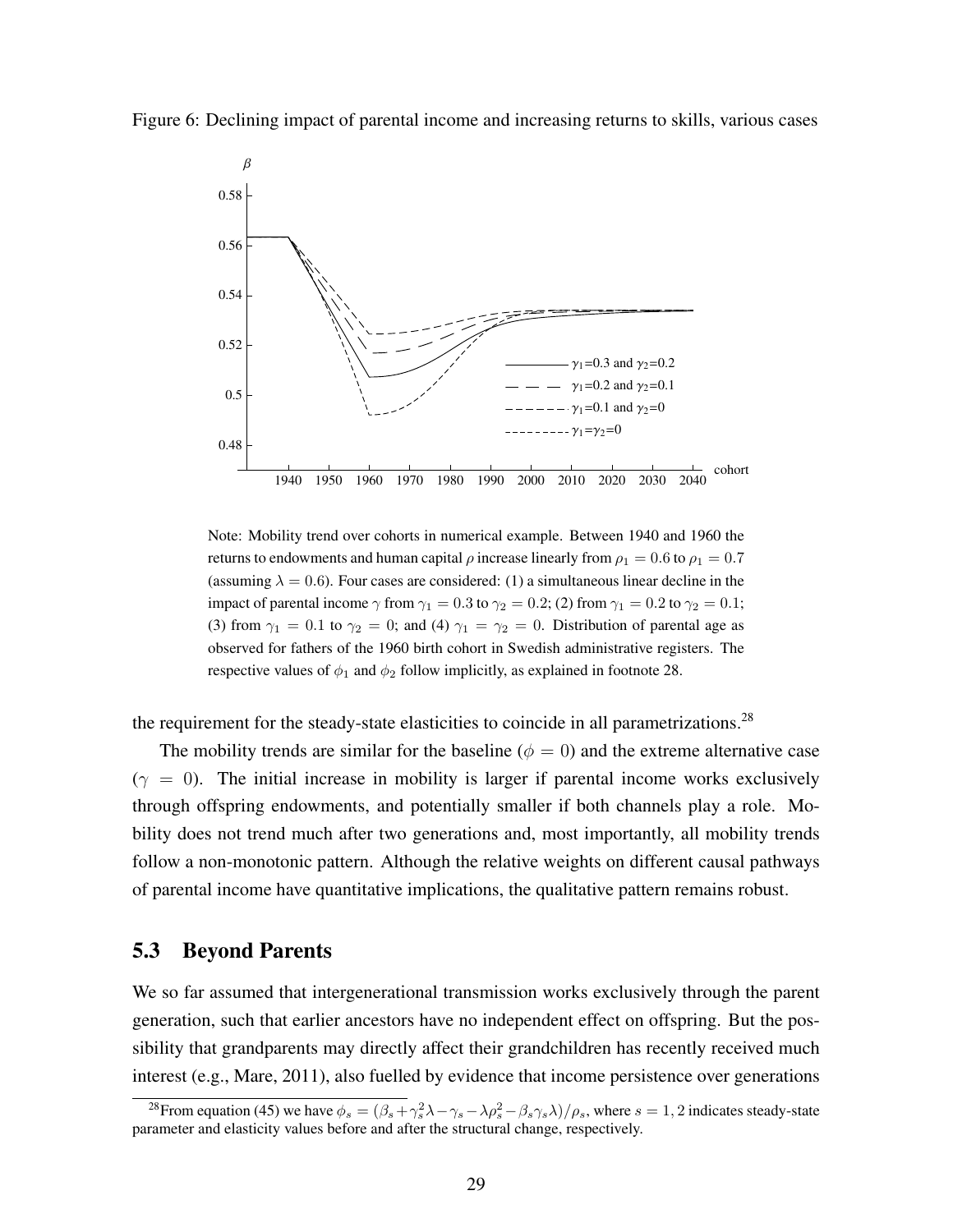declines more slowly than at a geometric rate (e.g., Lindahl et al, 2012). Grandparents may matter through their reputation or networks, through direct bequests, or their assistance in the upbringing of a grandchild (most notably if parents are partly or fully absent).

How are our conclusions affected when such mechanisms matter, so that our model understates the degree of recursiveness? To explore this question we will assume that grandparents have an effect on offspring income that is independent from their indirect effect through the parent generation, such that

$$
y_t = \gamma_t^P y_{t-1} + \gamma_t^{GP} y_{t-2} + \rho_t e_t + u_t \tag{46}
$$

$$
e_t = \lambda_t e_{t-1} + v_t, \tag{47}
$$

where  $\gamma_t^P$  and  $\gamma_t^{GP}$  are the respective impacts of parents and grandparents on the offspring generation  $t$ . Assuming again that cross-sectional inequality remains constant, the transition path of the intergenerational elasticity equals

$$
\beta_t = \gamma_t^P + \gamma_t^{GP} \beta_{t-1} + \rho_t \lambda_t Cov(e_{t-1}, y_{t-1}), \qquad (48)
$$

indicating that current mobility depends also on past mobility levels if grandparents matter  $(\gamma^{GP} > 0)$ . This result illustrates an important point: transmission mechanisms that allow for a greater role of past family characteristics also imply a greater role for past institutions and thus slower convergence to a new steady state. Extending our baseline model to contain more evolved family effects will thus yield richer dynamics, strengthening our argument that the effect of past institutions on current mobility trends are important.

### 6 Conclusions

Transitions between steady states are of particular importance in models of intergenerational persistence since a single transmission step corresponds to a very long time interval. Motivated by this notion we examined the dynamic relationship between income mobility and its underlying structural factors. We based our analysis on a simple simultaneous equations model that is consistent with standard models used in the literature, deviating only in our focus on its dynamic properties and our consideration of a multidimensional skill vector.

We showed that income mobility today depends not only on current transmission mechanisms, but also on the distribution of income and characteristics in past generations – and thus on past mechanisms. Policy or institutional reforms can therefore generate long-lasting mobility trends, and variation in income mobility across countries or across groups within countries may be partly explained by differences in past institutions. Considering different types of structural changes, we noted that the transition paths between two steady states are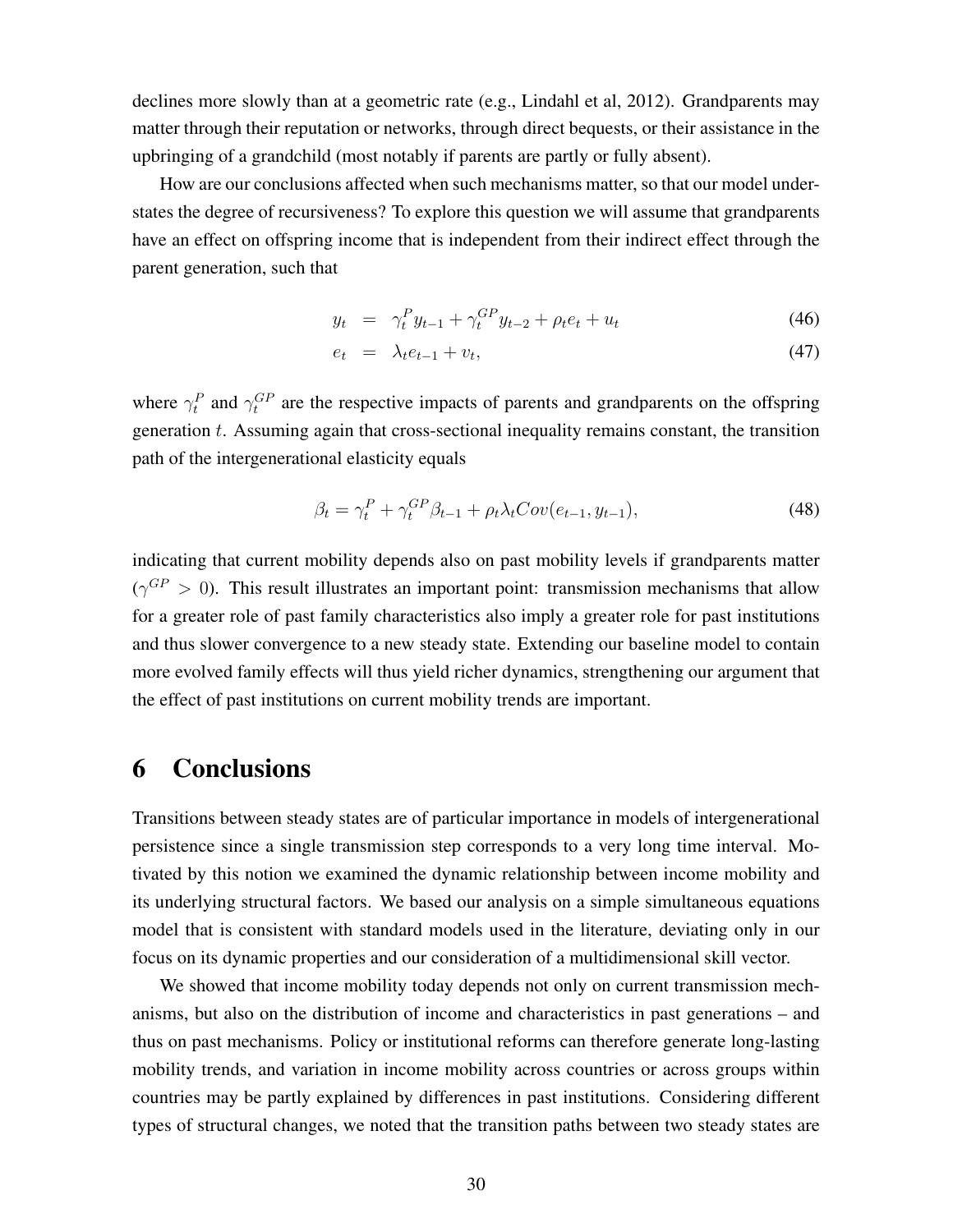often non-monotonic. Some implications may be surprising, especially our finding that negative mobility trends today can stem from gains in equality of opportunity in the past. Other implications, such that mobility will tend to be higher in times of structural changes, may have a more intuitive appeal.

We focused on the general relationship between causal transmission mechanisms and mobility trends, but we also touched upon a number of practical implications. For example, we noted that the impact of rising wage differentials on mobility levels may not yet have been fully realized, as changing returns to skills tend to shift mobility over multiple generations. This argument may help to explain why the empirical literature finds evidence for an increase in sibling correlations (Levine and Mazumder, 2007) but less evidence for an increase in intergenerational persistence (e.g., Lee and Solon, 2009) in the US. The latter has been surprising given that both theoretical work (e.g., Solon, 2004) and cross-country empirical evidence (e.g., Corak, 2013) suggest a negative relationship between cross-sectional inequality and intergenerational mobility.

Such implications may concern mobility proponents, since they suggest that a recent decline in mobility might yet to be uncovered by empirical research. But our results also imply that such declining trends may have a rather innocuous explanation. We showed that a shift towards more meritocratic institutions and policies (diminishing the influence of parental income and raising the importance of own skills in the determinantion of income) tends to generate non-monotonic mobility trends – increasing mobility in the first affected generation, followed by a longer-lasting negative trend. A decline in mobility in more recent cohorts might then just be a rebounding effect that we should expect to occur in any country that became more meritocratic and more mobile in the early or mid-20th century.

Finally, the empirical literature on mobility differences across countries or longer time periods can be related to our finding that variation in the returns to different skills over time tends to raise mobility. For example, Long and Ferrie (2013) find that US occupational mobility was comparatively high in the 19th century, and suggest that an exceptional degree of internal geographic mobility may have raised intergenerational mobility. Our framework illustrates that the latter may have been raised not only by migration itself, but also by its underlying cause: strong variation in local demand across areas and time incentivizes internal migration, but also increases mobility by altering the local demand conditions that parents and children face during their lifetimes.

Our model is of course highly stylized, and a thorough analysis of these or other applications would require a careful discussion of various issues that we only touched upon (such as the timing of intergenerational transmission over an individual's life-cycle). We also did not comment on the considerable difficulties that hinder reliable estimation of trends in intergenerational economic mobility – observation of short snapshots of income may generally not suffice to detect gradual changes over time, in particular because the shape of and het-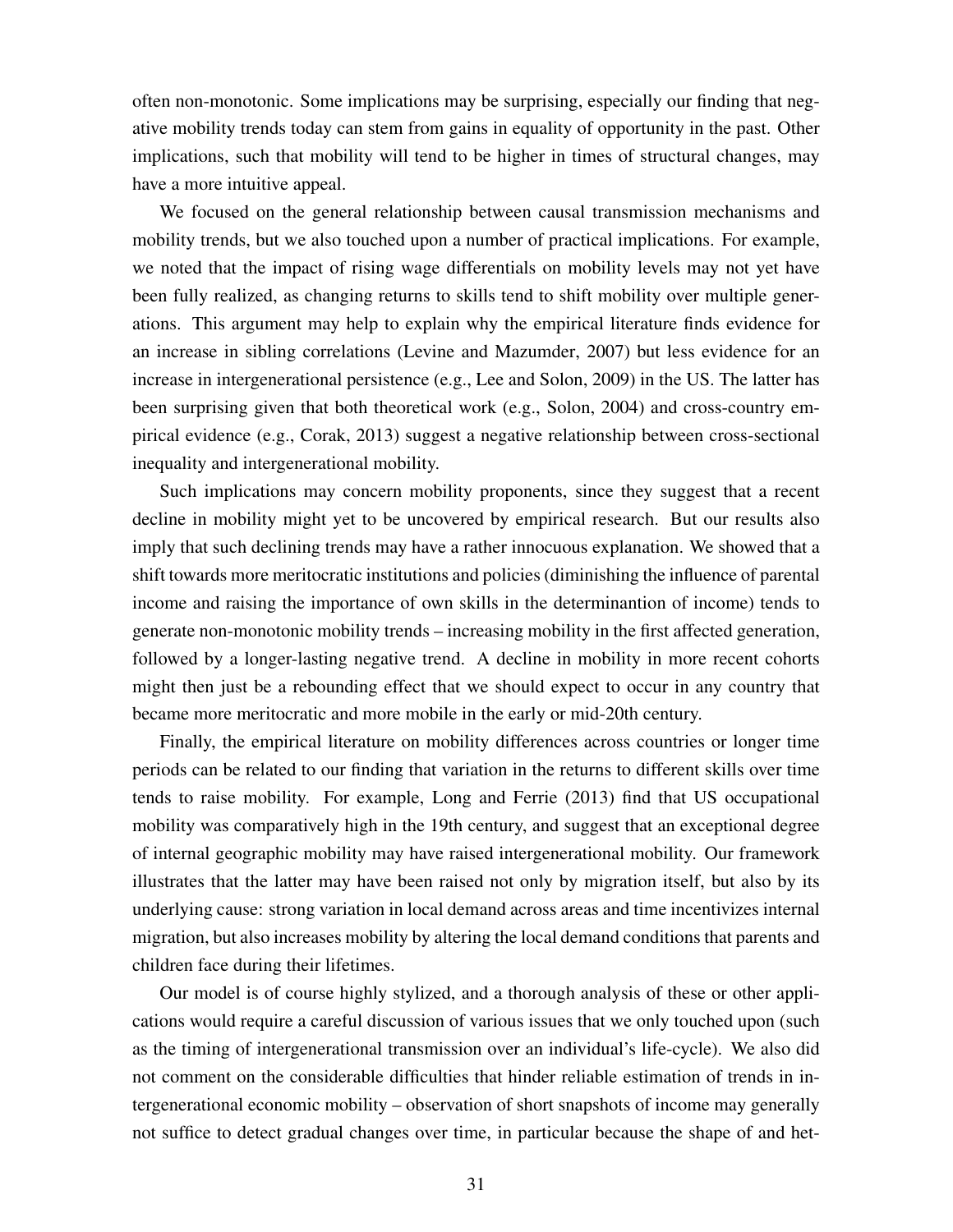erogeneity in income profiles may change over time as well. Analysis of trends in sibling correlations, with its weaker data requirements, may often be more feasible (see Björklund, Jäntti, and Lindquist, 2009; Levine and Mazumder, 2007).

Our main objective was to demonstrate why the analysis of intergenerational mobility benefits from a dynamic view of the underlying transmission framework, and to illustrate potential pitfalls in the interpretation of mobility trends. In our discussion we also touched upon various promising avenues for future empirical research, which in our view could lead to a better understanding of the underlying causes of rising or declining mobility. In particular, we noted that different causes could be distinguished by their divergent dynamic implications; that the covariance between income and characteristics in the *parent* generation plays a central role in the evolution of income mobility over generations; and that the estimation of income mobility conditional on parental age at birth may provide direct evidence on the effects of past events on current mobility trends.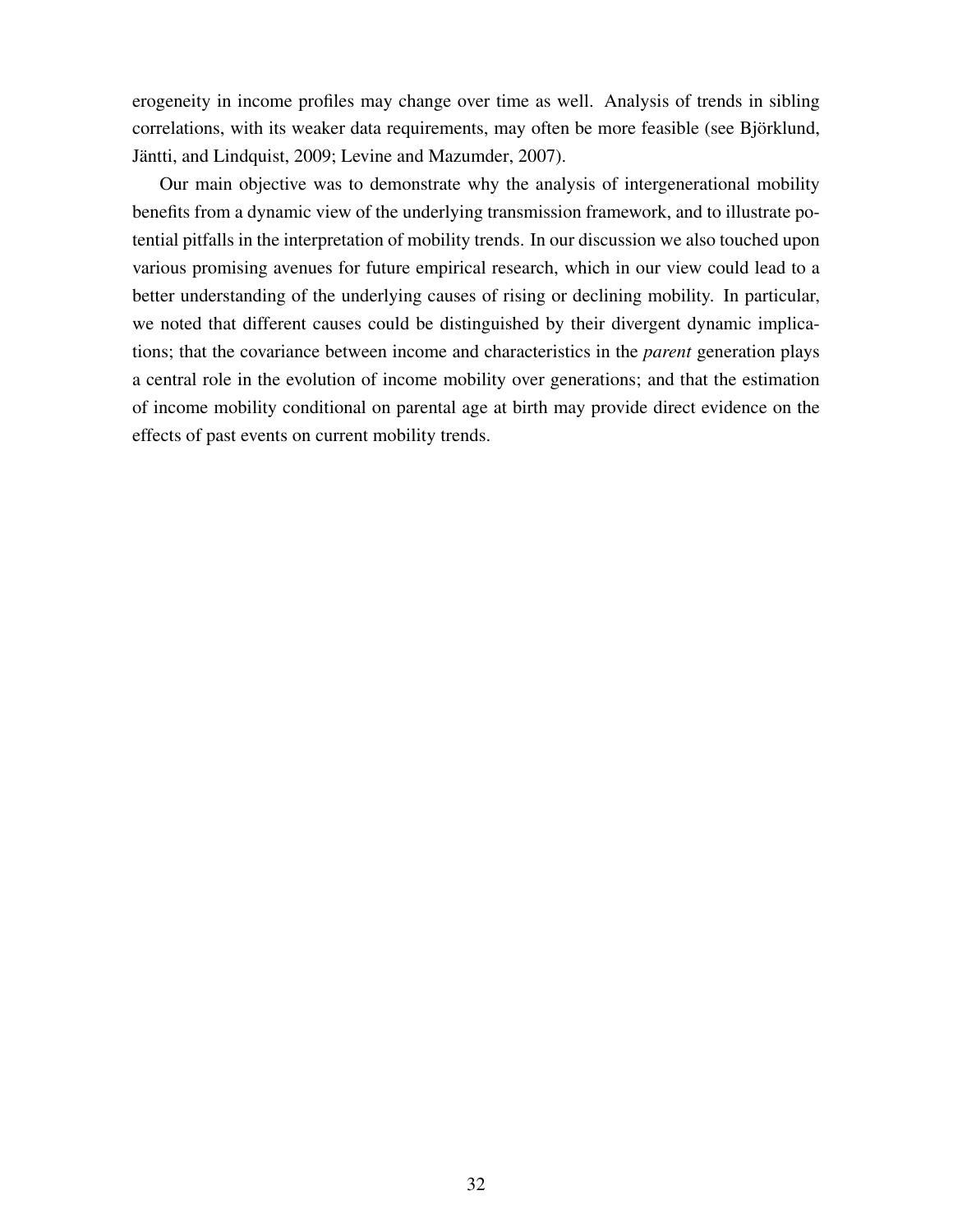# References

- AARONSON, D., AND B. MAZUMDER (2008): "Intergenerational Economic Mobility in the United States, 1940 to 2000," *Journal of Human Resources*, 43(1).
- ARROW, K. (1973): "Higher Education As a Filter," *Journal of Public Economics*, 2(3), 193–216.
- ATKINSON, A. B., AND S. JENKINS (1984): "The Steady-State Assumption and the Estimation of Distributional and Related Models," *Journal of Human Resources*, 19(3), 358–376.
- ATKINSON, A. B., T. PIKETTY, AND E. SAEZ (2011): "Top Incomes in the Long Run of History," *Journal of Economic Literature*, 49(1), 3–71.
- AUTOR, D., AND L. KATZ (1999): "Changes in the Wage Structure and Earnings Inequality," in *Handbook of Labor Economics*, ed. by O. C. Ashenfelter, and D. Card, vol. 3, pp. 1463– 1555. North-Holland.
- BECKER, G., AND N. TOMES (1979): "An Equilibrium Theory of the Distribution of Income and Intergenerational Mobility," *The Journal of Political Economy*, 87(6), 1153–1189.

(1986): "Human Capital and the Rise and Fall of Families," *Journal of Labor Economics*, 4(3), 1–39.

- BERNSTEIN, A. (2003): "Waking Up from the American Dream: Dead-End Jobs and the High Cost of College Could Be Choking Off Upward Mobility," in *Business Week (December 1, 2003)*.
- BJÖRKLUND, A., AND M. JÄNTTI (2009): "Intergenerational Income Mobility and the Role of Family Background," in *Oxford Handbook of Economic Inequality*, ed. by B. N. Salverda Wiemer, and T. M. Smeeding. Oxford University Press.
- BJÖRKLUND, A., M. JÄNTTI, AND M. J. LINDQUIST (2009): "Family Background and Income During the Rise of the Welfare State: Brother Correlations in Income for Swedish Men born 1932-1968," *Journal of Public Economics*, 93(5-6), 671 – 680.
- BLACK, S. E., AND P. DEVEREUX (2011): "Recent Developments in Intergenerational Mobility," in *Handbook of Labor Economics*, ed. by O. Ashenfelter, and D. Card, vol. 4A. Elsevier.
- BLANDEN, J. (2009): "Big Ideas: Intergenerational Mobility," in *CEP CentrePiece, Winter 2008/9*.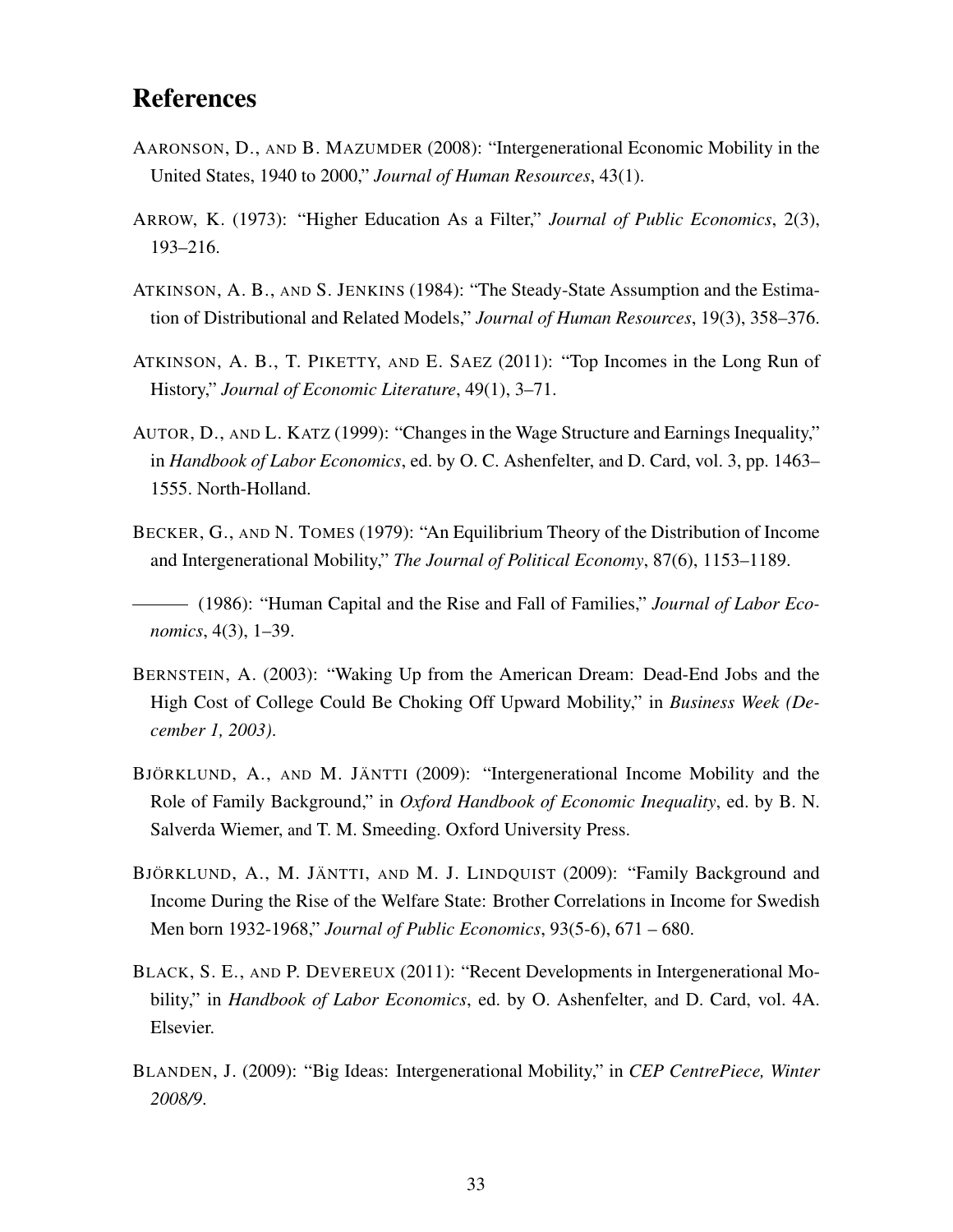- BLANDEN, J. (2011a): "Cross-Country Rankings in Intergenerational Mobility: A Comparison of Approaches from Economics and Sociology," *Journal of Economic Surveys*.
- BLANDEN, J. (2011b): "Intergenerational Persistence in Income and Social Class: The Impact of Within-Group inequality," IZA Discussion Papers 6202, Institute for the Study of Labor (IZA).
- BLANDEN, J., A. GOODMAN, P. GREGG, AND S. MACHIN (2004): "Changes in Intergenerational Mobility in Britain," in *Generational Income Mobility in North America and Europe*, pp. 122–46. Cambridge University Press.
- BLANDEN, J., AND S. MACHIN (2008): "Recent Trends in Intergenerational Mobility: Will the Downward Trend Continue," in *CEP CentrePiece, Autumn 2008*.
- BOWLES, S., AND H. GINTIS (2002): "The Inheritance of Inequality," *Journal of Economic Perspectives*, 16(3), 3–30.
- BREEN, R. (2004): "Social Mobility in Europe between 1970 and 2000," in *Social Mobility in Europe*, ed. by R. Breen, pp. 37–75. Oxford University Press.
- CARNEIRO, P., AND J. HECKMAN (2003): "Human Capital Policy," in *Inequality in America: What role for human capital policies?*, ed. by J. Heckman, A. Krueger, and B. Friedman. Cambridge, MA: MIT Press.
- CONLISK, J. (1969): "An Approach to the Theory of Inequality in the Size Distribution of Income," *Economic Inquiry*, 7(2), 180–186.
- (1974a): "Can Equalization of Opportunity Reduce Social Mobility?," *The American Economic Review*, 64(1), pp. 80–90.
- (1974b): "Stability in a Random Coefficient Model," *International Economic Review*, 15(2), pp. 529–533.
- CORAK, M. (2013): "Inequality from Generation to Generation: The United States in Comparison," in *The Economics of Inequality, Poverty, and Discrimination in the 21st Century*, ed. by R. Rycroft. ABC-CLIO.
- CUNHA, F., AND J. HECKMAN (2007): "The Technology of Skill Formation," *American Economic Review*, 97(2), 31–47.
- ERIKSON, R., AND J. GOLDTHORPE (1992): *The Constant Flux: A Study of Class Mobility in Industrial Societies*. Oxford University Press, USA.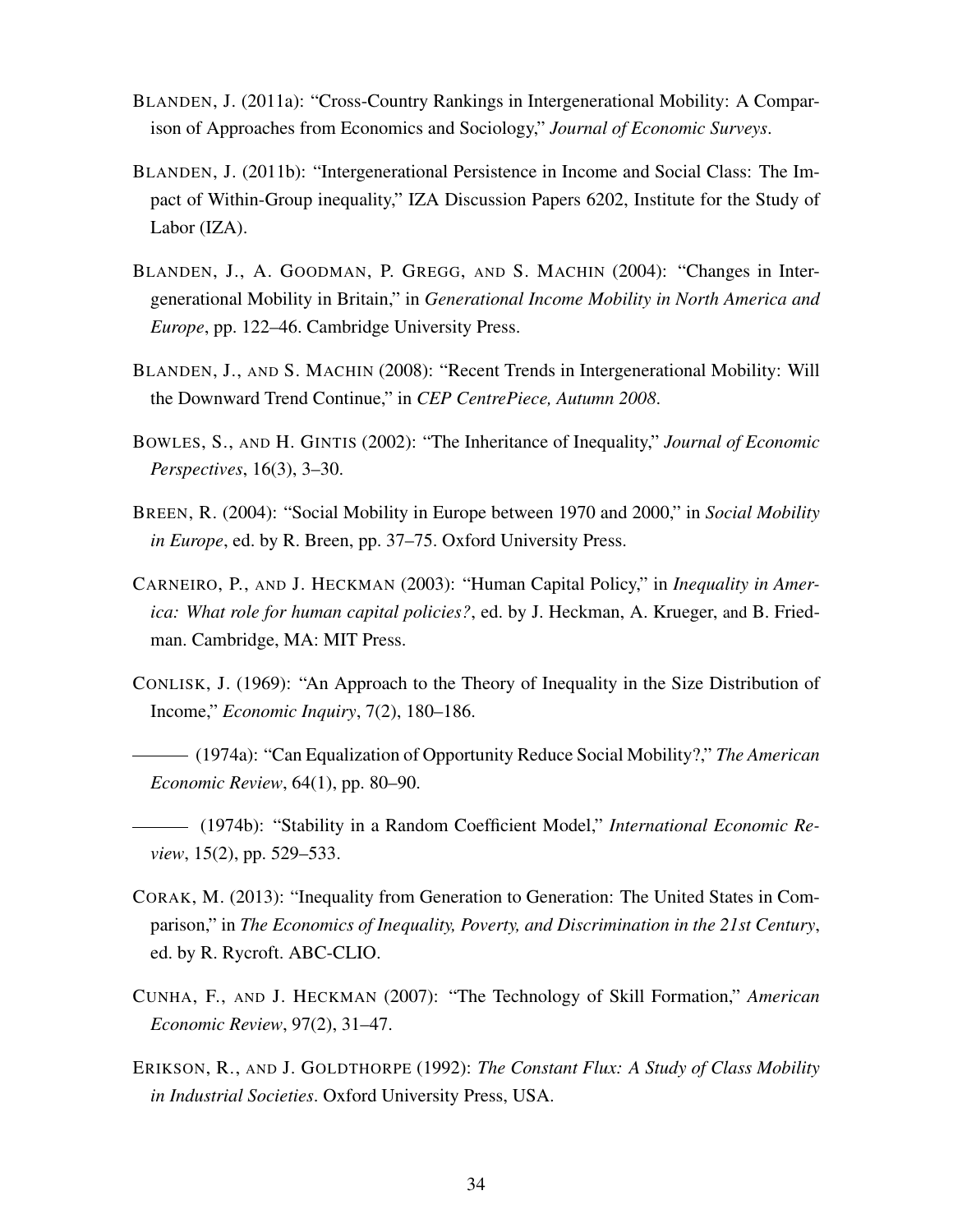- ERIKSON, R., AND J. H. GOLDTHORPE (2010): "Has Social Mobility in Britain Decreased? Reconciling Divergent Findings on Income and Class Mobility," *The British Journal of Sociology*, 61(2), 211–230.
- GALOR, O., AND D. TSIDDON (1997): "Technological Progress, Mobility, and Economic Growth," *American Economic Review*, 87(3), 363–82.
- GOLDBERGER, A. S. (1989): "Economic and Mechanical Models of Intergenerational Transmission," *The American Economic Review*, 79(3), pp. 504–513.
- GRÖNQVIST, E., B. ÖCKERT, AND J. VLACHOS (2010): "The Intergenerational Transmission of Cognitive and Non-cognitive Abilities," Working Paper Series 2010:12, IFAU - Institute for Evaluation of Labour Market and Education Policy.
- GRUSKY, D. B. (1986): *American Social Mobility in the 19th and 20th Centuries*. Center for Demography and Ecology, University of Wisconsin-Madison.
- HAIDER, S., AND G. SOLON (2006): "Life-Cycle Variation in the Association between Current and Lifetime Earnings," *American Economic Review*, 96(4), 1308–1320.
- HAUSER, R. M. (2010): "Intergenerational Economic Mobility in the United States Measures, Differentials and Trends," Cde working paper no. 98-12, CDE.
- HAVNES, T., AND M. MOGSTAD (2011): "No Child Left Behind: Subsidized Child Care and Children's Long-Run Outcomes," *American Economic Journal: Economic Policy*, 3(2), 97–129.
- HECKMAN, J., J. STIXRUD, AND S. URZUA (2006): "The Effects of Cognitive and Noncognitive Abilities on Labor Market Outcomes and Social Behavior," *Journal of Labor Economics*, 24(3), 411–482.
- HERRNSTEIN, R., AND C. MURRAY (1994): *The Bell Curve: Intelligence and Class Structure in American Life*. Free Press.
- HERTZ, T. (2007): "Trends in the Intergenerational Elasticity of Family Income in the United States," *Industrial Relations*, 46(1), 22–50.
- JENKINS, S. P. (1982): "Tools for the Analysis of Distributional Models," *The Manchester School of Economic & Social Studies*, 50(2), 139–50.
- LEE, C.-I., AND G. SOLON (2009): "Trends in Intergenerational Income Mobility," *The Review of Economics and Statistics*, 91(4), 766–772.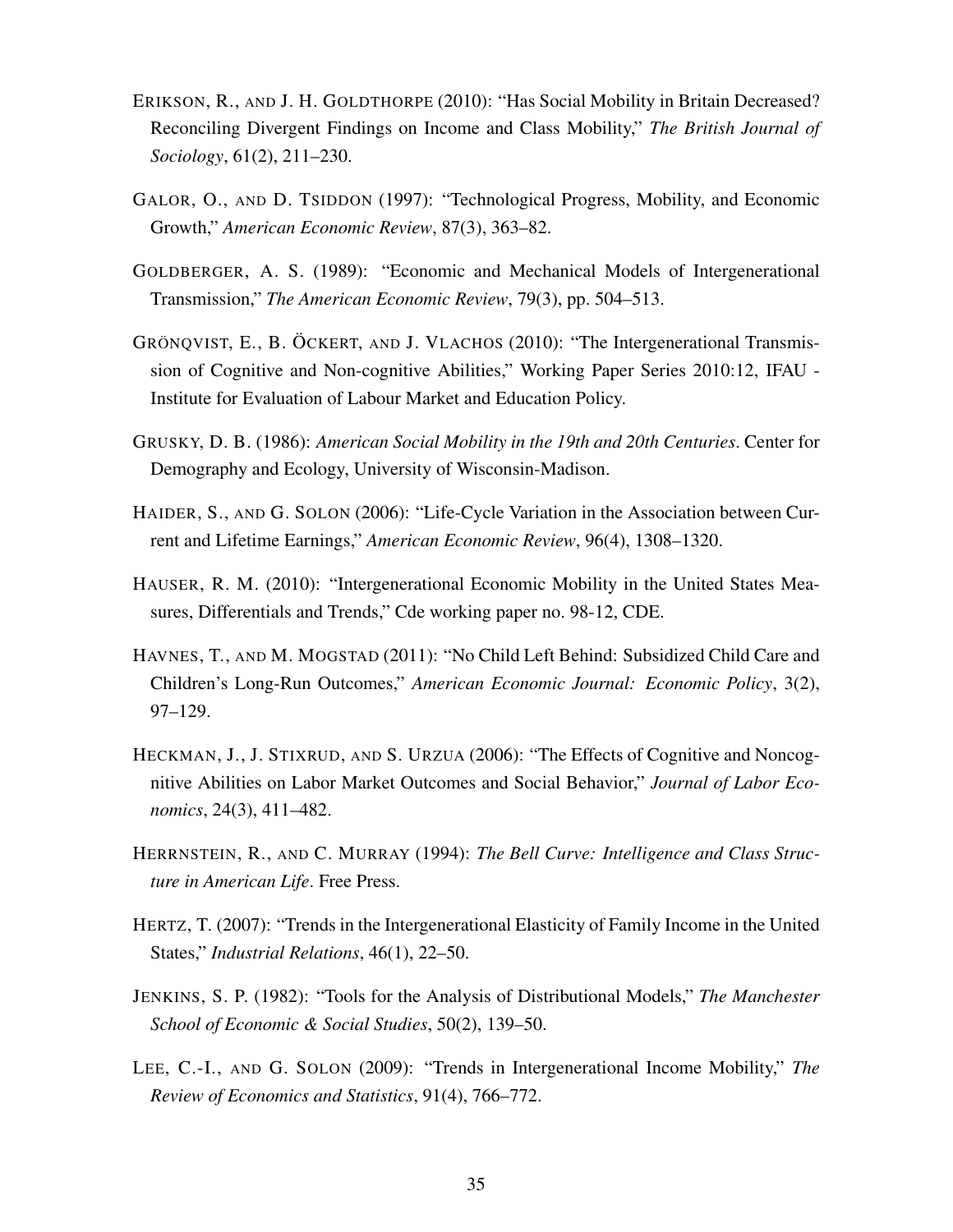- LEFGREN, L., M. J. LINDQUIST, AND D. SIMS (2012): "Rich Dad, Smart Dad: Decomposing the Intergenerational Transmission of Income," *Journal of Political Economy*, 120(2),  $268 - 303.$
- LEVINE, D. I., AND J. R. JELLEMA (2007): "Growth, Industrialization, and the Intergenerational Correlation of Advantage," *Industrial Relations: A Journal of Economy and Society*, 46(1), 130–170.
- LEVINE, D. I., AND B. MAZUMDER (2007): "The Growing Importance of Family: Evidence from Brothers' Earnings," *Industrial Relations: A Journal of Economy and Society*, 46(1),  $7 - 21$ .
- LEVY, F., R. MURNANE, AND D. AUTOR (2003): "The Skill Content of Recent Technological Change: An Empirical Exploration," *The Quarterly Journal of Economics*, 118(4), 1279–1333.
- LINDAHL, M., M. PALME, S. SANDGREN MASSIH, AND A. SJÖGREN (2012): "The Intergenerational Persistence of Human Capital: An Empirical Analysis of Four Generations," IZA Discussion Papers 6463, Institute for the Study of Labor (IZA).
- LINDQVIST, E., AND R. VESTMAN (2011): "The Labor Market Returns to Cognitive and Noncognitive Ability: Evidence from the Swedish Enlistment," *American Economic Journal: Applied Economics*, 3(1), 101–128.
- LONG, J., AND J. FERRIE (2013): "Intergenerational Occupational Mobility in Great Britain and the United States since 1850," *American Economic Review*, 103(4), 1109–37.
- MARE, R. (2011): "A Multigenerational View of Inequality," *Demography*, 48(1), 1–23.
- MAZUMDER, B. (2005): "Fortunate Sons: New Estimates of Intergenerational Mobility in the United States Using Social Security Earnings Data," *Review of Economics and Statistics*, 87(2), 235–255.
- NICOLETTI, C., AND J. ERMISCH (2007): "Intergenerational Earnings Mobility: Changes across Cohorts in Britain," *The B.E. Journal of Economic Analysis & Policy*, 7(2), Article 9.
- NOAH, T. (2012): "The Mobility Myth," in *The New Republic (February 8, 2012)*.
- NYBOM, M., AND J. L. STUHLER (2011): "Heterogeneous Income Profiles and Life-Cycle Bias in Intergenerational Mobility Estimation," IZA Discussion Papers 5697, Institute for the Study of Labor (IZA).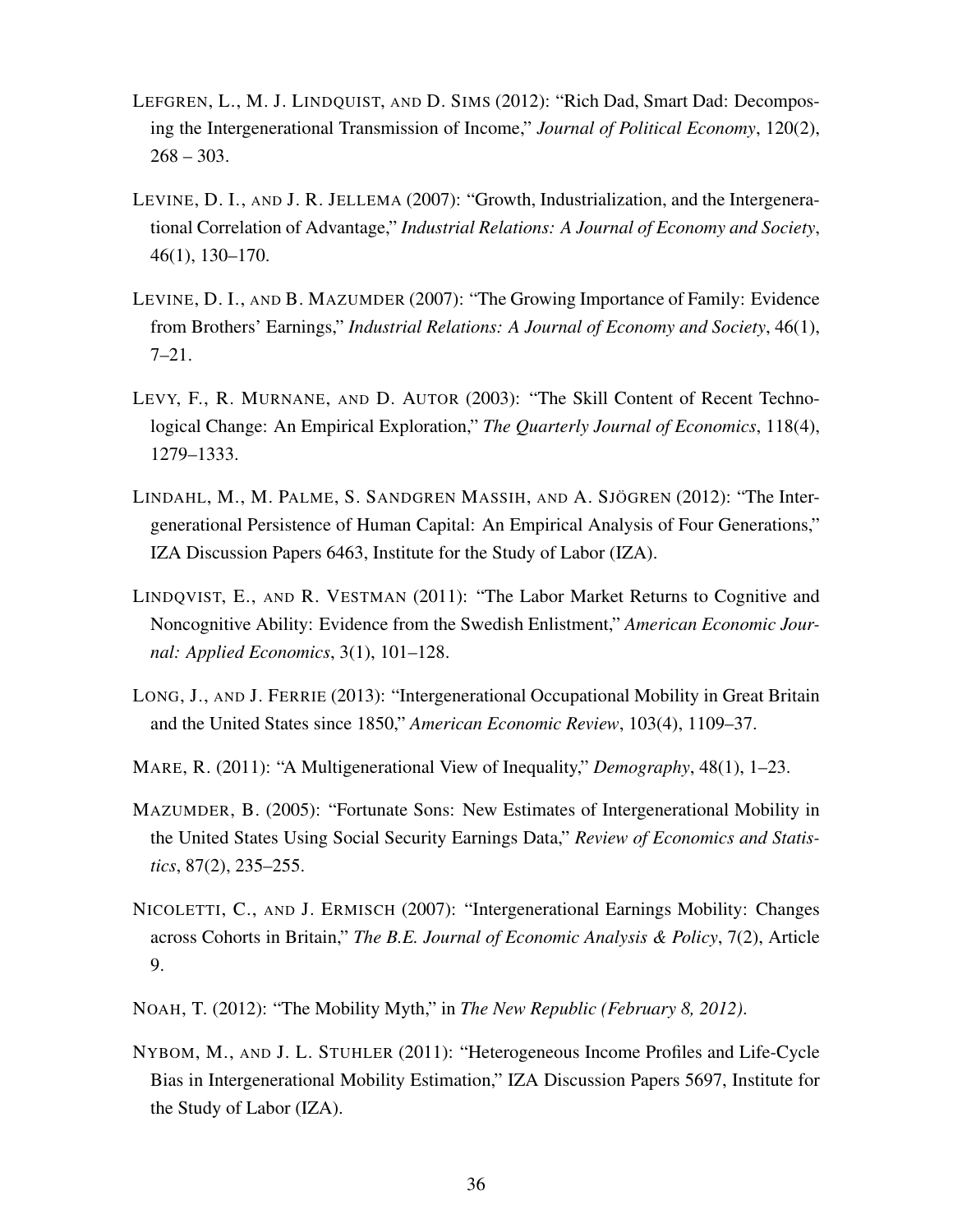- PEKKALA, S., AND R. E. B. LUCAS (2007): "Differences across Cohorts in Finnish Intergenerational Income Mobility," *Industrial Relations: A Journal of Economy and Society*, 46(1), 81–111.
- SCOTT, J., AND D. LEONHARDT (2005): "Class in America: Shadowy Lines That Still Divide," in *New York Times (May 15, 2005)*.
- SOLON, G. (1999): "Intergenerational Mobility in the Labor Market," in *Handbook of Labor Economics*, ed. by O. Ashenfelter, and D. Card, vol. 3A, chap. 29, pp. 1761–1800. Elsevier.
- SOLON, G. (2004): "A Model of Intergenerational Mobility Variation over Time and Place," *Generational Income Mobility in North America and Europe*, pp. 38–47.
- STUHLER, J. (2013): "Mobility Across Multiple Generations: The Iterated Regression Fallacy," IZA Discussion Papers 7072, Institute for the Study of Labor (IZA).
- WESSEL, D. (2005): "Moving Up: Challenges to the American Dream," in *Wall Street Journal (May – June, 2005)*.
- WOOLDRIDGE, A. (2005): "Ever Higher Society, Ever Harder to Ascend," in *The Economist (Dec 29, 2004)*.
- ZAX, J., AND D. REES (2002): "IQ, Academic Performance, Environment, and Earnings," *Review of Economics and Statistics*, 84(4), 600–616.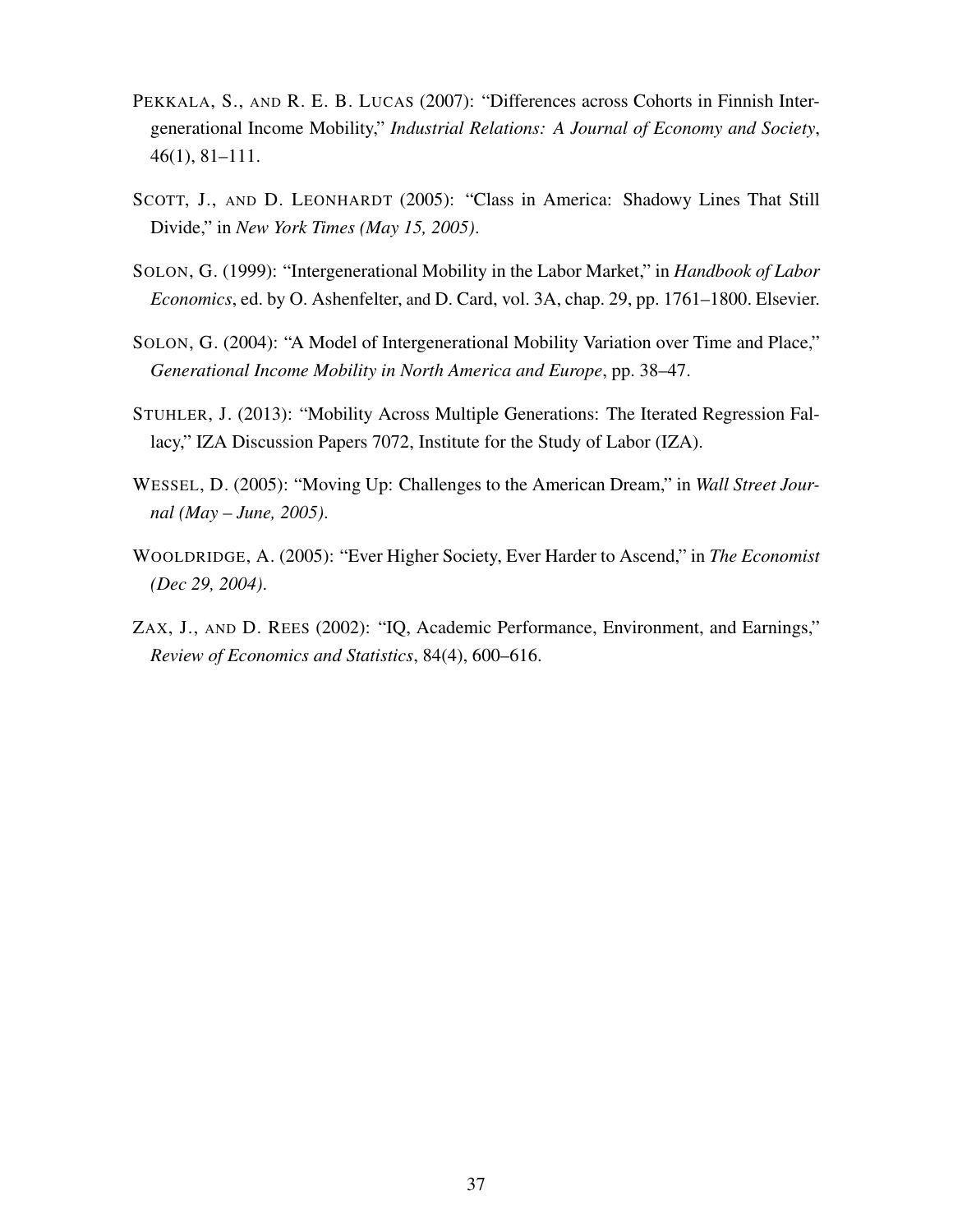# Appendix

#### A.1 Choice of Parameter Values

Our main findings do not rely on specific parameter choices, but our numerical examples will benefit from parametrizations that are consistent with the empirical literature. One difficulty is that some variables in our model represent broad concepts (e.g., human capital  $h_t$  may include any productive characteristic of an individual), which are only imperfectly captured by data. In addition, the parameters of the model reflect total effects from those variables. While estimates of (intergenerational) correlations and other moments are widely reported, there exists less knowledge about the relative importance of the various underlying causal mechanisms. Although only indicative, we can at least choose parameter values that are consistent with the available evidence.

Lefgren et al. (2012) examine the relative importance of different mechanisms in a transmission framework that is similar to ours. Using imperfect instruments that are differentially correlated with parental human capital and income they estimate that in Sweden the effect from parental income (captured by the parameter  $\gamma$ ) explains about a third of the intergenerational elasticity, while parental human capital explains the remaining two thirds. In our model we further distinguish between a direct and indirect (through human capital accumulation) effect from parental income, as captured by the parameters  $\gamma_y$  and  $\gamma_h$ , but the total effect is sufficient for the parameterization of our examples.

The literature provides more guidance on the transmission of physical traits such as height or cognitive and non-cognitive abilities, for which we use the term *endowments*. Common to these are that genetic inheritance is expected to play a relatively important role. From the classic work of Galton to more recent studies the evidence implies intergenerational correlations in the order of magnitude of about 0.3-0.4 when considering one and much higher correlations when considering both parents.<sup>29</sup> Those estimates may reflect to various degrees not only genetic inheritance but also correlated environmental factors; we capture both in the *heritability* parameter  $\lambda$  (estimates of genetic transmission are then a lower bound), for which values in the range 0.5-0.8 seem reasonable. Note that we use the term "heritability" in a broad sense, while the term refers only to genetic inheritance in the biological literature.

Finally, a reasonable lower-bound estimate of the *returns* ρ to endowments and *human capital* can be approximated by evidence on the explanatory power of earnings equations. Studies that observe richer sets of covariates, including measures of cognitive and noncognitive ability, typically yield estimates of  $R^2$  in the neighborhood of 0.40.<sup>30</sup> On the one

 $^{29}$ For estimates of correlations in measures of cognitive ability, see Bowles and Gintis (2002) and the studies they cite; for measures of both cognitive ability and non-cognitive ability, see Grönqvist et al. (2010).

 $30$ Examples include Zax and Rees (2002) for the US and Lindqvist and Vestman (2011) for Sweden. Fixedeffects models yield higher estimates, although some of the difference may be capturing persistent luck rather